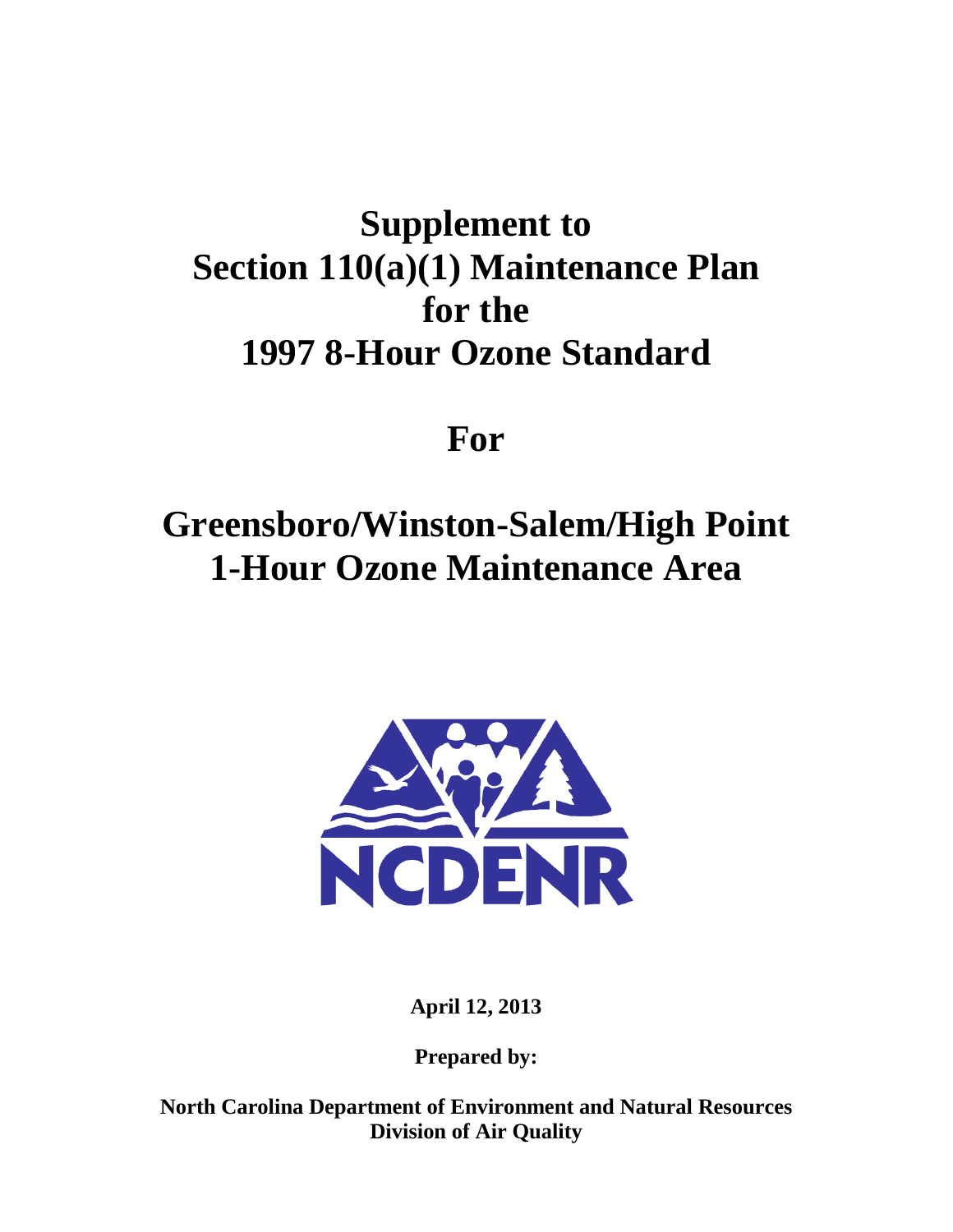# <span id="page-1-0"></span>**PREFACE**

This document serves as a supplement to the February 4, 2008 110(a)(1) Maintenance Plan for the Greensboro/Winston-Salem/High Point ozone maintenance area. This supplement serves as the technical support document to request relaxation of current summertime gasoline requirement of 7.8 pounds per square inch.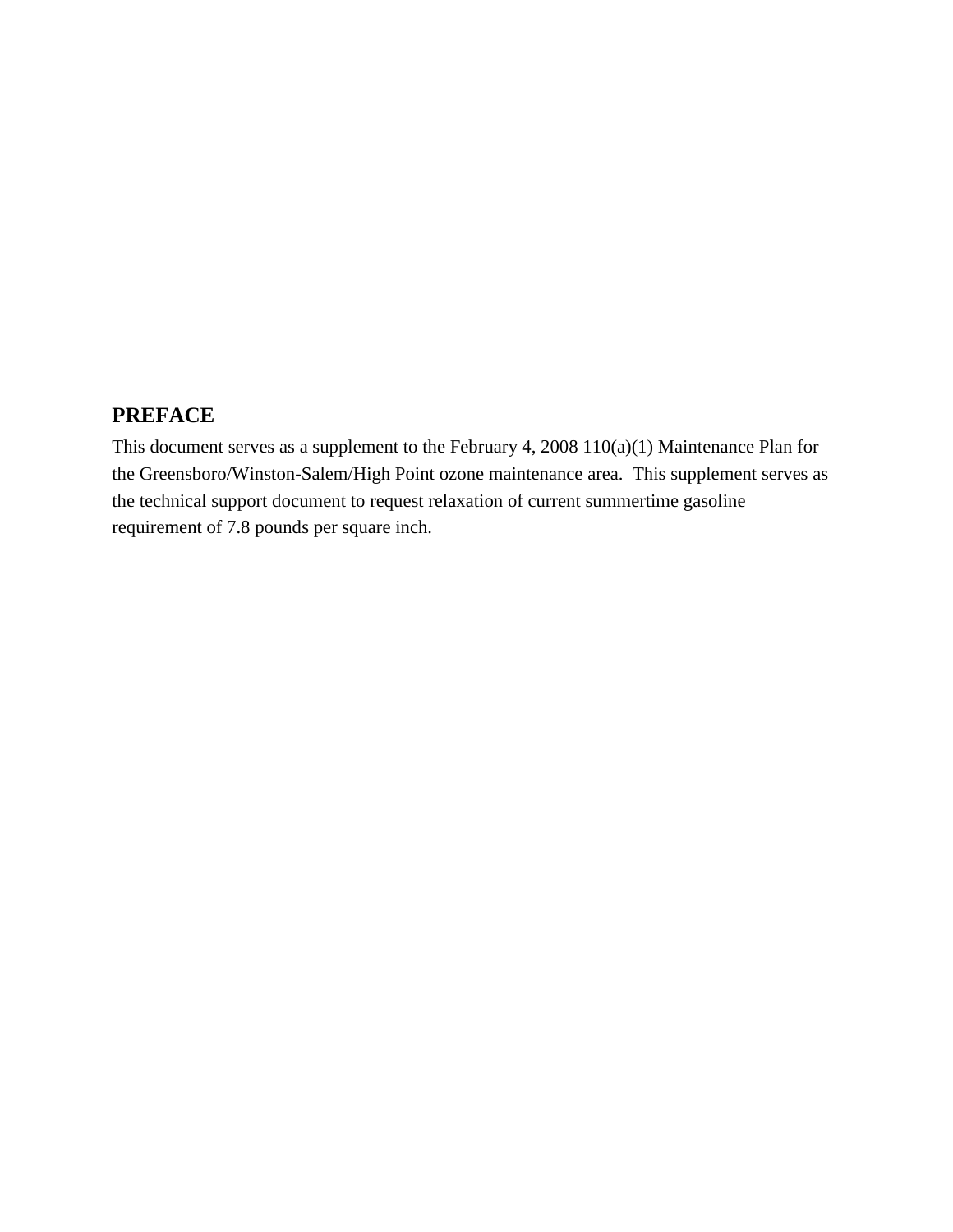# <span id="page-2-0"></span>**INTRODUCTION**

This document supplements the 110(a)(1) 1997 8-hour Ozone Standard Maintenance Plan for the Greensboro, Winston-Salem, and High Point 1-hour Ozone Maintenance Area (Triad area) that was submitted to the United States Environmental Protection Agency (USEPA) on April 13, 2011. This supplement documents the revisions of the on-road mobile, non-road mobile, and area source emissions resulting from the proposed modification of the Reid Vapor Pressure (RVP) summertime gasoline requirement from 7.8 pounds per square inch (psi) to 9.0 psi. Section 211(h)(1) of the Clean Air Act specifies that during high ozone season, the gasoline volatility standard is a maximum of 9.0 psi for ozone attainment areas, and 7.8 psi for ozone nonattainment areas. The volatility standard is codified in 40 CFR 80.27(a)(2).

The RVP is a federal control measure intended to lower air emissions of volatile organic compounds (VOC), a precursor to ozone formation. In the mid-to late- 1990s, the discovery that a significant amount of VOC emissions comes from natural sources began to change the understanding of the atmospheric chemistry, particularly in the southeastern United States. Statewide, natural sources account for 90 percent of total VOC emissions. Today, we know that controlling ozone throughout North Carolina and much of the southeast is more effectively done through emissions reductions of nitrogen oxides (NOx). With this scientific understanding in mind, the North Carolina Division of Air Quality (NCDAQ) is requesting the relaxation of the 7.8 psi RVP requirement in the affected Triad counties.

This supplement shows that North Carolina can implement the 9.0 psi gasoline without interfering with the attainment of the National Ambient Air Quality Standards (NAAQS). The NCDAQ's analysis indicates that increasing the RVP from 7.8 psi to 9.0 psi does not negatively impact the redesignation and maintenance demonstration. Therefore, the NCDAQ requests the USEPA relax the 7.8 psi RVP requirement and specify 9.0 psi as the applicable gasoline volatility standard for the entire maintenance area year round. This action would provide significant economic relief to North Carolina consumers and businesses as a result of reduced fuel costs.

In addition to the revisions to the RVP, there were also some minor revisions to the on-road mobile and area source emissions. In the original  $110(a)(1)$  maintenance plan, the on-road mobile emissions in Appendix B.3, Table 4.3-1 were incorrect. The on-road mobile emissions were not generated with the latest version of the MOtor Vehicle Emissions Simulator (MOVES) mobile model available at that time, which was MOVES2010a. For this supplement, the MOVES2010a was used to generate the on-road mobile emissions for all years – 2007, 2011, and 2018. For the area sources, the emissions estimate method used to calculate the underground tank breathing and emptying emissions was revised, in addition to the revision to the RVP,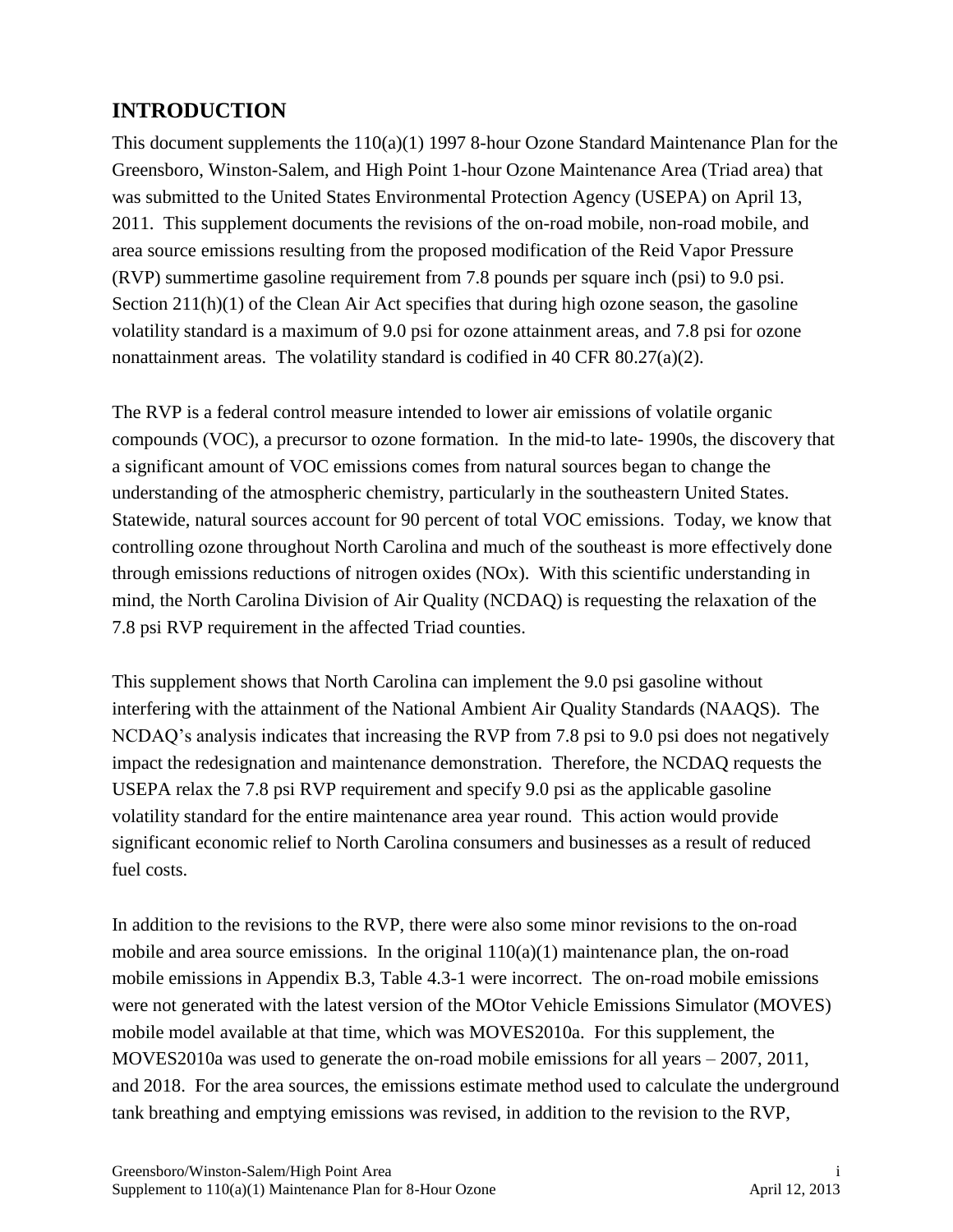resulting in changes to the 2007 and 2011 VOC emissions in addition to the 2018 emissions. All of these changes are included in this supplement.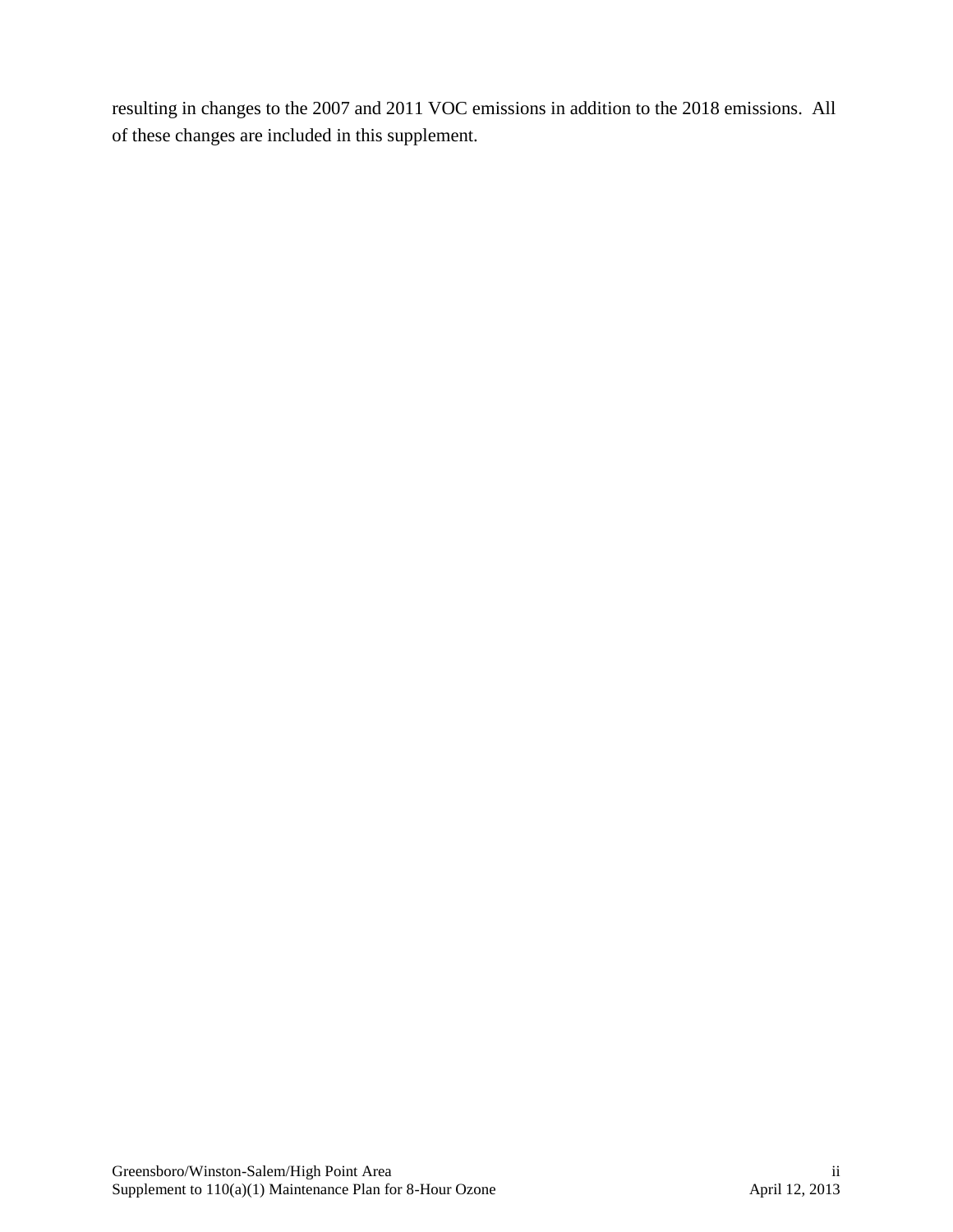# <span id="page-4-0"></span>**REVISED SECTIONS**

Attached are the revisions to the 8-hour Ozone Standard 110(a)(1) Maintenance Plan for the Greensboro, Winston-Salem, and High Point 1-hour Ozone Maintenance Area. The RVP revisions are only applicable to the area, nonroad mobile and on-road mobile sources. To appropriately revise the original package, replace the Narrative, Appendix B.2, Appendix B.3 and Appendix B.4.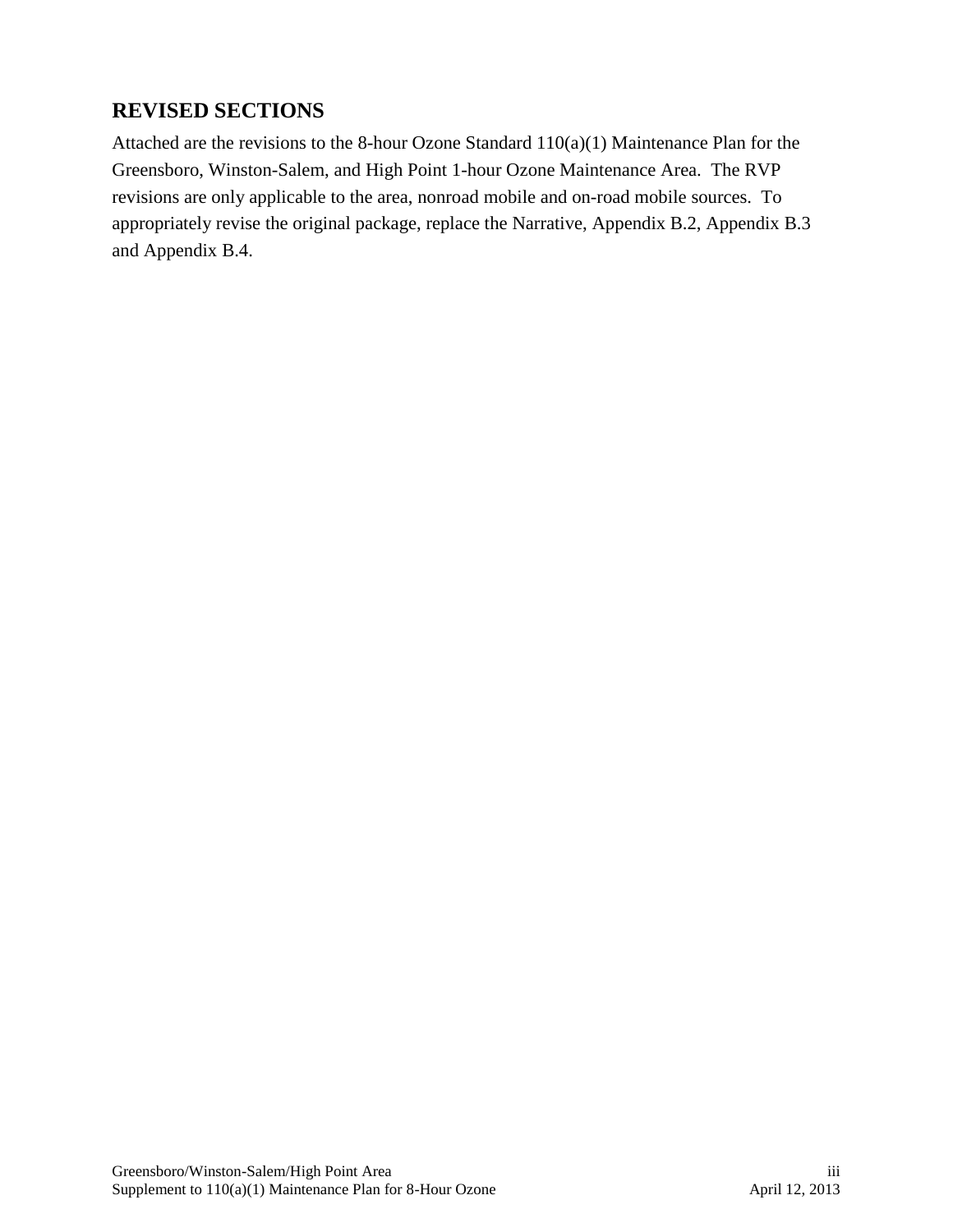# <span id="page-5-0"></span>**EXECUTIVE SUMMARY**

## **Introduction**

Ozone is formed by a complex set of chemical reactions involving VOCs, NOx and to a lesser extent carbon monoxide (CO). These gases are generated by combustion processes, certain industrial processes and even by natural sources such as trees. Tailpipe emissions from on-road mobile sources (vehicles) are also significant sources. Even the emissions from such sources as boat engines, lawn mowers and construction equipment contribute to the formation of ozone. Ozone formation is promoted by strong sunlight, warm temperatures and light winds resulting in a problem only during the hot summer months.

The 1997 8-hour ozone National Ambient Air Quality Standard (NAAQS) is 0.08 parts per million (ppm). An exceedance of the 8-hour ozone NAAQS occurs when a monitor measures ozone above 0.084 ppm on average for an eight-hour period. A violation of this NAAQS occurs when the average of the annual fourth highest daily maximum 8-hour ozone values over three consecutive years is greater than or equal to 0.085 ppm. This three-year average is termed the "design value" for the monitor. The design value for a nonattainment area is the highest monitor design value in the area. On March 27, 2008, the United States Environmental Protection Agency (USEPA) revised the 8-hour ozone NAAQS to 0.075 ppm (73 Federal Register 16436).

## **Greensboro/Winston-Salem/High Point Air Quality History**

The Greensboro/Winston-Salem/High Point area (referred to as the Triad area) was designated as moderate nonattainment for the 1-hour ozone National Ambient Air Quality Standard in November 1991. In November 1993, this area was redesignated to attainment/maintenance for the 1-hour ozone standard.

In December 2002, the Triad area signed an Early Action Compact (EAC) with the North Carolina Department of Environment and Natural Resources and the USEPA for the 1997 8-hour ozone standard. The EAC gave the area an opportunity to develop local control strategies to meet the 1997 8-hour ozone standard earlier than required by the Clean Air Act. In turn, the USEPA agreed to defer the effective date of the nonattainment designation for the EAC areas. If an EAC area attained the 1997 8-hour ozone standard by December 31, 2007 and met all of its EAC milestones, the USEPA agreed to designate the area as attainment.

In April 2004, the USEPA deferred the effective date of the nonattainment designation of the Triad area for the 1997 8-hour ozone standard. The Triad EAC area met all of their milestones and attained the 1997 8-hour ozone standard by the December 2007 deadline. The USEPA designated the Triad area as attainment/unclassifiable in April 2008.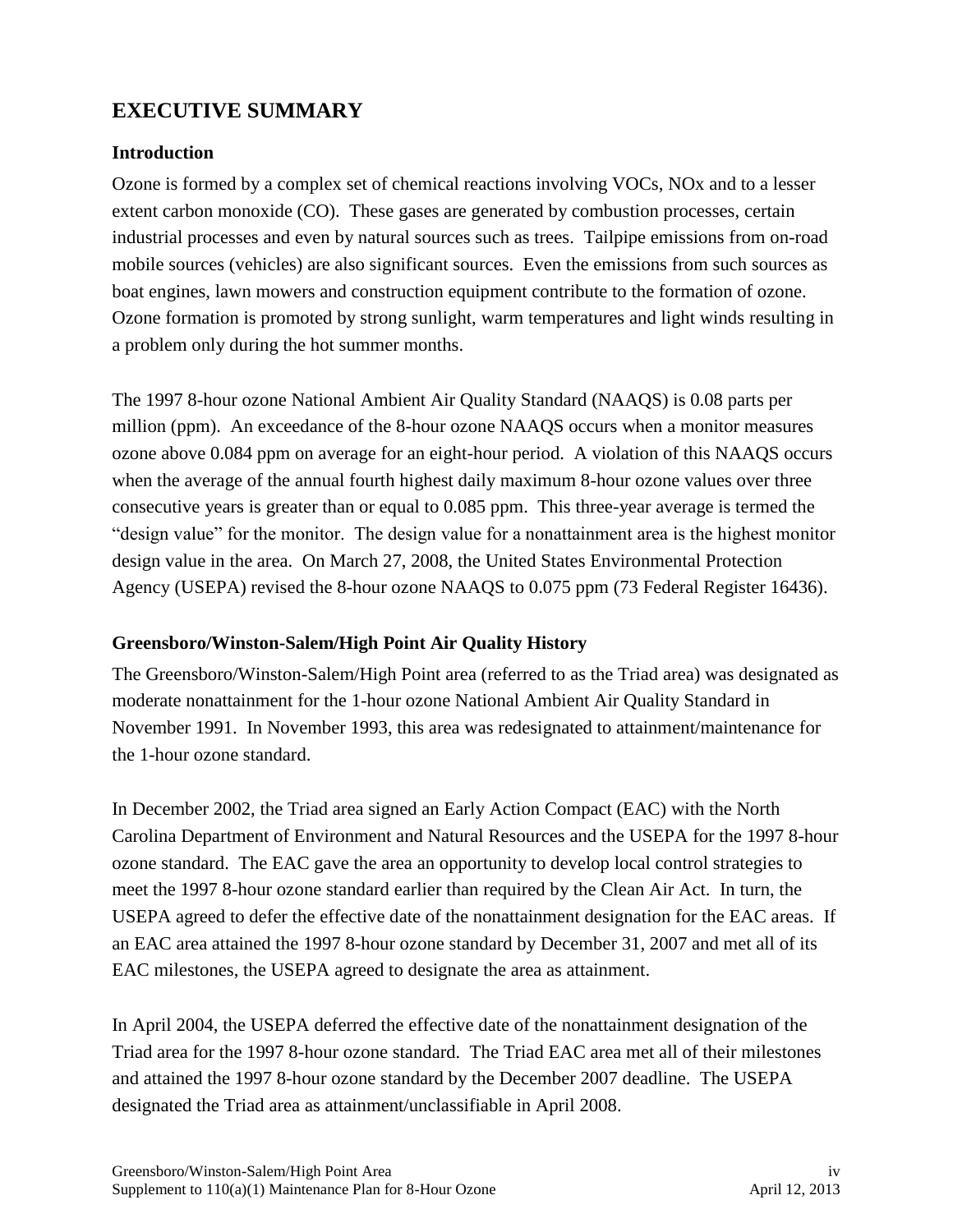The Triad area continues to be in compliance with the 1997 8-hour ozone standard. As a result of continued improvement in air quality, the USEPA designated the area attainment of the more stringent 2008 8-hour ozone NAAQS. However, due to the extreme heat events that affected most of the country during a two week period in the summer of 2012, ozone monitors in the Triad area measured exceedances of the 2008 8-hour ozone NAAQS.

There are presently three monitors in the Triad area that are violating the 2008 8-hour ozone NAAQS based on preliminary 2010-2012 monitoring data. However, all monitors are measuring below the current NAAQS for carbon monoxide, fine particulate matter, sulfur dioxide and lead.

## **Section 110(a)(1) Maintenance Plan Requirements**

Section 110(a)(1) of the Clean Air Act requires that each state adopt and submit to the USEPA a plan which provides for implementation, maintenance and enforcement of primary standards for all areas within the state. The USEPA stated that a  $110(a)(1)$  maintenance plan is required for those areas that are designated as attainment/unclassifiable for the 1997 8-hour ozone standard and are designated as attainment for the 1-hour ozone standard with an approved maintenance plan. The Triad area meets these conditions; therefore, North Carolina is required to submit a  $110(a)(1)$  maintenance plan for the area. The requirements of the maintenance plan include an attainment emissions inventory, a maintenance demonstration with a future inventory year, a commitment to continue ambient air quality monitoring, a contingency plan to ensure that any violations of the 1997 8-hour ozone standard is promptly corrected and verification of a continued attainment tracking mechanism.

Section 110(1) of the Clean Air requires a demonstration that "a revision of an [implementation] plan would not interfere with any applicable requirement concerning attainment." The NCDAQ conducted an emissions inventory evaluation for NOx and VOC to examine the rate of change in each pollutant in future years. The NCDAQ also completed an in-depth photochemical modeling exercise to examine the impact of these emissions changes on expected ozone levels. The results are summarized below in section 2.3.

# **Conclusion**

The emissions inventory comparison between the 7.8 psi and 9.0 psi Reid Vapor Pressure (RVP) indicates that the estimated future year emissions are slightly higher for NOx and VOC. By 2018, the effect of relaxing the RVP and other corrections results in an emissions increase of 0.16 tons NOx per day and 1.43 tons VOC per day from all emission sources. This is equivalent to a 0.28% and 1.34% increase in total man-made emissions of NOx and VOC, respectively. When biogenic VOC emissions from natural sources (117.15 tons per day using USEPA Mercury Air Toxics rule modeling) are added to the man-made emissions, the actual VOC emissions increase is only 0.64%.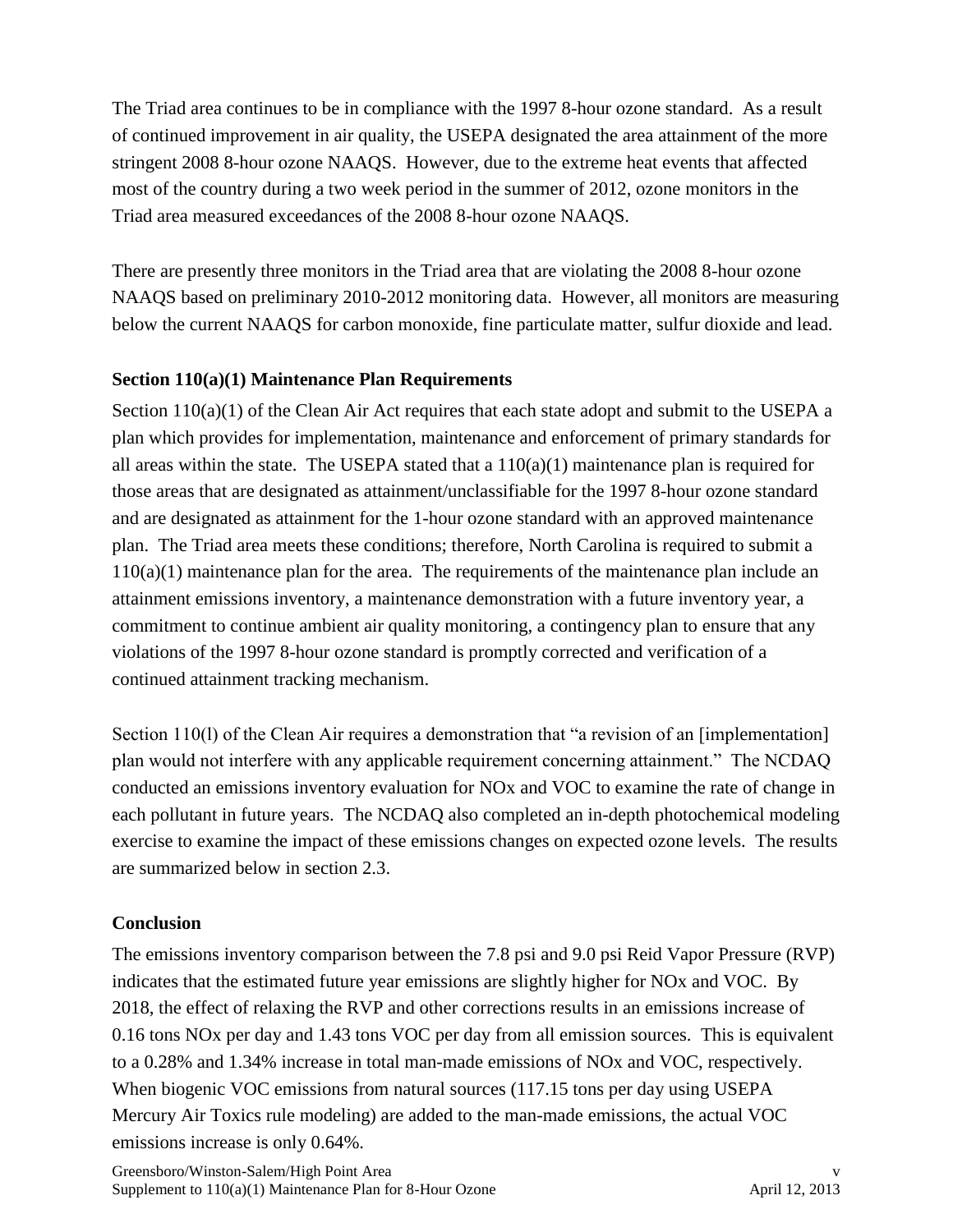Despite this small increase, the safety margin for the Triad area remains relatively unchanged. The differences in NOx and VOC emissions from 2007 through 2018 are -64.34 tons per day and -14.34 tons per day, respectively, which demonstrates a downward trend in the emissions. The NCDAQ believes these small increases are within the uncertainty of the emissions inventory analysis.

The NCDAQ utilized the USEPA Mercury and Air Toxics (MATS) modeling platform to model changes in ozone and particle pollution. The MATS modeling platform was chosen because it is fairly recent, has undergone full model performance, and used the MOtor Vehicle Emissions Simulator (MOVES) mobile model to generate on-road mobile emissions. The analysis incorporated several layers of conservative estimates to determine the maximum impact of the RVP relaxation. This includes: (1) selecting the most populous county to represent other counties, (2) applying the maximum emissions increase for a given hour to the entire summertime period, (3) using the highest emissions increase for a given pollutant to represent VOC emissions, and (4) the liberal application of the grid masking.

The change in ozone concentration at monitors in and near the Triad area caused by the change in RVP in the 2016 future year showed no change in ozone concentrations at any of the area monitors. Additionally, the planned retirement and conversion of coal-fired electric generating units at Buck, Dan River, and Riverbend to natural gas would easily offset NOx emissions changes due to the RVP relaxation and reduce ozone levels in the Triad area. A similar modeling analysis was conducted for fine particulate matter, and it also showed no potential interference.

The NCDAQ concludes that relaxation of the Federal standard does not interfere with the attainment and maintenance of the NAAQS. The NCDAQ has developed a contingency plan based on a number of triggers and tracking mechanisms that will ensure that the Triad area continues to maintain the 1997 8-hour ozone NAAQS. Therefore, with this submission, the NCDAQ believes the requirements of the Section 110(a)(1) maintenance plan for the 1997 8 hour ozone standard have been met.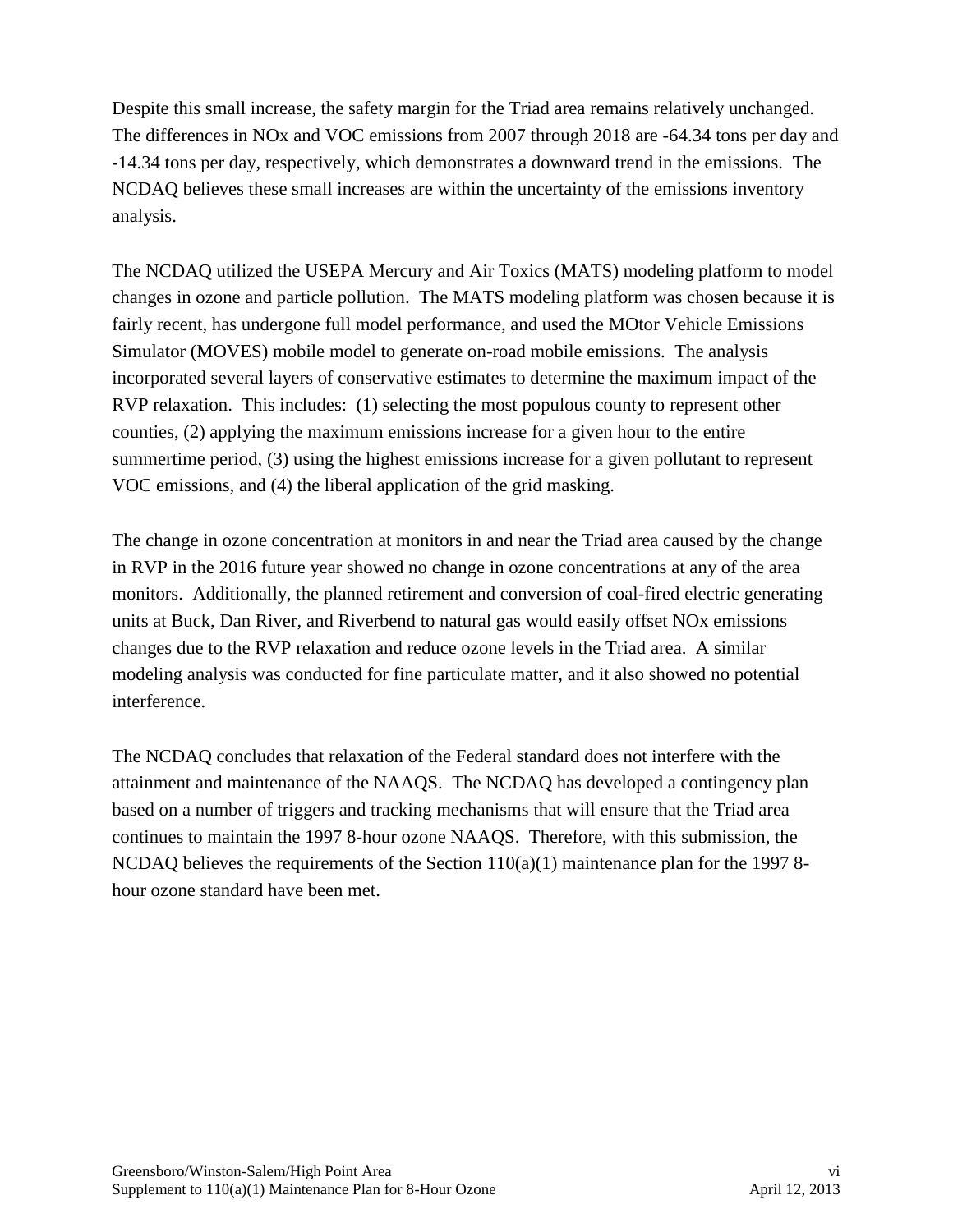# **TABLE OF CONTENTS**

| 1.0                                                                    |  |
|------------------------------------------------------------------------|--|
|                                                                        |  |
| 1.2 GREENSBORO/WINSTON-SALEM/HIGH POINT AIR QUALITY HISTORY  1-1       |  |
| 1.3 CLEAN AIR ACT SECTION 110(a)(1) MAINTENANCE PLAN REQUIREMENTS. 1-3 |  |
| 1.4 CLEAN AIR ACT SECTION 110(1) DEMONSTRATION REQUIREMENTS  1-4       |  |
| 2.0                                                                    |  |
|                                                                        |  |
|                                                                        |  |
|                                                                        |  |
|                                                                        |  |
|                                                                        |  |
|                                                                        |  |
|                                                                        |  |
|                                                                        |  |
|                                                                        |  |
|                                                                        |  |
|                                                                        |  |
|                                                                        |  |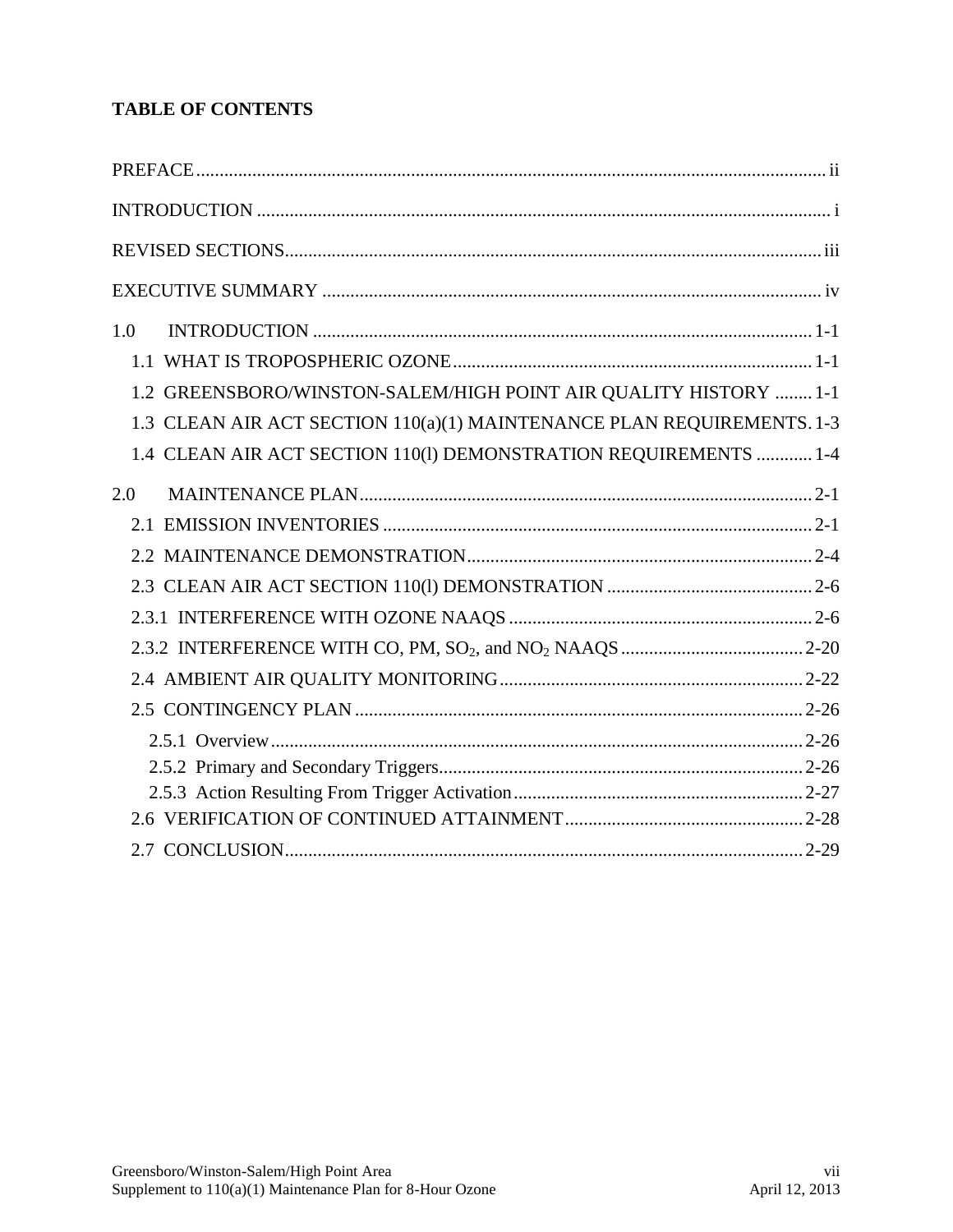# <span id="page-9-0"></span>**1.0INTRODUCTION**

## <span id="page-9-1"></span>**1.1 WHAT IS TROPOSPHERIC OZONE**

Ozone, a strong chemical oxidant, is the pollutant of main concern. It adversely impacts human health through effects on respiratory function and can also damage forests and crops. Ozone is not emitted directly by industrial sources or motor vehicles but instead is formed in the lower atmosphere, the troposphere, by a complex series of chemical reactions involving nitrogen oxides (NOx), the result of combustion processes, and reactive organic gases. Organic gases, also termed volatile organic compounds (VOCs), include many industrial solvents, toluene, xylene and hexane as well as the various hydrocarbons that are evaporated from the gasoline used by motor vehicles or emitted through the tailpipe following combustion.

Ozone formation is promoted by strong sunlight, warm temperatures, and light winds. High concentrations tend to be a problem in the eastern United States only during the hot summer months when these conditions frequently occur. Therefore, the U. S. Environmental Protection Agency (USEPA) mandates seasonal monitoring of ambient ozone concentrations in North Carolina only from April 1 through October 31 as described in Title 40 of the Code of Federal Regulations Part 58 (40 CFR 58).

In 1997, the USEPA revised the primary (health) and secondary (welfare) National Ambient Air Quality Standards (NAAQS) for ozone by establishing 8-hour standards. An exceedance of the 8-hour ozone NAAQS occurs when a monitor measures ozone above 0.084 ppm on average for an 8-hour period. A violation of this NAAQS occurs when the average of the annual fourth highest daily maximum 8-hour ozone values over three consecutive years is greater than or equal to 0.085 ppm. This three-year average is termed the "design value" for the monitor. The design value for a nonattainment area is the highest monitor's design value in the area.

On March 26, 2008, the USEPA promulgated a new 8-hour ozone standard. The revised standard sets the annual fourth-highest daily maximum 8-hour ozone concentration (averaged over 3 years) to 0.075 ppm.

## <span id="page-9-2"></span>**1.2 GREENSBORO/WINSTON-SALEM/HIGH POINT AIR QUALITY HISTORY**

Since the 1977 amendments to the Clean Air Act, areas of the country that had not attained the ambient standard for a particular pollutant were formally designated as nonattainment for that pollutant. This formal designation concept was retained in the 1990 Amendments.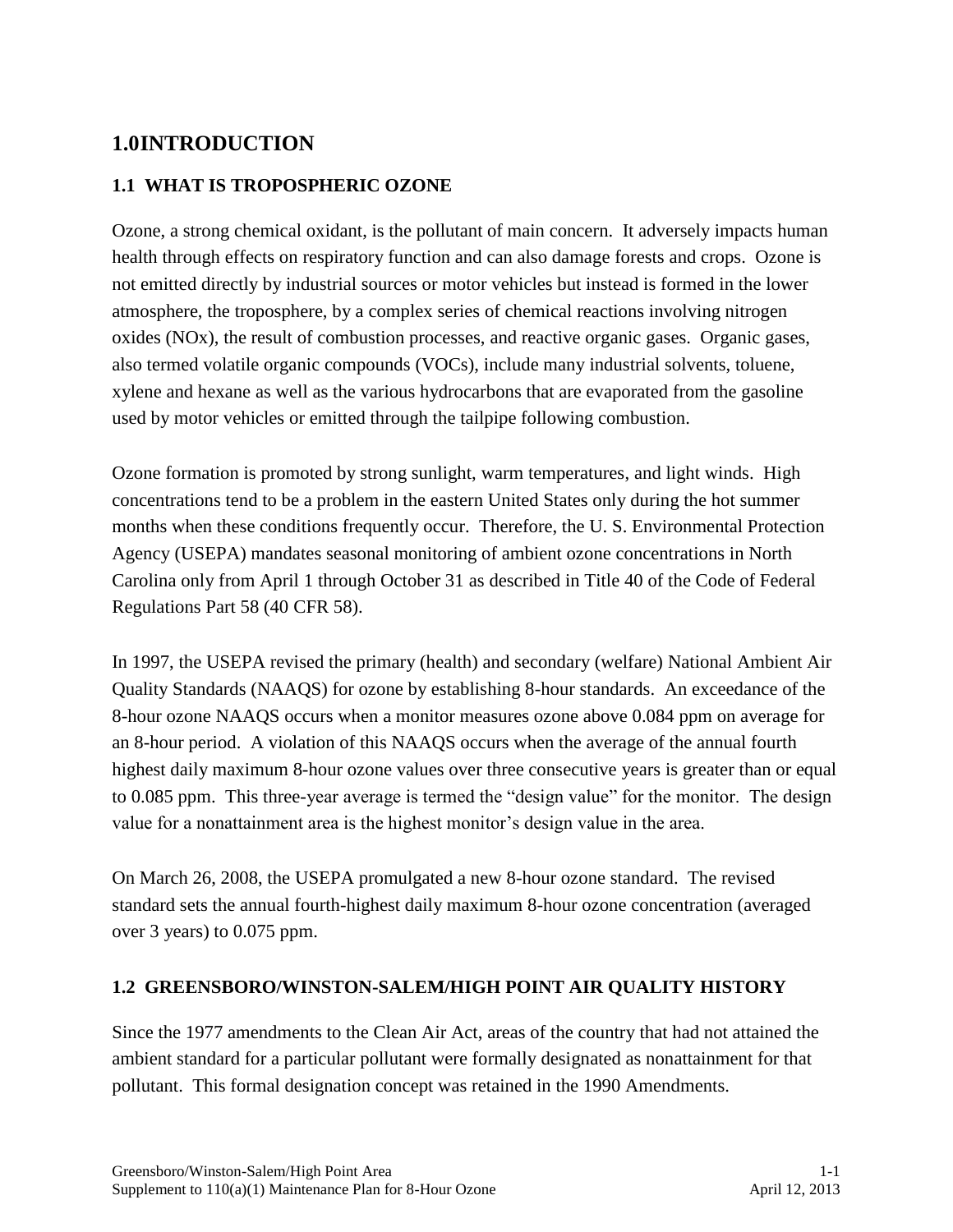The Greensboro/Winston-Salem/High Point area (referred to as the Triad area) was designated by the USEPA as "moderate" nonattainment for the 1-hour ozone standard in November 1991. The nonattainment area included Davidson, Forsyth and Guilford Counties and a portion of Davie County (Figure 1.2-1). The design value was 0.151 ppm for the Triad area, based mainly on air quality data from the unusually severe summer of 1988. In November 1992, the State of North Carolina submitted a request to redesignate this area to maintenance status, based upon three years of clean air quality data (1990 through 1992). The State submitted supplemental information to the USEPA in June 1993, and the Triad area was redesignated to attainement/maintenance status on November 8, 1993.



Ozone Nonattainment – Designated 1978

### **Figure 1.2-1 North Carolina 1-Hour Ozone Nonattainment Areas**

For the 1997 8-hour ozone standard, the Triad area signed an Early Action Compact (EAC) with the North Carolina Department of Environment and Natural Resources and the USEPA. The EAC, signed in December 2002, gave areas the opportunity to develop local control strategies to meet the 1997 8-hour ozone NAAQS earlier than required by the Clean Air Act. In turn, the USEPA agreed to defer the effective date of the nonattainment designation for these areas. If an EAC area attained the 1997 8-hour ozone NAAQS by December 31, 2007 and met all of its EAC milestones, the USEPA agreed to designate the area as attainment.

In April 2004, the USEPA designated the Triad area as nonattainment for the 1997 8-hour ozone standard and deferred the effective date. The designated area included Alamance, Caswell, Davidson, Davie, Forsyth, Guilford, Randolph, and Rockingham Counties (Figure 1.2-2). The Triad EAC area met all of their EAC milestones and attained the 1997 8-hour ozone standard by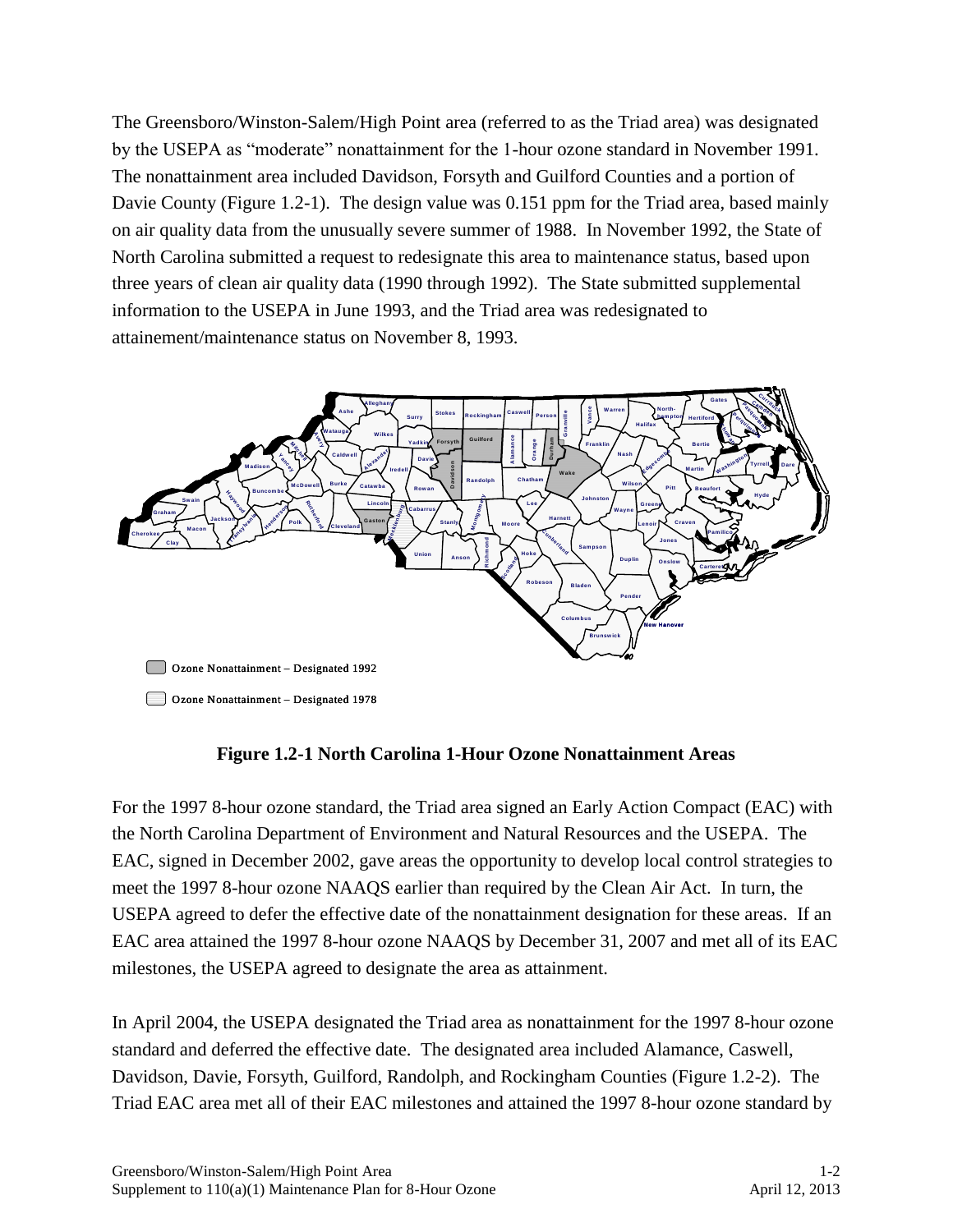December 2007. The USEPA designated the Triad area as attainment/unclassifiable in April 2008.



**Figure 1.2-2 North Carolina 8-Hour Ozone Nonattainment Areas in 2004**

## <span id="page-11-0"></span>**1.3 CLEAN AIR ACT SECTION 110(a)(1) MAINTENANCE PLAN REQUIREMENTS**

Section 110(a)(1) of the Clean Air Act requires that each state adopt and submit to the USEPA a plan which provides for implementation, maintenance and enforcement of primary standards for all areas within the state. The USEPA guidance (Appendix A) stated that the  $110(a)(1)$ maintenance plan is required for those areas that are designated as attainment/unclassifiable for the 1997 8-hour ozone standard and are designated as attainment for the 1-hour ozone standard with an approved maintenance plan. Therefore, a  $110(a)(1)$  maintenance plan is required for the Triad 1-hour ozone maintenance counties.

The requirements for the maintenance plan include the following: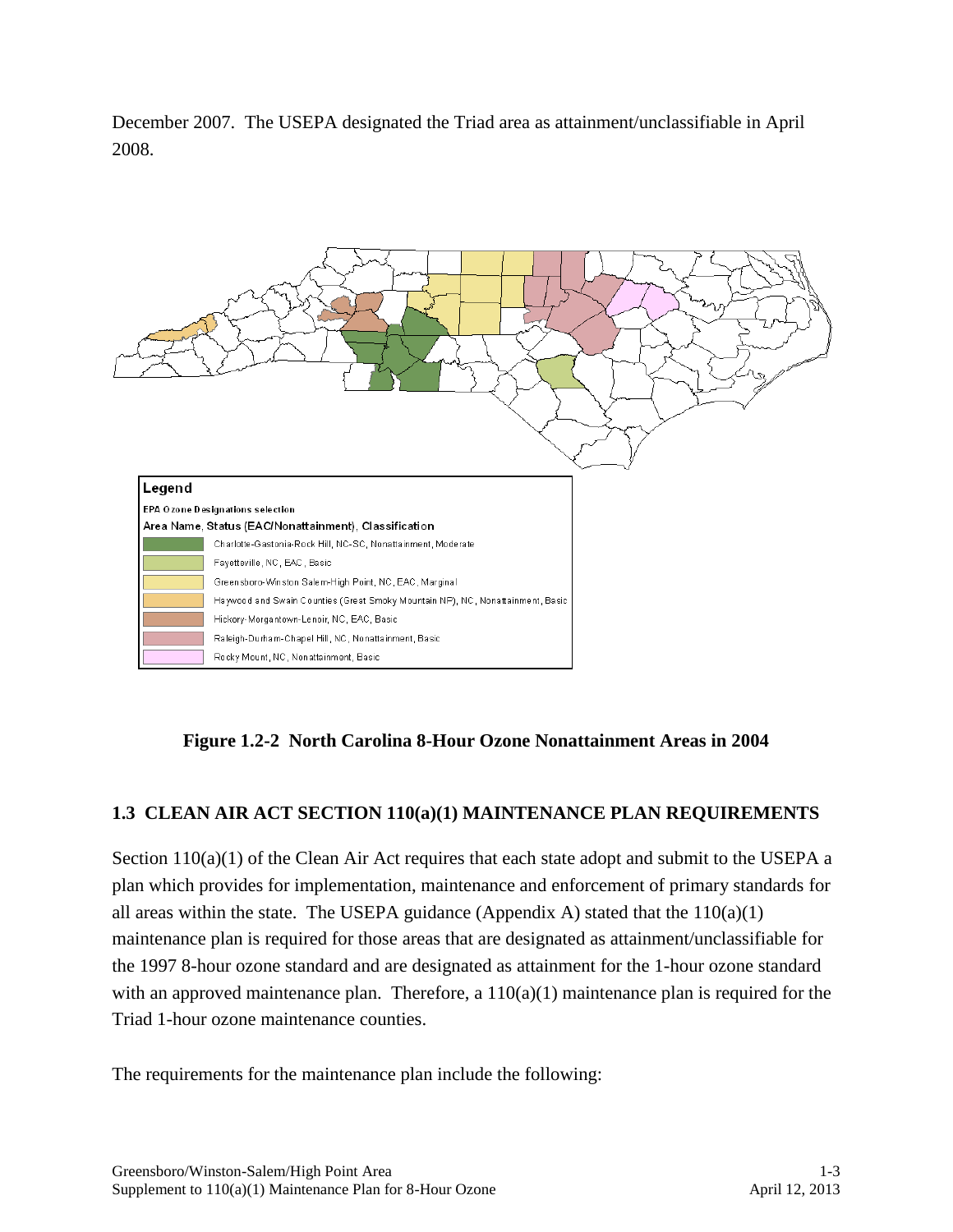- Attainment Emissions Inventory: The attainment emissions inventory should be based on actual "typical summer day" emissions of VOCs and NOx. The attainment inventory year may be one of any of the three years on which the 8-hour attainment designation was based.
- Maintenance Demonstration: The maintenance plan demonstrates how the area will remain in compliance with the 8-hour ozone standard for the 10-year period following the effective date of designation as attainment/unclassifiable. The future inventory year is 10 years from the effective date of the attainment designation. The maintenance plan compares the emissions for the future inventory year to the attainment inventory year. If the future inventory year emissions do not exceed the attainment year emissions then maintenance is demonstrated.
- Ambient Air Quality Monitoring: The state should continue to operate air quality monitors in accordance with 40 CFR 58 to verify maintenance of the 1997 8-hour ozone standard in the area. Any modification to the ambient air monitoring network should be accomplished through close consultation with the USEPA Regional Office.
- Contingency Plan: The state must develop a contingency plan that, at a minimum, will ensure that any violation of the 1997 8-hour ozone NAAQS is promptly corrected.
- Verification of Continued Attainment: The submittal should indicate how the state will track the progress of the maintenance plan. States should develop interim emission projection year(s) to show a trend analysis for maintenance of the standard.

In the sections that follow, the North Carolina Division of Air Quality (NCDAQ) will provide the technical data necessary to show that the Greensboro/Winston-Salem/High Point area is expected to maintain the 1997 8-hour ozone standard and has met the requirements of the 110(a)(1) maintenance plan.

# <span id="page-12-0"></span>**1.4 CLEAN AIR ACT SECTION 110(l) DEMONSTRATION REQUIREMENTS**

Section 110(l) of the Clean Air Act allows for the revision of an implementation plan:

- After reasonable notice and public hearing;
- After the USEPA Administrator has concluded that said implementation plan revision will not interfere with attainment and reasonable further progress in emissions reductions.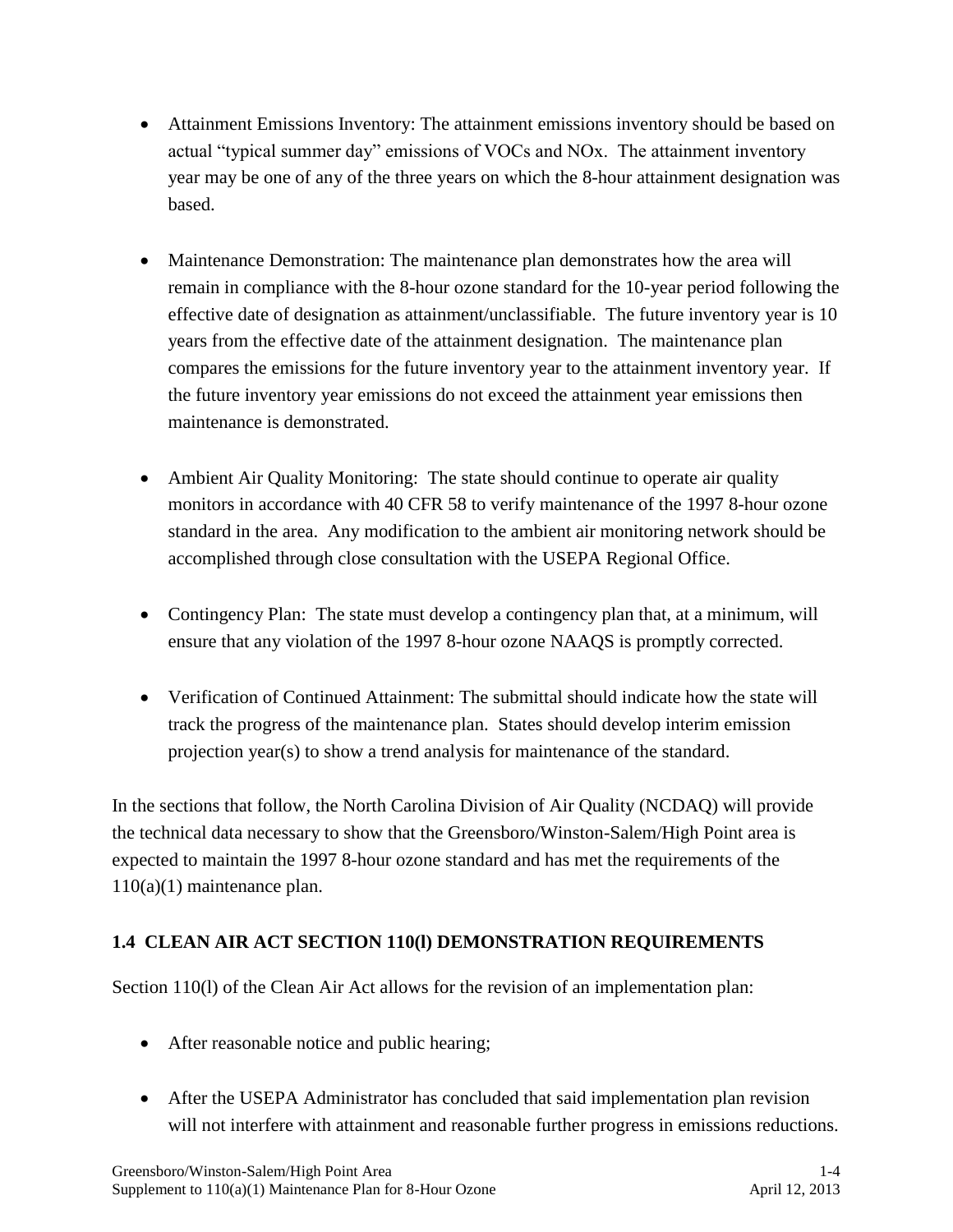While all Triad area monitors are in attainment of the 1997 8-hour ozone NAAQS and 1-hour ozone NAAQS, three monitors are presently in violation of the 2008 8-hour ozone NAAQS. To fully satisfy the requirements of section 110(l), emissions inventory analysis with the proposed RVP change implemented is documented in Sections 2.1 and 2.2, which show reasonable further progress as defined in Section 175, Subpart 1. Additionally, a photochemical modeling exercise with updated emissions based on the proposed RVP relaxation in the affected counties was conducted, and the findings of this exercise are given in section 2.3.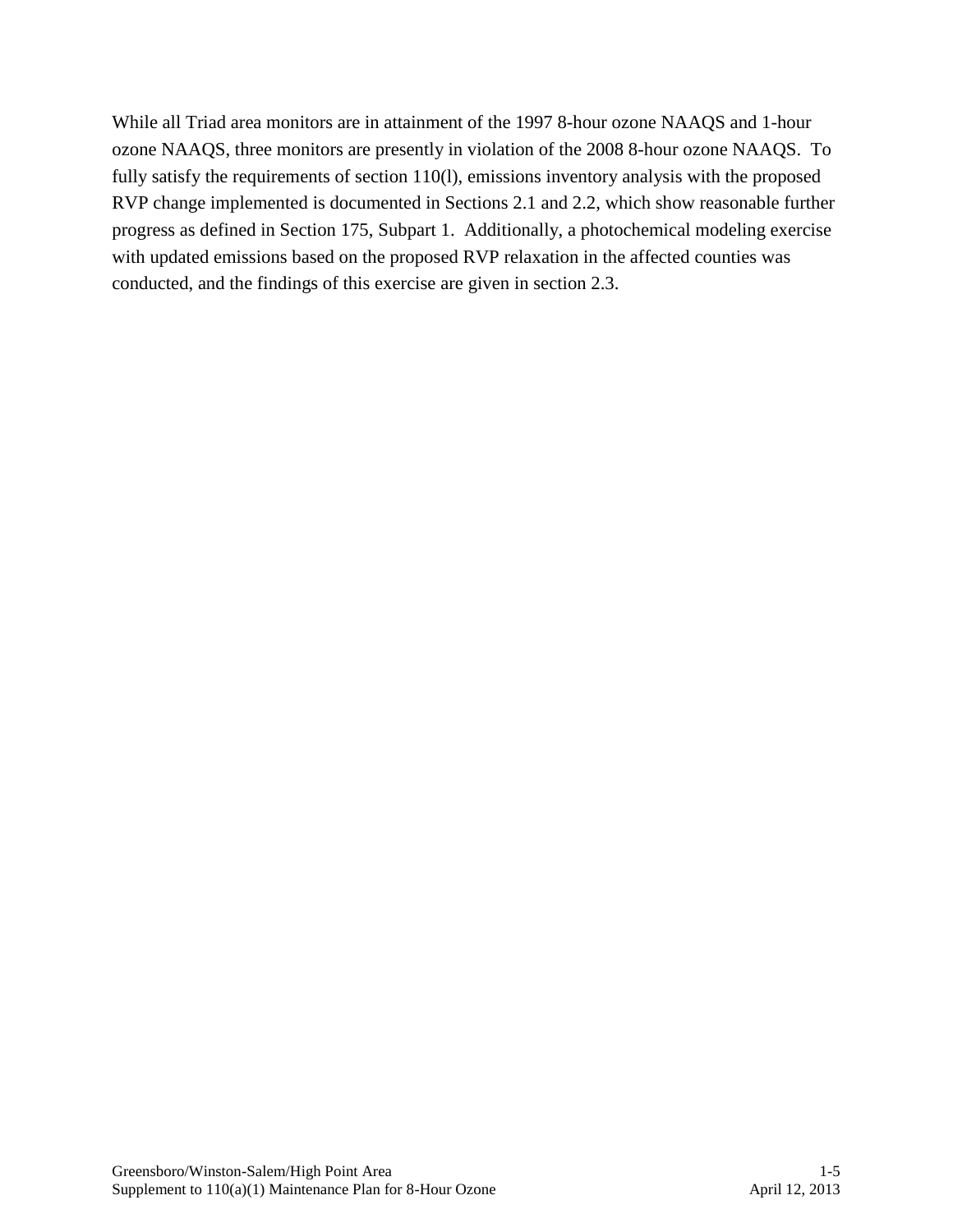# <span id="page-14-0"></span>**2.0 MAINTENANCE PLAN**

# <span id="page-14-1"></span>**2.1 EMISSION INVENTORIES**

The  $110(a)(1)$  maintenance plan requires the development of an attainment inventory and a future year inventory for VOC and NOx emissions for those areas that were designated as attainment for the 1997 8-hour ozone standard and have an approved maintenance plan for the 1 hour ozone standard. The Triad 1-hour maintenance area, consisting of Davidson, Forsyth and Guilford Counties and a part of Davie County, meet the conditions that require the 110(a)(1) maintenance plan.

The attainment inventory year must be one of the three years on which the 8-hour ozone attainment designation was based. The USEPA designated the Triad area as attainment in April 2008 based on the 2005 through 2007 design value. Therefore, the attainment inventory year may be 2005, 2006 or 2007. The NCDAQ chose 2007 as the attainment inventory year since an emissions inventory had already been developed for this year. The future inventory year is 10 years from the effective date of the attainment designation. Since the Triad area was designated as attainment in 2008, the future inventory year selected was 2018. Finally, the USEPA guidance suggested developing an emission inventory for interim years to show a trend analysis. The Triad area is an EAC area and the NCDAQ had already submitted modeling demonstrating continued maintenance of the 1997 8-hour ozone standard for the years 2012 and 2017, therefore only one interim year emission inventory was developed.

Since the USEPA's Air Emissions Reporting Requirements (AERR) Rule requires a full emissions inventory to be submitted for 2011, the NCDAQ chose 2011 as the interim inventory year for this maintenance plan. This will allow the NCDAQ to compare the AERR inventory submittal to the estimates in this plan to ensure the area is on track to continue maintenance of the 1997 8-hour ozone standard.

As stated earlier, the Triad 1-hour ozone maintenance area consists of Davidson, Forsyth, and Guilford Counties and a portion of Davie County. For the purpose of this maintenance plan, an emission inventory for all of Davie County will be included.

The emissions inventories are comprised of four major types of sources: point, area, on-road mobile and nonroad mobile. The projected emissions inventories have been estimated using projected rates of growth in population, traffic, economic activity, and other parameters. Naturally occurring, or biogenic, emissions are not included in the emissions inventory comparison, as these emissions are outside the State's span of control.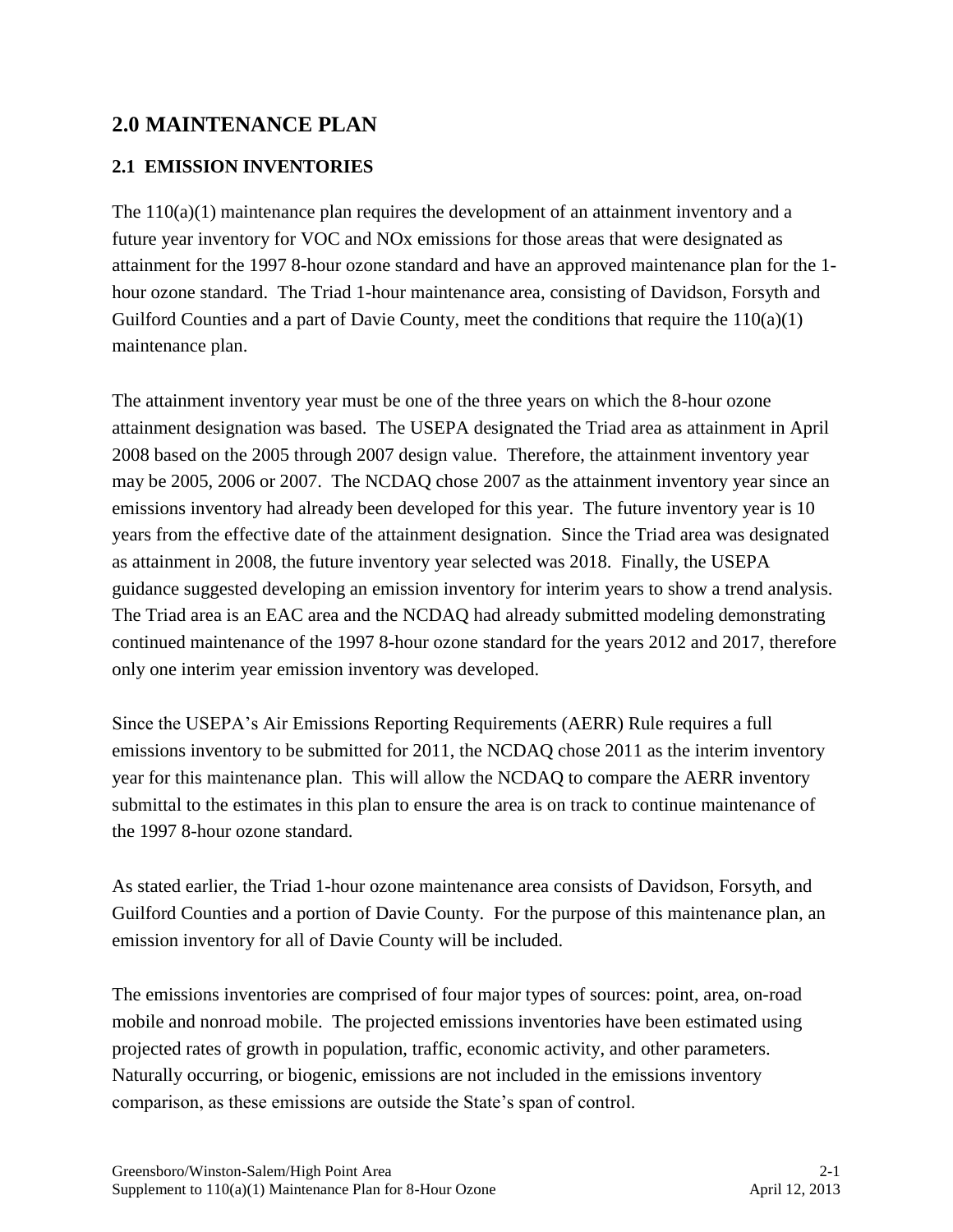Point sources are those stationary sources that require an air permit to operate. In general, these sources have a potential to emit more than 5 tons per year of a criteria pollutant or its precursors from a single facility. The source emissions are tabulated from data collected by direct on-site measurements of emissions or mass balance calculations utilizing emission factors from the USEPA's AP-42 or stack test results. There are usually several emission sources for each facility. Emission data is collected for each point source at a facility and the data is entered into an in-house database system. For the projected years' inventory, point sources are adjusted by growth factors based on Standard Industrial Classification codes. The growth factors are generated using the USEPA's Economic Growth Analysis System version 5.0 (E-GAS 5.0) program or using growth patterns obtained from County Business Patterns. For detailed discussion on how the point sources emission inventory was developed, see Appendix B.1. A summary of the point source emissions are presented in Table 2.1-1. No changes to point sources emissions are required due to the relaxation of the RVP standard.

| <b>County</b>      |      | <b>NO<sub>x</sub></b> Emissions |      | <b>VOC Emissions</b> |       |       |  |
|--------------------|------|---------------------------------|------|----------------------|-------|-------|--|
|                    | 2007 | 2011                            | 2018 | 2007                 | 2011  | 2018  |  |
| Davidson           | 2.73 | 2.89                            | 3.20 | 3.83                 | 3.85  | 3.94  |  |
| Davie              | 0.06 | 0.06                            | 0.06 | 0.19                 | 0.19  | 0.19  |  |
| Forsyth            | 2.22 | 2.18                            | 2.15 | 4.03                 | 4.03  | 4.03  |  |
| Guilford           | 1.06 | 1.06                            | 1.06 | 9.68                 | 9.68  | 9.64  |  |
| <b>Triad Total</b> | 6.07 | 6.19                            | 6.47 | 17.73                | 17.75 | 17.80 |  |

**Table 2.1-1. Point Source Emissions (tons/day)**

Area sources are those stationary sources whose emissions are relatively small but due to the large number of these sources, the collective emissions could be significant (i.e., dry cleaners, service stations, etc.). For area sources, emissions are estimated by multiplying an emission factor by some known indicator of collective activity such as production, number of employees, or population. These types of emissions are estimated on the county level. For the projected years' inventory, area source emissions are changed by population growth, projected production growth, or when applicable, by E-GAS 5.0 growth factors or using growth patterns obtained from County Business Patterns. For detailed discussion on how the area source emission inventory was developed, see Appendix B.2. A summary of the area source emissions are presented in Table 2.1-2.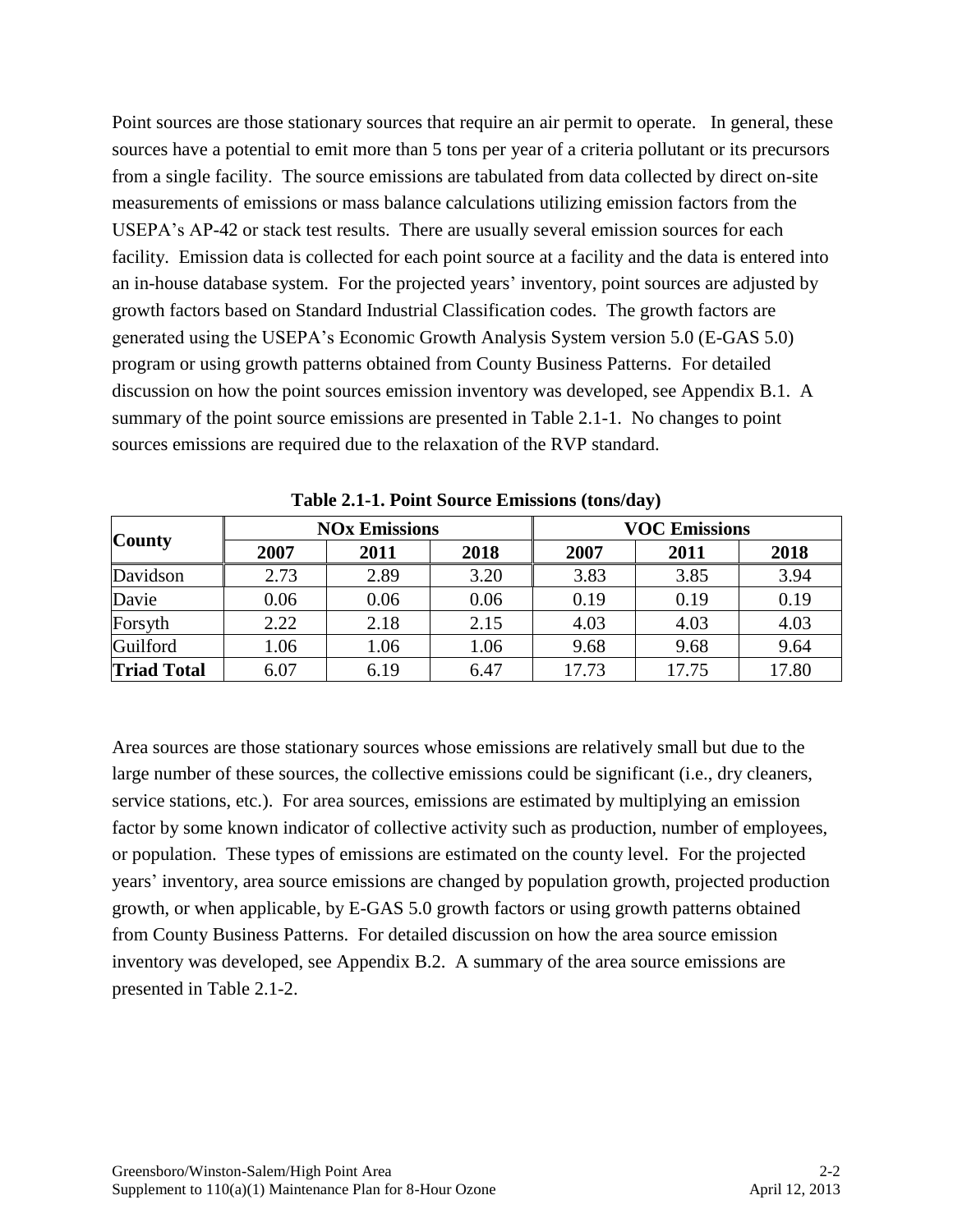|                    |      | 9.0 psi RVP          |      |       |                      |                                |       |
|--------------------|------|----------------------|------|-------|----------------------|--------------------------------|-------|
| <b>County</b>      |      | <b>NOx Emissions</b> |      |       | <b>VOC Emissions</b> | <b>VOC</b><br><b>Emissions</b> |       |
|                    | 2007 | 2011                 | 2018 | 2007  | 2011                 | 2018                           | 2018  |
| Davidson           | 0.62 | 0.60                 | 0.55 | 6.83  | 7.10                 | 6.91                           | 7.03  |
| Davie              | 0.21 | 0.22                 | 0.23 | 4.68  | 5.03                 | 6.51                           | 6.51  |
| Forsyth            | 0.99 | 1.04                 | 1.11 | 16.53 | 18.63                | 22.31                          | 22.62 |
| Guilford           | 2.01 | 2.01                 | 1.99 | 22.62 | 24.20                | 28.80                          | 29.19 |
| <b>Triad Total</b> | 3.83 | 3.87                 | 3.88 | 50.66 | 54.96                | 64.53                          | 65.35 |

**Table 2.1-2. Area Source Emissions (tons/day)**

For on-road mobile sources, the USEPA's MOVES mobile model is run to generate emissions. The MOVES model includes the road class vehicle miles traveled (VMT) as an input file and can directly output the estimated emissions. For the projected years' inventories, the on-road mobile sources emissions are calculated by running the MOVES mobile model for the future year with the projected VMT to generate emissions that take into consideration expected Federal tailpipe standards, fleet turnover and new fuels. For detailed discussion on how the on-road mobile emission inventory was developed, see Appendix B.3. A summary of the on-road mobile source emissions are presented in Table 2.1-3.

|                                                             |       |                      |       | <b>Current 7.8 psi RVP</b> |                      | 9.0 psi RVP      |                  |            |
|-------------------------------------------------------------|-------|----------------------|-------|----------------------------|----------------------|------------------|------------------|------------|
|                                                             |       |                      |       |                            |                      |                  | <b>NOx</b>       | <b>VOC</b> |
|                                                             |       | <b>NOx Emissions</b> |       |                            | <b>VOC Emissions</b> | <b>Emissions</b> | <b>Emissions</b> |            |
|                                                             | 2007  | 2011                 | 2018  | 2007                       | 2011                 | 2018             | 2018             | 2018       |
| Davidson                                                    | 15.08 | 11.70                | 4.24  | 6.60                       | 5.03                 | 2.42             | 4.27             | 2.48       |
| Davie                                                       | 5.03  | 3.50                 | 2.08  | 1.85                       | 1.41                 | 0.90             | 2.08             | 0.90       |
| Forsyth                                                     | 27.73 | 17.26                | 10.84 | 12.05                      | 6.75                 | 4.23             | 10.88            | 4.34       |
| Guilford                                                    | 42.78 | 32.10                | 18.84 | 17.41                      | 12.97                | 7.82             | 18.93            | 8.04       |
| <b>Triad Total</b>                                          | 90.62 | 64.56                | 36.00 | 37.91                      | 26.16                | 36.16            | 15.76            |            |
| Net Change in Total Future Year Emissions Due to RVP Change |       |                      |       |                            |                      | 0.16             | 0.39             |            |
| % Change in Total Future Year Emissions Due to RVP Change   |       |                      |       |                            |                      |                  | 0.45%            | 2.54%      |

**Table 2.1-3. On-road Mobile Source Emissions (tons/day)**

The MOVES mobile model estimates a NOx increase of 0.16 tons/day and VOC increase of 0.39 tons/day in future year 2018 due to RVP relaxation. The NCDAQ is uncertain of the technical reason behind the model predicted NOx emissions increases. A discussion of the dependency between NOx emissions changes and gasoline RVP was not found in the model documentation, and a specific correlation equation could not be identified.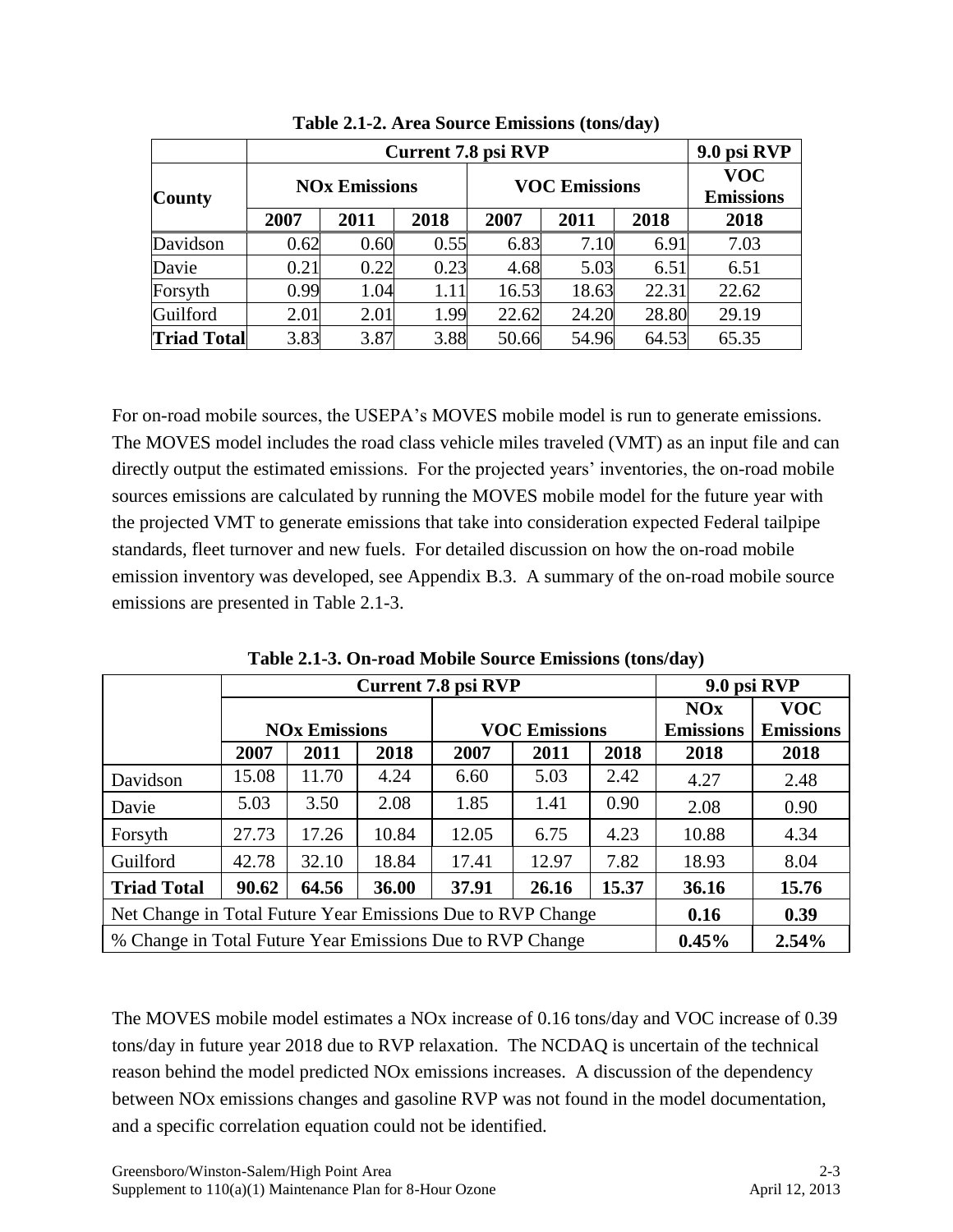Nonroad mobile sources are equipment that can move but do not use the roadways (i.e., lawn mowers, construction equipment, railroad locomotives, aircraft). The emissions from this category are calculated using the USEPA's NONROAD2008a nonroad model, with the exception of the railroad locomotives and aircraft engine. The railroad locomotive and aircraft engine emissions are estimated by taking an activity and multiplying it by an emission factor. These emissions are also estimated at the county level. For the projected years' inventories, the emissions are estimated using the USEPA's NONROAD2008a nonroad model, E-GAS 5.0 growth factors or projected landing and takeoff data for aircraft. A complete description of how these inventories were developed is discussed in detail in Appendix B.4. A summary of the nonroad mobile source emissions are presented in Table 2.1-4. The relaxation of the RVP standard only affects VOC emissions from nonroad mobile sources as shown in the table below.

|              |       | 9.0 psi RVP                     |       |       |                      |                  |                  |            |
|--------------|-------|---------------------------------|-------|-------|----------------------|------------------|------------------|------------|
|              |       |                                 |       |       |                      |                  | <b>NOx</b>       | <b>VOC</b> |
|              |       | <b>NO<sub>x</sub></b> Emissions |       |       | <b>VOC Emissions</b> | <b>Emissions</b> | <b>Emissions</b> |            |
|              | 2007  | 2011                            | 2018  | 2007  | 2011                 | 2018             | 2018             | 2018       |
| Davidson     | 3.56  | 2.75                            | 1.89  | 1.97  | 1.52                 | 1.02             | 1.89             | 1.05       |
| Davie        | 0.78  | 0.63                            | 0.38  | 1.32  | 1.16                 | 0.83             | 0.38             | 0.83       |
| Forsyth      | 4.94  | 3.99                            | 2.40  | 3.79  | 2.93                 | 2.12             | 2.40             | 2.19       |
| Guilford     | 11.83 | 9.59                            | 6.11  | 8.33  | 6.50                 | 4.84             | 6.11             | 4.96       |
| <b>Triad</b> | 21.11 | 16.96                           | 10.78 | 15.41 | 12.11                | 8.81             | 10.78            | 9.03       |
| <b>Total</b> |       |                                 |       |       |                      |                  |                  |            |

**Table 2.1-4. Nonroad Mobile Source Emissions (tons/day)**

### <span id="page-17-0"></span>**2.2 MAINTENANCE DEMONSTRATION**

Maintenance is demonstrated when the future year's total man-made emissions are less than the 2007 attainment inventory emissions. The 2018 values include the change to the RVP from 7.8 psi to 9.0 psi. Table 2.2-1 summarizes the total man-made emissions for the Triad maintenance area. The RVP change slightly increases the on-road mobile future year (2018) NOx emissions by 0.16 tons/day and VOC emissions by 0.39 tons/day based on the MOVES model (see Table 2.1-3). For the nonroad mobile sector, there is no change to NOx emissions due to the RVP change; however, the VOC emissions increase by 0.22 tons/day. Collectively, the total future year man-made NOx and VOC emissions increase by 0.16 tons/day and 1.43 tons/day, respectively. This is equivalent to a 0.28% and 1.34% increase in total man-made NOx and VOC emissions, respectively. When biogenic VOC emissions from natural sources (117.15 tons/day using USEPA Mercury Air Toxics rule modeling) are added to the man-made emissions, actual VOC emissions increase is only 0.64%.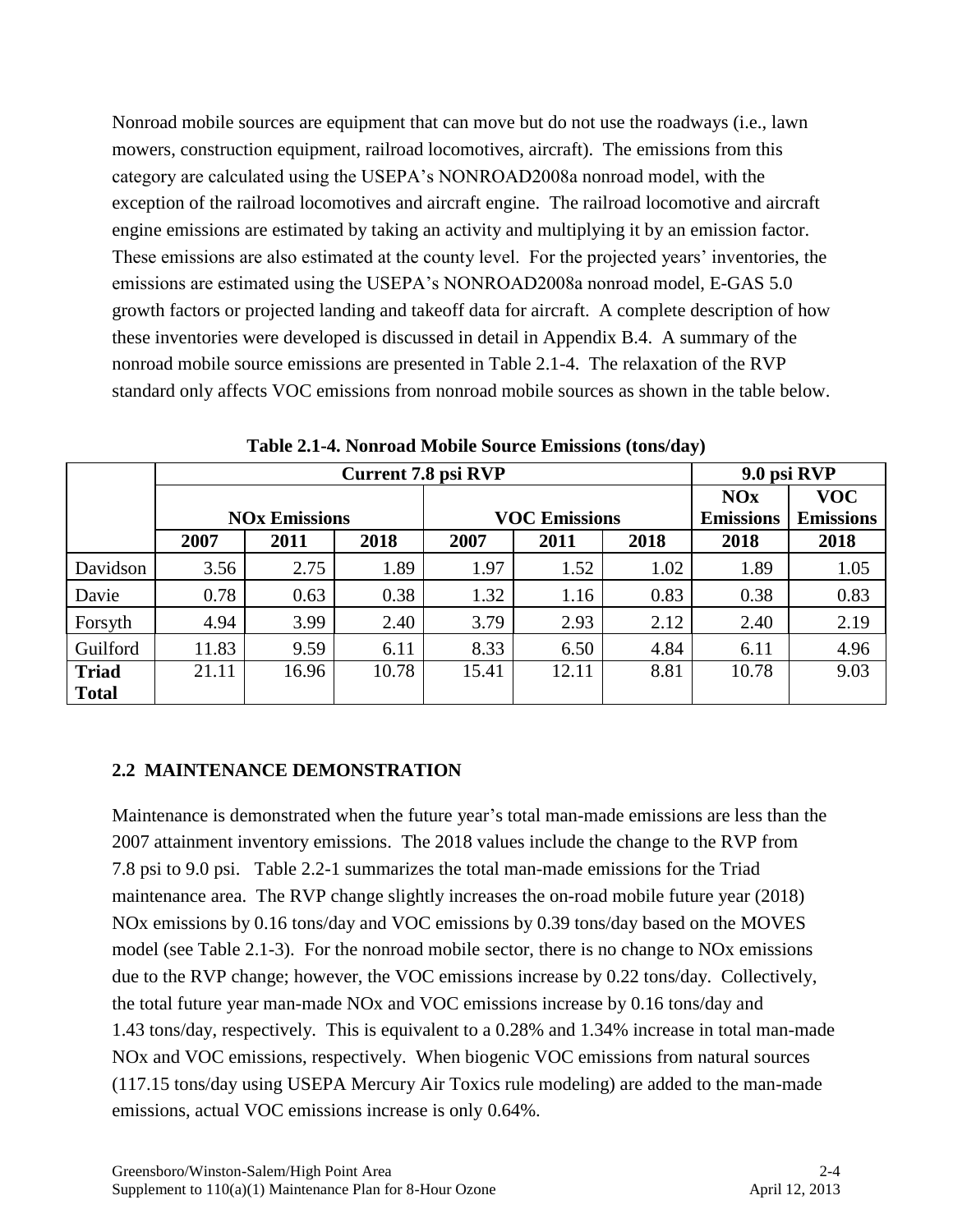|                    |        | <b>NOx Emissions</b>       |       |                         | <b>VOC Emissions</b> |        |        |                         |  |
|--------------------|--------|----------------------------|-------|-------------------------|----------------------|--------|--------|-------------------------|--|
| <b>County</b>      |        | <b>Current 7.8 psi RVP</b> |       | $9.0$ psi<br><b>RVP</b> | Current 7.8 psi RVP  |        |        | $9.0$ psi<br><b>RVP</b> |  |
|                    | 2007   | 2011                       | 2018  | 2018                    | 2007                 | 2011   | 2018   | 2018                    |  |
| Davidson           | 21.99  | 17.94                      | 9.88  | 9.91                    | 19.31                | 17.60  | 14.29  | 14.50                   |  |
| Davie              | 6.08   | 4.41                       | 2.75  | 2.75                    | 8.04                 | 7.79   | 8.43   | 8.43                    |  |
| Forsyth            | 35.88  | 24.47                      | 16.50 | 16.54                   | 36.62                | 32.63  | 32.69  | 33.18                   |  |
| Guilford           | 57.68  | 44.76                      | 28.00 | 28.09                   | 58.31                | 53.71  | 51.10  | 51.83                   |  |
| <b>Triad Total</b> | 121.63 | 91.58                      | 57.13 | 57.29                   | 122.28               | 111.73 | 106.51 | 107.94                  |  |

**Table 2.2-1. Total Man-Made Emissions (tons/day) for the Triad Area**

Table 2.2-2 summarizes the NOx and VOC emissions for the entire Triad maintenance area and the difference between the attainment and future inventory year. The difference in total manmade NOx emissions from 2007 to 2018 due to the RVP relaxation is a slight increase of -64.50 tons/day to -64.34 tons/day. Similarly, the difference in VOC emissions from 2007 to 2018 due to the RVP relaxation is an increase from -15.20 tons/day to -14.34 tons/day. Since the future inventory emissions are less than the attainment inventory emissions, continued maintenance of the 1997 8-hour ozone standard in the Triad maintenance area is expected.

**Year NOx TPD VOC TPD** 2007 121.63 122.28 2011 91.58 111.73 2018 57.29 107.94 Difference from 2007 to 2018  $-64.34$   $-14.34$ 

**Table 2.2-2. Maintenance Demonstration for the Triad Area**

The difference between the attainment level of emissions from all sources and the projected level of emissions from all sources in the maintenance area is considered the "safety margin". The safety margin for each projected year is listed below in Table 2.2-3. As seen in Table 2.2-3, not only does the future inventory year demonstrate maintenance of the 1997 8-hour ozone standard, the interim inventory year demonstrates a continued trend downward of the emissions. This is occurring despite the small increase in 2018 total man-made NOx and VOC emissions due to the relaxation of the RVP shown earlier in Table 2.2-1.

|      | . .            |                |
|------|----------------|----------------|
| Year | <b>NOx TPD</b> | <b>VOC TPD</b> |
| 2007 | N/A            | N/A            |
| 2011 | $-30.05$       | $-10.55$       |
| 2018 | $-64.34$       | $-14.34$       |

**Table 2.2-3. Safety Margins for the Triad Area**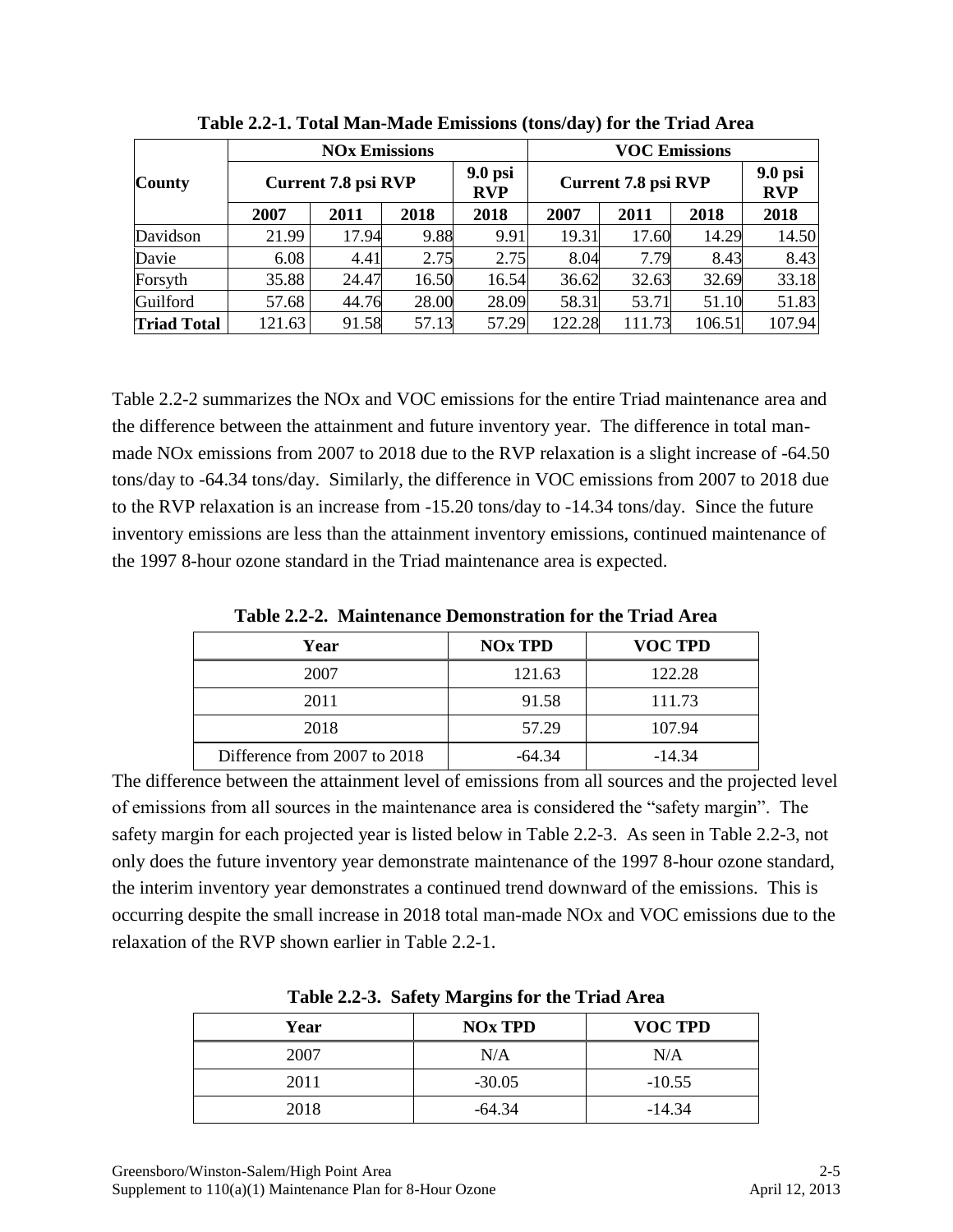Table 2.2-1 showed that there is a slight increase in future year NOx and VOC emissions due to the relaxation of the RVP, but the relative impact of this increase on the safety margin does not alter the downward trend in overall emissions between 2007 and 2018 (see Table 2.2-3). The NCDAQ does not believe the decline in future year emissions is inconsistent with the maintenance demonstration for reasons cited below.

First, the 2018 emissions are still below the baseline emissions for 2007. Second, the Triad area is considered a NOx limited area with respect to ozone formation. This means there are significantly more VOC emissions in the atmosphere from natural sources and that reductions in man-made VOC emissions, which is the primary purpose of the RVP standard, will not result in reductions in ozone formation. Third, the NCDAQ performed a photochemical modeling exercise to examine the impact of NOx and VOC emissions increase on ambient ozone concentrations. The analysis clearly demonstrates that the slight increase in emissions will result in no change to future year ozone concentrations and the potential to interfere with the attainment of the 1997 and 2008 8-hour ozone standards is not present (see Section 2.3.1). Lastly, the NCDAQ believes that voluntary measures occurring in the Triad region will further reduce NOx emissions in the Triad area (see Section 2.3.1). Each of these reasons demonstrates that despite the recent violations of the 2008 8-hour ozone standard, the current Federal RVP standard is not an effective control strategy to address ozone attainment status in the Triad area. A discussion of the RVP relaxation interference with other NAAQS is provided in Section 2.3.2.

# <span id="page-19-0"></span>**2.3 CLEAN AIR ACT SECTION 110(l) DEMONSTRATION**

Relaxation of the Federal gasoline standard requires a demonstration that associated emissions increases will not interfere with the attainment of other NAAQS. This section shows that the RVP relaxation will not impact compliance with ozone, carbon monoxide (CO), nitrogen dioxide  $(NO<sub>2</sub>)$ , sulfur dioxide  $(SO<sub>2</sub>)$ , and particulate matter (PM) NAAQS.

# <span id="page-19-1"></span>**2.3.1 INTERFERENCE WITH OZONE NAAQS**

Currently, all ozone monitors in the Triad area are attaining the 1997 8-hour ozone standard, and all but three ozone monitors are attaining the 2008 8-hour ozone standard. The violations occurred during the summer of 2012 due to extreme heat episodes that affected most of the country in a relatively short period of time.

The NCDAQ has investigated potential contemporaneous, surplus, compensating/equivalent emissions reductions, and has identified current and future activities that would compensate for the slight increase in NOx and VOC emissions discussed earlier. However, due to restrictions set forth requiring emission reduction projects to be located in maintenance areas only, the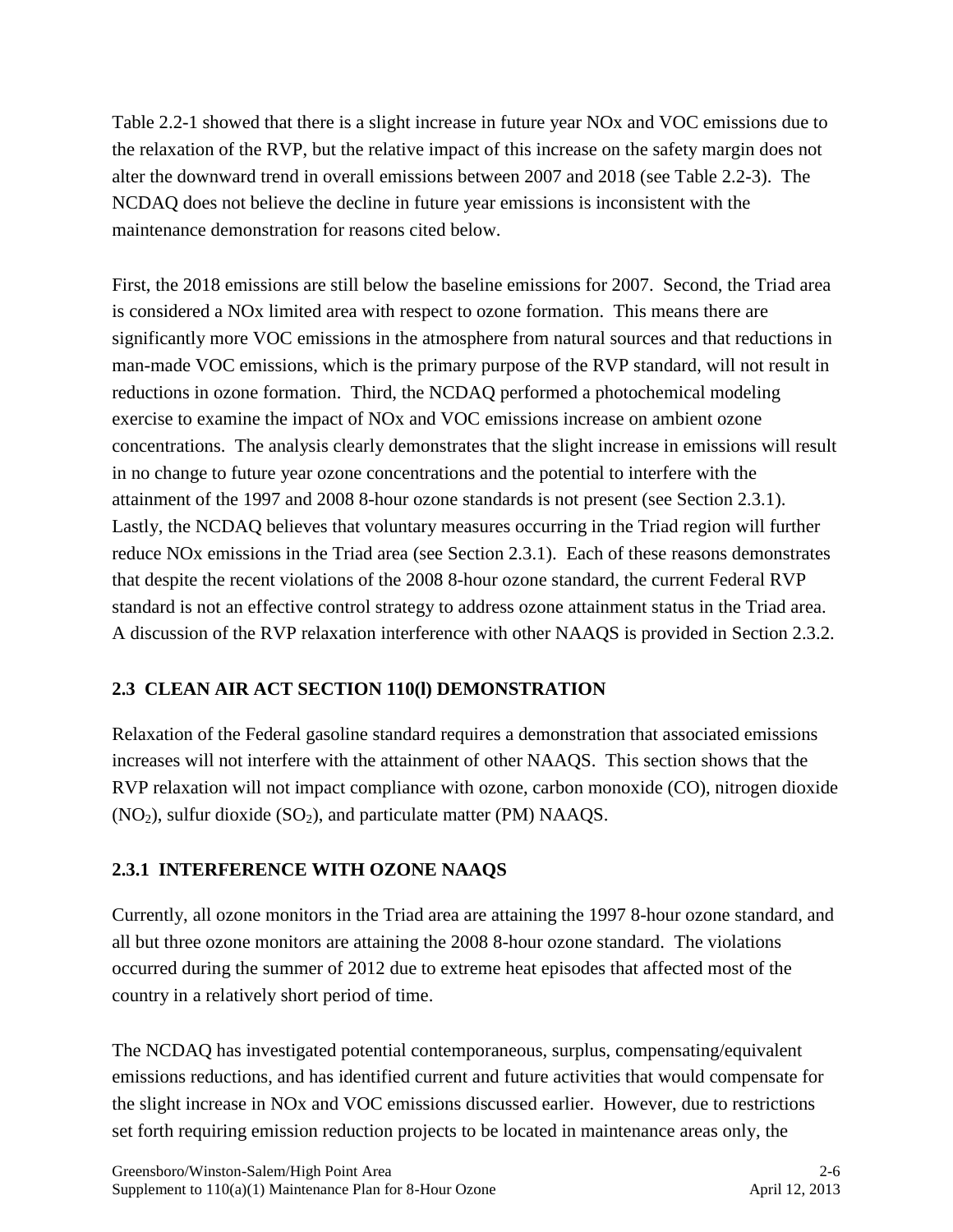NCDAQ is unable to select projects in adjacent counties that affect air quality in the Triad area. For example, the Triad area has implemented several large scale renewable energy and energy efficiency projects which result in direct emissions reductions at nearby coal-fired electric generating units (EGUs). These projects cannot be used to offset emissions increase because the affected EGUs are not located in the Triad area. In addition, the planned shutdown of several coal-fired EGUs by April 2013 cannot be used to compensate for the RVP related emissions increases, despite being located within close proximity to the Triad area. The Buck Plant is located about a quarter-mile from the Davidson County border. Other nearby EGUs that will retire are Riverbend, which is about 37 miles from Davie County and Dan River, which is about 16.5 miles from the Guilford County line.

#### **Photochemical Modeling Demonstration**

The NCDAQ performed an air quality modeling exercise to show that the relaxation of current Federal volatility regulations in the Triad maintenance area is not necessary to maintain or show reasonable further progress towards maintaining or attaining the ozone NAAQS. Specifically, the relaxation of the current RVP gasoline standard of 7.8 psi to 9.0 psi in Davidson, Davie, Forsyth, and Guilford Counties will have little to no impact on ambient concentrations of ozone. In addition to modeling the RVP changes, the NCDAQ also modeled the shutdown of nearby EGUs to show that the removal of the EGUs offsets the slight increase in emissions due to relaxation in gasoline RVP.

The NCDAQ utilized the USEPA Mercury and Air Toxics (MATS) modeling platform to model changes in ozone and particle pollution. The MATS modeling platform was chosen because it is fairly recent, has undergone full model performance, and used the MOVES mobile model to generate on-road mobile emissions. More information on the MATS modeling can be found at [http://www.epa.gov/mats/actions.html.](http://www.epa.gov/mats/actions.html) Both the 2005 base year and the 2016 future year were used in the modeling. 2016 was chosen as the future year because it is the latest MATS model data available. Tables  $2.3\n-1 - 2.3\n-6$  provide a summary of annual NOx, VOC, and SO<sub>2</sub> emissions in Guilford, Forsyth, Davie, and Davidson Counties where the RVP relaxation is proposed, as well as the greater Triad MSA including Buck Steam Station in Rowan County.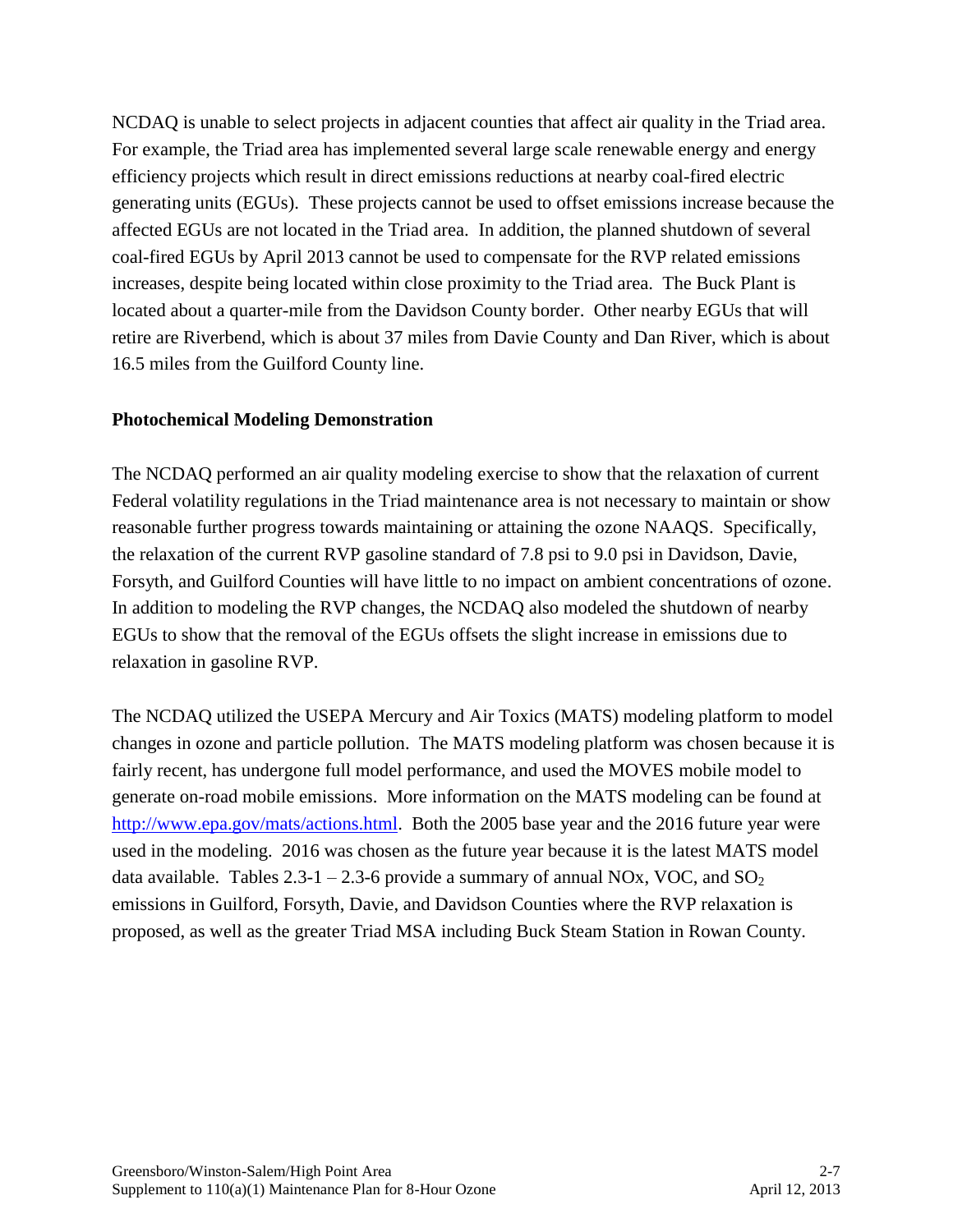|                     |         |      | (tons/yr)        |                |             |      |       |
|---------------------|---------|------|------------------|----------------|-------------|------|-------|
|                     |         | Non- | Non-road         |                | Point Non-  |      |       |
|                     | On-road | road | ALM <sup>*</sup> | Point EGU      | EGU         | Area | Total |
| Alamance            | 4516    | 779  | 202              | 194            | 0           | 380  | 6071  |
| Caswell             | 733     | 75   | 137              | $\mathbf 0$    | $\mathbf 0$ | 47   | 992   |
| <b>Davidson</b>     | 4973    | 776  | 710              | 829            | $\mathbf 0$ | 366  | 7654  |
| <b>Davie</b>        | 1829    | 241  | 25               | 14             | 0           | 86   | 2194  |
| Forsyth             | 9122    | 1554 | 189              | 1734           | $\mathbf 0$ | 618  | 13217 |
| <b>Guilford</b>     | 13105   | 3410 | 676              | 3532           | $\mathbf 0$ | 960  | 21683 |
| Randolph            | 4574    | 770  | 140              | 2531           | $\mathbf 0$ | 378  | 8393  |
| Rockingham          | 2722    | 395  | 381              | 538            | 1621        | 243  | 5901  |
| Rowan(Buck only)    |         |      |                  |                | 2254        |      |       |
| <b>Stokes</b>       | 1241    | 161  | 124              | $\overline{2}$ | 20422       | 84   | 22033 |
| Surry               | 3442    | 436  | 0                | 1102           | $\mathbf 0$ | 231  | 5212  |
| Yadkin              | 1975    | 212  | 0                | 5              | $\mathbf 0$ | 91   | 2282  |
| 4 County RVP Relax  |         |      |                  |                |             |      |       |
| Area Total          |         |      |                  |                |             |      |       |
| (shown in bold)     | 29028   | 5980 | 1601             | 6109           | $\Omega$    | 2030 | 44749 |
| Triad MSA plus Buck | 48231   | 8808 | 2584             | 10481          | 24297       | 3485 | 97886 |

**Table 2.3-1 2005 Annual NOx Emissions for the Triad Area used in the MATS Modeling**

\* Aircraft, locomotive, and marine equipment

| Table 2.3-2. 2016 Annual NOx Emissions for the Triad Area used in the MATS modeling |
|-------------------------------------------------------------------------------------|
| (tons/yr)                                                                           |

|                     |         |      | $\sqrt{2}$  |              |            |      |       |
|---------------------|---------|------|-------------|--------------|------------|------|-------|
|                     |         | Non- | Non-road    |              | Point Non- |      |       |
|                     | On-road | road | ALM*        | Point EGU    | EGU        | Area | Total |
| Alamance            | 2143    | 361  | 156         | 73           |            | 371  | 3104  |
| Caswell             | 315     | 42   | 89          | $\mathbf 0$  |            | 45   | 491   |
| <b>Davidson</b>     | 2437    | 333  | 450         | 847          |            | 350  | 4417  |
| <b>Davie</b>        | 723     | 125  | 20          | 0            |            | 83   | 951   |
| Forsyth             | 5700    | 764  | 134         | 1888         |            | 601  | 9087  |
| Guilford            | 7300    | 1706 | 518         | 432          |            | 932  | 10889 |
| Randolph            | 1649    | 323  | 101         | 35           |            | 363  | 2472  |
| Rockingham          | 840     | 176  | 248         | 2192         | 1665       | 233  | 5354  |
| Rowan (Buck only)   |         |      |             |              | 1597       |      |       |
| <b>Stokes</b>       | 648     | 88   | 97          | $\mathbf{1}$ | 4970       | 80   | 5885  |
| Surry               | 1371    | 204  | 0           | 123          |            | 222  | 1920  |
| Yadkin              | 912     | 115  | $\mathbf 0$ | $\mathbf 0$  |            | 87   | 1115  |
| 4 County RVP Relax  |         |      |             |              |            |      |       |
| Area Total          |         |      |             |              |            |      |       |
| (shown in bold)     | 16161   | 2927 | 1122        | 3167         | $\Omega$   | 1966 | 25344 |
| Triad MSA plus Buck | 24039   | 4238 | 1813        | 5591         | 8232       | 3369 | 47282 |

\* Aircraft, locomotive, and marine equipment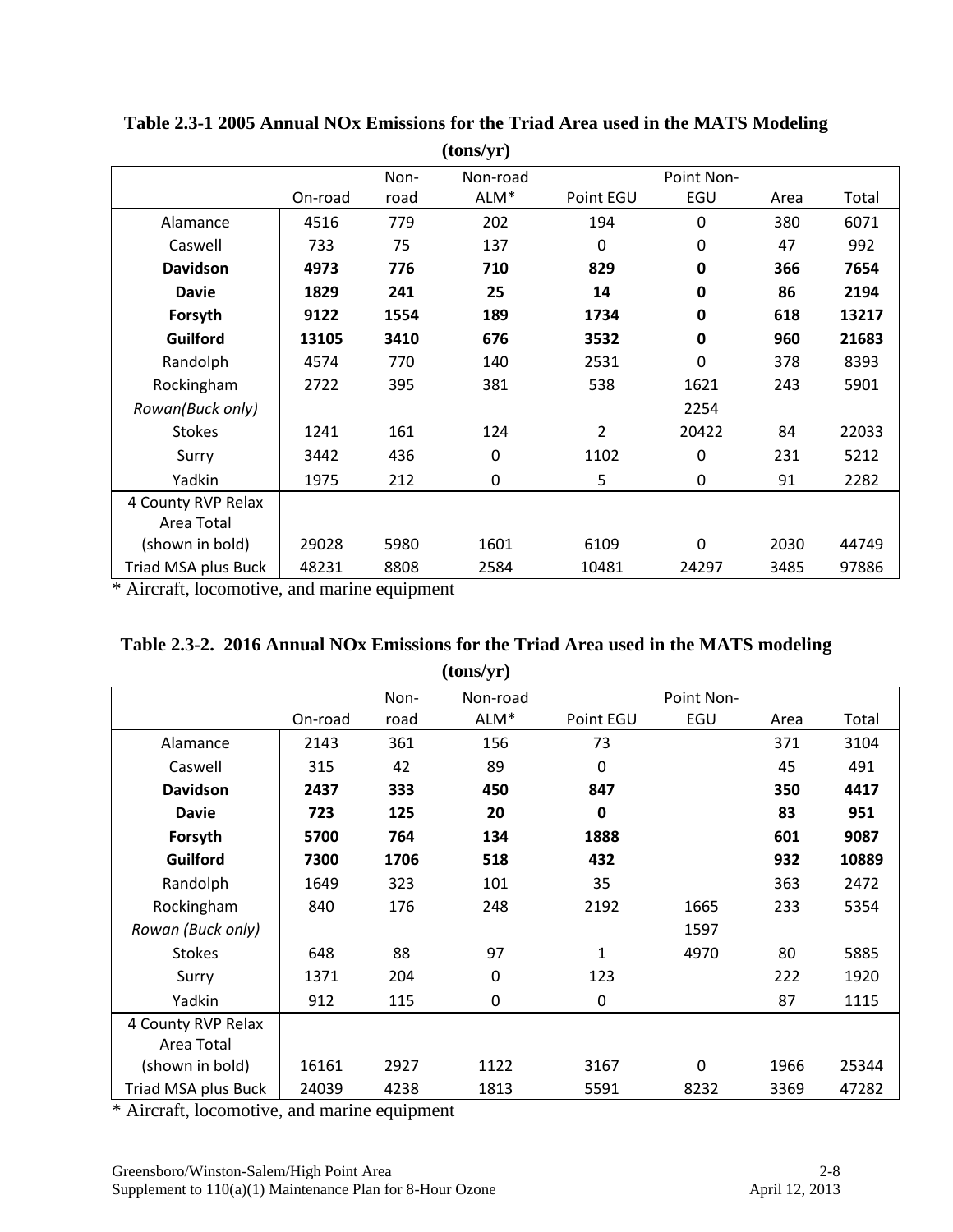|                     |         |      | (tons/yr)   |                |             |       |       |
|---------------------|---------|------|-------------|----------------|-------------|-------|-------|
|                     |         | Non- | Non-road    |                | Point Non-  |       |       |
|                     | On-road | road | ALM*        | Point EGU      | EGU         | Area  | Total |
| Alamance            | 1870    | 819  | 9           | 194            | $\mathbf 0$ | 3436  | 6327  |
| Caswell             | 343     | 72   | 5           | $\mathbf 0$    | 0           | 405   | 825   |
| <b>Davidson</b>     | 1704    | 672  | 29          | 829            | $\bf{0}$    | 3124  | 6359  |
| <b>Davie</b>        | 368     | 410  | 1           | 14             | $\bf{0}$    | 904   | 1698  |
| Forsyth             | 3660    | 1281 | 8           | 1734           | $\bf{0}$    | 5141  | 11824 |
| <b>Guilford</b>     | 4843    | 2772 | 29          | 3532           | $\mathbf 0$ | 24763 | 35939 |
| Randolph            | 1882    | 632  | 6           | 2531           | $\mathbf 0$ | 3450  | 8502  |
| Rockingham          | 1205    | 451  | 14          | 538            | 7           | 2215  | 4431  |
| Rowan (Buck only)   |         |      |             |                | 22          |       |       |
| <b>Stokes</b>       | 705     | 269  | 5           | $\overline{2}$ | 169         | 793   | 1943  |
| Surry               | 1385    | 481  | $\mathbf 0$ | 1102           | $\mathbf 0$ | 1805  | 4773  |
| Yadkin              | 688     | 148  | $\mathbf 0$ | 5              | 0           | 686   | 1526  |
| 4 County RVP Relax  |         |      |             |                |             |       |       |
| Area Total          |         |      |             |                |             |       |       |
| (shown in bold)     | 10575   | 5135 | 67          | 6109           | $\Omega$    | 33933 | 55819 |
| Triad MSA plus Buck | 18653   | 8007 | 106         | 10481          | 199         | 46722 | 84169 |

**Table 2.3-3. 2005 Annual VOC Emissions for the Triad Area used in the MATS modeling**

\* Aircraft, locomotive, and marine equipment

| Table 2.3-4. 2016 Annual VOC Emissions for the Triad Area used in the MATS modeling |  |
|-------------------------------------------------------------------------------------|--|
| (tons/yr)                                                                           |  |

|                     |         |      | $\sqrt{2}$  |                |            |       |       |
|---------------------|---------|------|-------------|----------------|------------|-------|-------|
|                     |         | Non- | Non-road    |                | Point Non- |       |       |
|                     | On-road | road | ALM*        | Point EGU      | EGU        | Area  | Total |
| Alamance            | 1001    | 425  | 8           | 193            |            | 3266  | 4894  |
| Caswell             | 170     | 38   | 3           | $\mathbf 0$    |            | 356   | 567   |
| <b>Davidson</b>     | 967     | 337  | 22          | 819            |            | 2775  | 4920  |
| <b>Davie</b>        | 148     | 281  | 1           | 14             |            | 813   | 1257  |
| Forsyth             | 3411    | 655  | 7           | 1381           |            | 4714  | 10167 |
| Guilford            | 3328    | 1453 | 27          | 3470           |            | 24173 | 32451 |
| Randolph            | 738     | 330  | 5           | 2529           |            | 3190  | 6792  |
| Rockingham          | 352     | 268  | 9           | 537            | 27         | 2021  | 3215  |
| Rowan (Buck only)   |         |      |             |                | 42         |       |       |
| <b>Stokes</b>       | 409     | 184  | 5           | $\overline{2}$ | 182        | 696   | 1478  |
| Surry               | 526     | 271  | $\mathbf 0$ | 871            |            | 1622  | 3290  |
| Yadkin              | 355     | 76   | $\mathbf 0$ | 5              |            | 595   | 1031  |
| 4 County RVP Relax  |         |      |             |                |            |       |       |
| Area Total          |         |      |             |                |            |       |       |
| (shown in bold)     | 7854    | 2725 | 57          | 5685           | 0          | 32474 | 48796 |
| Triad MSA plus Buck | 11403   | 4319 | 88          | 9822           | 251        | 44221 | 70105 |

\* Aircraft, locomotive, and marine equipment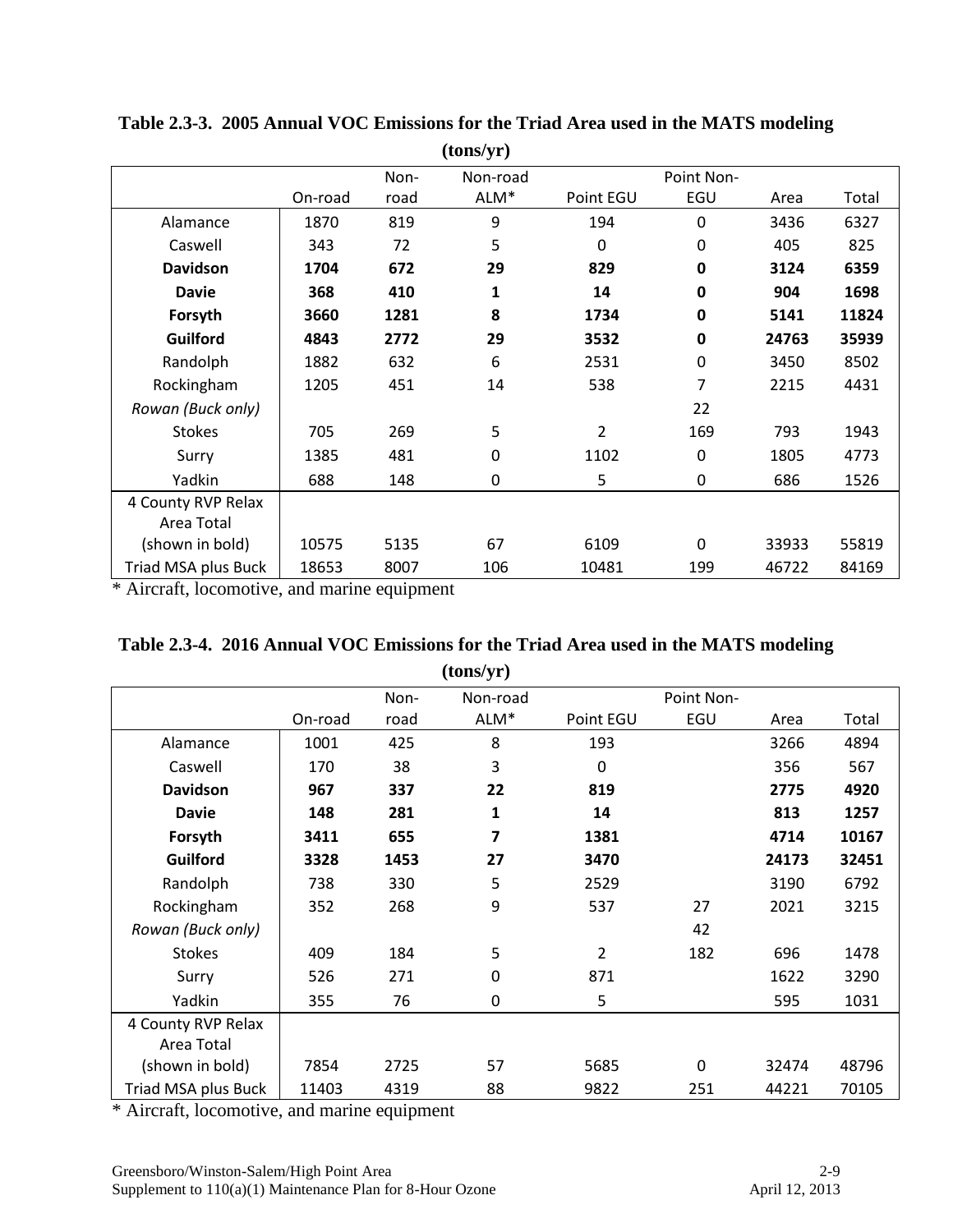| (tons/yr)           |         |      |             |             |             |      |        |
|---------------------|---------|------|-------------|-------------|-------------|------|--------|
|                     |         | Non- | Non-road    |             | Point Non-  |      |        |
|                     | On-road | road | ALM*        | Point EGU   | EGU         | Area | Total  |
| Alamance            | 102     | 67   | 12          | 73          | $\Omega$    | 305  | 558    |
| Caswell             | 15      | 9    | 9           | $\mathbf 0$ | 0           | 94   | 126    |
| <b>Davidson</b>     | 119     | 61   | 42          | 245         | $\mathbf 0$ | 359  | 827    |
| <b>Davie</b>        | 45      | 24   | 1           | 0           | $\mathbf 0$ | 102  | 172    |
| Forsyth             | 217     | 152  | 11          | 4108        | $\mathbf 0$ | 882  | 5371   |
| <b>Guilford</b>     | 316     | 340  | 39          | 677         | 0           | 947  | 2320   |
| Randolph            | 101     | 60   | 8           | 23          | $\mathbf 0$ | 372  | 565    |
| Rockingham          | 59      | 34   | 24          | 835         | 4253        | 309  | 5514   |
| Rowan (Buck only)   | 92      | 52   | 36          | 1462        | 9583        | 300  | 11525  |
| <b>Stokes</b>       | 24      | 18   | 7           | $\mathbf 0$ | 96823       | 209  | 97081  |
| Surry               | 75      | 37   | $\mathbf 0$ | 104         | $\mathbf 0$ | 234  | 450    |
| Yadkin              | 43      | 22   | $\mathbf 0$ | $\mathbf 0$ | $\mathbf 0$ | 221  | 286    |
| 4 County RVP Relax  |         |      |             |             |             |      |        |
| Area Total          |         |      |             |             |             |      |        |
| (shown in bold)     | 698     | 577  | 94          | 5030        | $\Omega$    | 2290 | 8689   |
| Triad MSA plus Buck | 1117    | 824  | 154         | 6065        | 110659      | 4033 | 122852 |

**Table 2.3-5. 2005 Annual SO2 Emissions for the Triad Area used in the MATS modeling**

\* Aircraft, locomotive, and marine equipment

| Table 2.3-6. 2016 Annual SO2 Emissions for the Triad Area used in the MATS modeling |
|-------------------------------------------------------------------------------------|
| (tons/yr)                                                                           |

|                     |                         | Non- | Non-road |             | Point Non-       |      |       |
|---------------------|-------------------------|------|----------|-------------|------------------|------|-------|
|                     | On-road                 | road | ALM*     | Point EGU   | EGU              | Area | Total |
| Alamance            | 13                      | 1.1  | 0.1      | 73          | 0                | 304  | 392   |
| Caswell             | 2                       | 0.1  | 0.0      | $\mathbf 0$ | $\pmb{0}$        | 94   | 96    |
| <b>Davidson</b>     | 18                      | 1.0  | 0.2      | 245         | 0                | 358  | 622   |
| <b>Davie</b>        | 5                       | 0.3  | 0.0      | $\mathbf 0$ | $\pmb{0}$        | 102  | 107   |
| Forsyth             | 38                      | 1.9  | 0.0      | 3835        | 0                | 882  | 4757  |
| Guilford            | 55                      | 4.2  | 0.2      | 679         | 0                | 946  | 1685  |
| Randolph            | 10                      | 1.0  | 0.0      | 23          | $\mathbf 0$      | 372  | 406   |
| Rockingham          | 6                       | 0.5  | 0.1      | 45          | 9211             | 308  | 9570  |
| Rowan (Buck only)   | 10                      | 0.8  | 0.2      | 1462        | 10761            | 300  | 12534 |
| <b>Stokes</b>       | $\overline{\mathbf{4}}$ | 0.2  | 0.0      | $\mathbf 0$ | 8731             | 209  | 8944  |
| Surry               | 8                       | 0.6  | 0.0      | 104         | $\boldsymbol{0}$ | 233  | 345   |
| Yadkin              | 5                       | 0.2  | 0.0      | 0           | 0                | 221  | 226   |
| 4 County RVP Relax  |                         |      |          |             |                  |      |       |
| Area Total          | 116                     | 7    | 0        | 4758        | $\overline{0}$   | 2287 | 7170  |
| Triad MSA plus Buck | 164                     | 11   | 1        | 5003        | 28704            | 4028 | 37910 |

\* Aircraft, locomotive, and marine equipment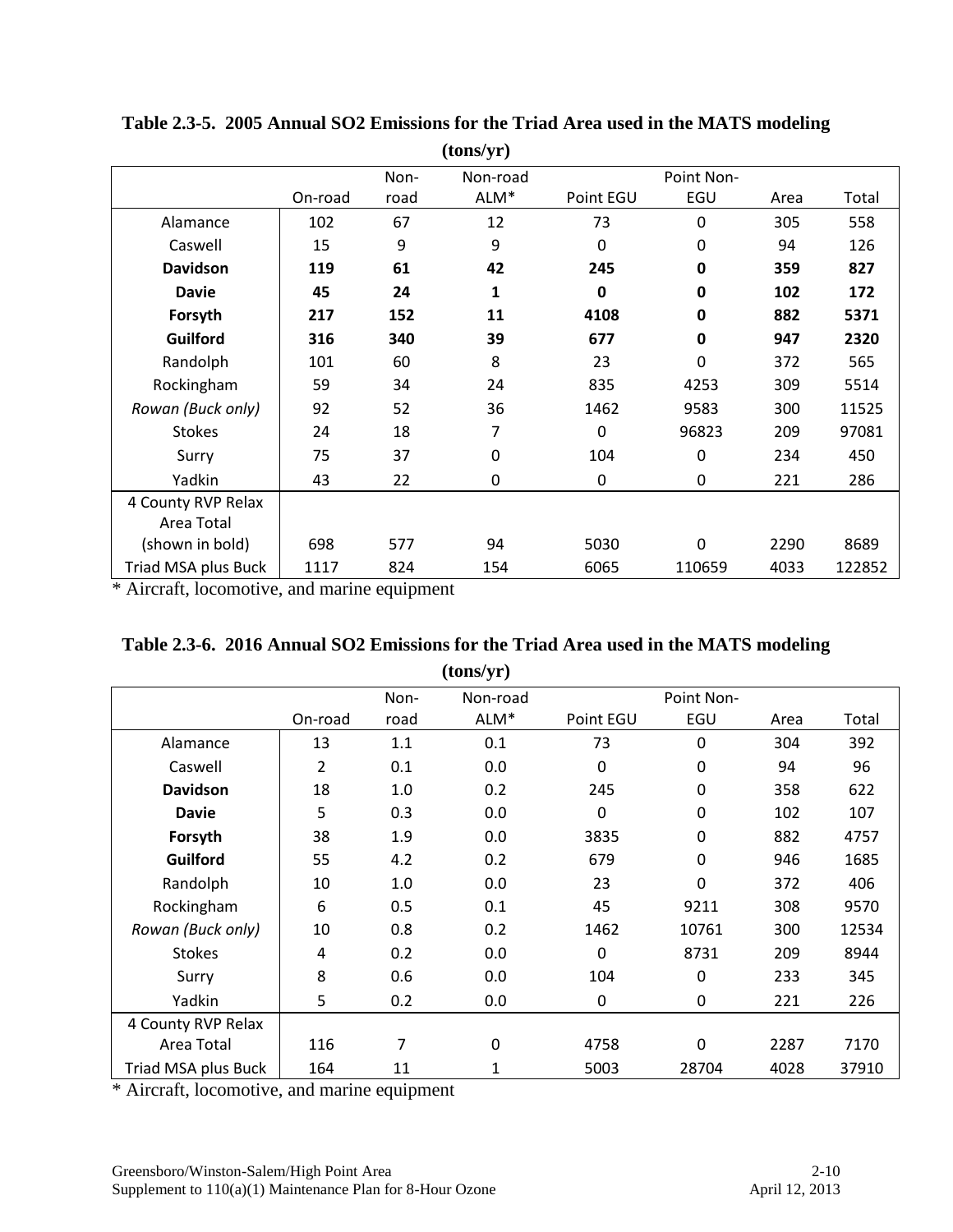The USEPA MATS modeling used a national 36 kilometer (km) domain and an eastern US 12km domain. The NCDAQ modeling was performed using the 12km modeling domain. The USEPA is currently using 12km modeling to address the impacts of the proposed Tier 3 Motor Vehicle and Emissions Standards. Given that the USEPA is using the 12km modeling for Tier 3, NCDAQ feels comfortable in using the 12km modeling to estimate the impacts of the change in summertime RVP to 9.0 psi. The Eastern modeling region (i.e., Eastern modeling domain) extends from Texas northward to North Dakota and eastward to the East Coast. The Eastern modeling domain was nested within a coarse grid, 36 x 36 km modeling domain which covers the lower 48 states and adjacent portions of Canada and Mexico. The 36 km and 12km modeling domains extend vertically from the surface to 100 millibars (approximately 15 km) using a sigma-pressure coordinate system. Predictions from the 36 km Continental U.S. (CONUS) domain were used to provide initial and boundary concentrations for simulations in the 12 km domain. The 36 km and 12 km modeling domains are shown in Figure 2.3-1. Table 2.3-7 provides geographic specifications for these domains.



**Figure 2.3-1 Map of the CMAQ photochemical modeling domains.** 

*(The black outer box denotes the 36 km national modeling domain; the red inner box is the 12 km western U.S. grid; and the blue inner box is the 12 km eastern U.S. grid.)*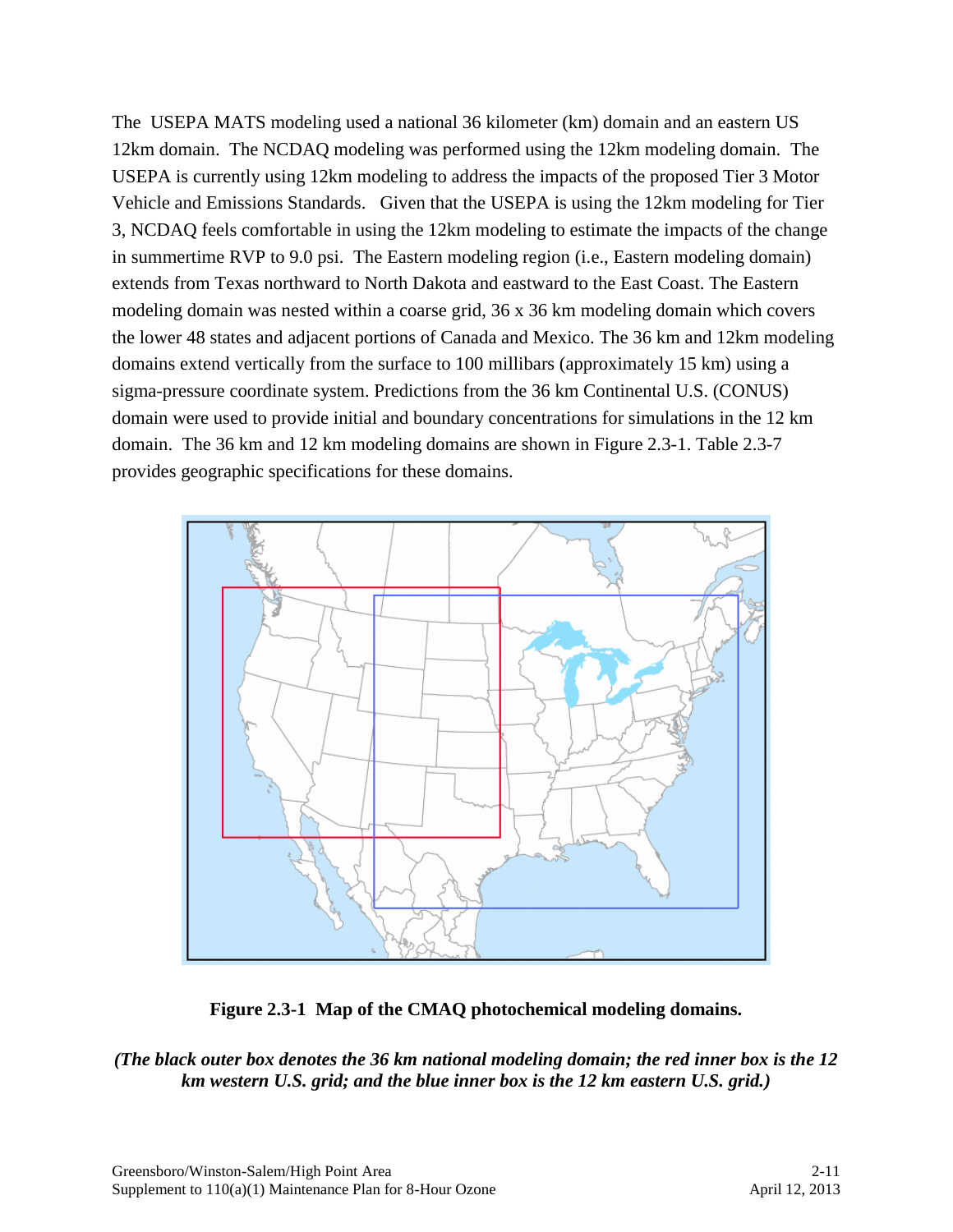| <b>Photochemical Modeling Configuration</b> |                                                     |                       |  |  |  |
|---------------------------------------------|-----------------------------------------------------|-----------------------|--|--|--|
|                                             | <b>National Grid</b><br><b>Eastern US Fine Grid</b> |                       |  |  |  |
| Map Projection                              | Lambert Conformal Projection                        |                       |  |  |  |
| <b>Grid Resolution</b>                      | 36km<br>12km                                        |                       |  |  |  |
| Coordinate Center                           | 97 deg W, 40 deg N                                  |                       |  |  |  |
| True Latitudes                              |                                                     | 33 deg N and 45 deg N |  |  |  |
| <b>Dimensions</b>                           | 148 x 112 x 14<br>279 x 240 x 14                    |                       |  |  |  |
| <b>Vertical Extent</b>                      | 14 Layers: Surface to 100 millibar level            |                       |  |  |  |

**Table 2.3-7. Geographic Elements of Domains used in Photochemical Modeling**

As discussed earlier in Section 2.1, the NCDAQ used the MOVES mobile model to compute hourly changes in on-road mobile emissions with RVP settings of 7.8 psi and 9.0 psi. For the photochemical modeling evaluation, Guilford County was selected to represent the "highest" level of emissions increase expected because it has the greatest population of vehicles within the Triad maintenance area. Table 2.3-8 summarizes the emissions changes obtained from the MOVES model for each pollutant that contributes to ozone formation. Table 2.3-9 shows the ratios applied to the species within the CMAQ mobile emissions inputs.

**Table 2.3-8. MOVES 2018 Total Emissions Changes from 7.8 psi to 9.0 psi RVP for Guilford County**

| <b>Pollutant</b>                  | Max % increase | Average % increase |
|-----------------------------------|----------------|--------------------|
| Acetaldehyde                      | 0.75%          | 0.41%              |
| Benzene                           | 0.00%          | $-2.76%$           |
| Carbon Monoxide (CO)              | 2.09%          | 1.63%              |
| Ethanol                           | 0.00%          | 0.00%              |
| Formaldehyde                      | 0.00%          | $-1.01%$           |
| Hexane                            | 9.20%          | 2.59%              |
| Methane $(CH_4)$                  | 0.41%          | 0.20%              |
| Nitrogen Dioxide $(NO2)$          | 0.33%          | 0.19%              |
| Nitrogen Oxide (NO)               | 0.61%          | 0.38%              |
| Nitrous Acid (HONO)               | 0.57%          | 0.37%              |
| Non-Methane Hydrocarbons          | 6.95%          | 1.96%              |
| Oxides of Nitrogen (NOx)          | 0.57%          | 0.37%              |
| Styrene                           | 0.89%          | 0.67%              |
| Toluene                           | 7.67%          | 2.21%              |
| <b>Total Gaseous Hydrocarbons</b> | 6.55%          | 1.81%              |
| Volatile Organic Compounds (VOC)  | 7.01%          | 1.97%              |
| Xylene                            | 8.10%          | 2.33%              |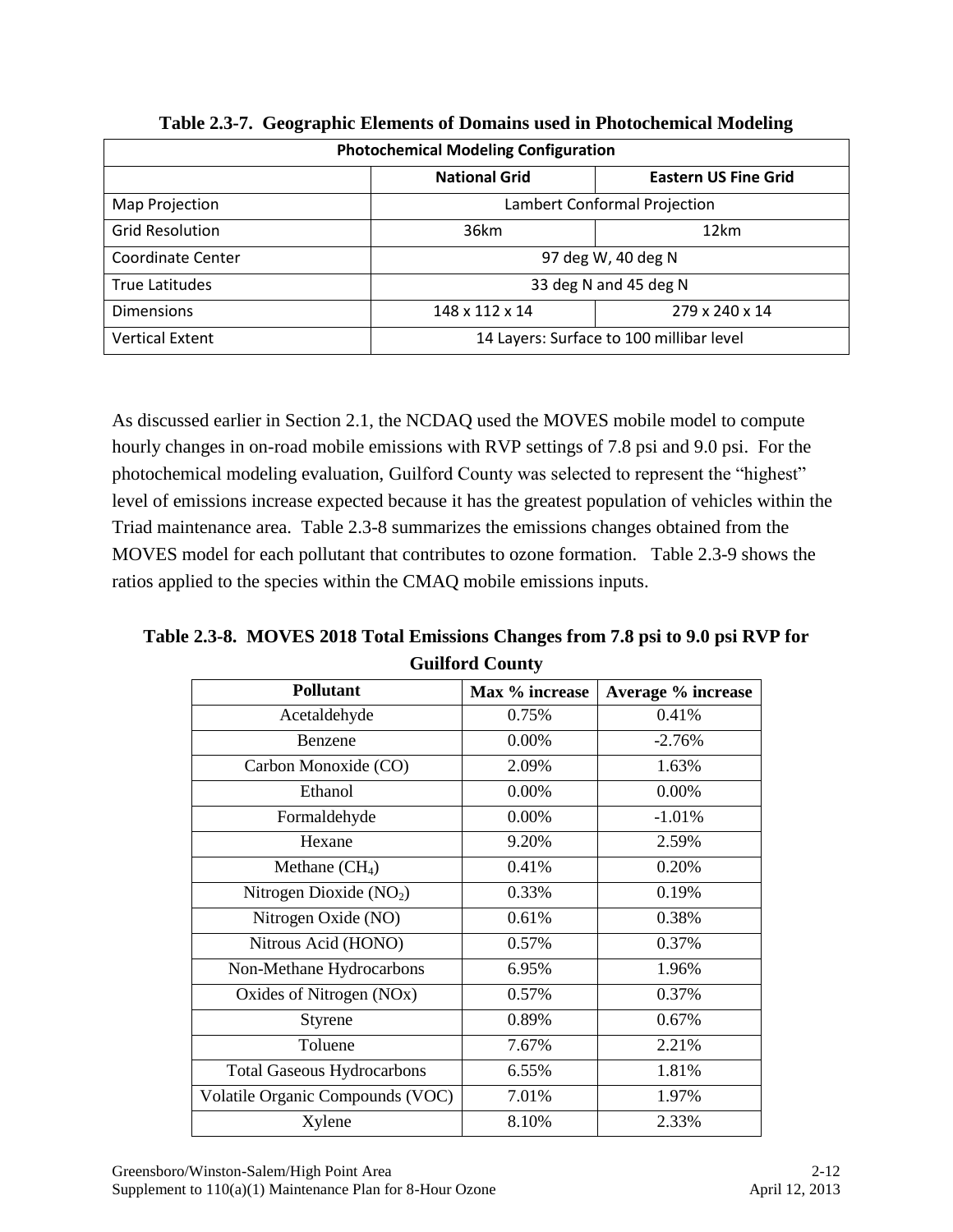| <b>CMAQ Emissions Species</b> | <b>Ratio applied</b> |
|-------------------------------|----------------------|
| $NO$                          | 1.0062               |
| NO <sub>2</sub>               | 1.0034               |
| CO                            | 1.0209               |
| <b>HONO</b>                   | 1.0057               |
| ALD <sub>2</sub>              | 1.0075               |
| CH4                           | 1.0041               |
| Benzene                       | 0.97                 |
| <b>FORM</b>                   | 0.998                |
| PAR                           | 1.07                 |
| <b>UNR</b>                    | 1.07                 |
| ALDX                          | 1.07                 |
| ETH                           | 1.07                 |
| <b>IOLE</b>                   | 1.07                 |
| <b>ISOP</b>                   | 1.07                 |
| <b>NVOL</b>                   | 1.07                 |
| OLE                           | 1.07                 |
| <b>TERP</b>                   | 1.07                 |
| <b>UNK</b>                    | 1.07                 |

**Table 2.3-9. Ratios applied to CMAQ Mobile Emissions within Davidson, Davie, Forsyth, and Guilford Counties**

Typically, the next step is to run SMOKE using the MOVES output. However, NCDAQ is unable to run the version of SMOKE used in the MATS modeling. As an alternative, for each pollutant, the average and maximum increase at any hour was calculated (see Table 2.3-8). In order to generate very conservative estimates of the impacts of the RVP relaxation, the maximum percent increase was applied to the mobile emissions for all hours of the June 1st to September 15th summertime RVP period. The adjustments were applied to both the 2005 and 2016 emissions in Guilford, Forsyth, Davie, and Davidson Counties where the RVP relaxation is proposed.

These adjustments were applied to the grid cells covering the four counties. The array of grid cells (i.e., grid cell mask) where the RVP emissions changes were applied is shown in Figure 2.3-2. A grid cell was included in the grid cell mask if as little as 20% of the cell area includes one or more of the counties where the RVP relaxation is proposed. The grid cell mask includes 42 grid cells with an area of  $6,048 \text{ km}^2$ . A typical application of the mask would include 32 grid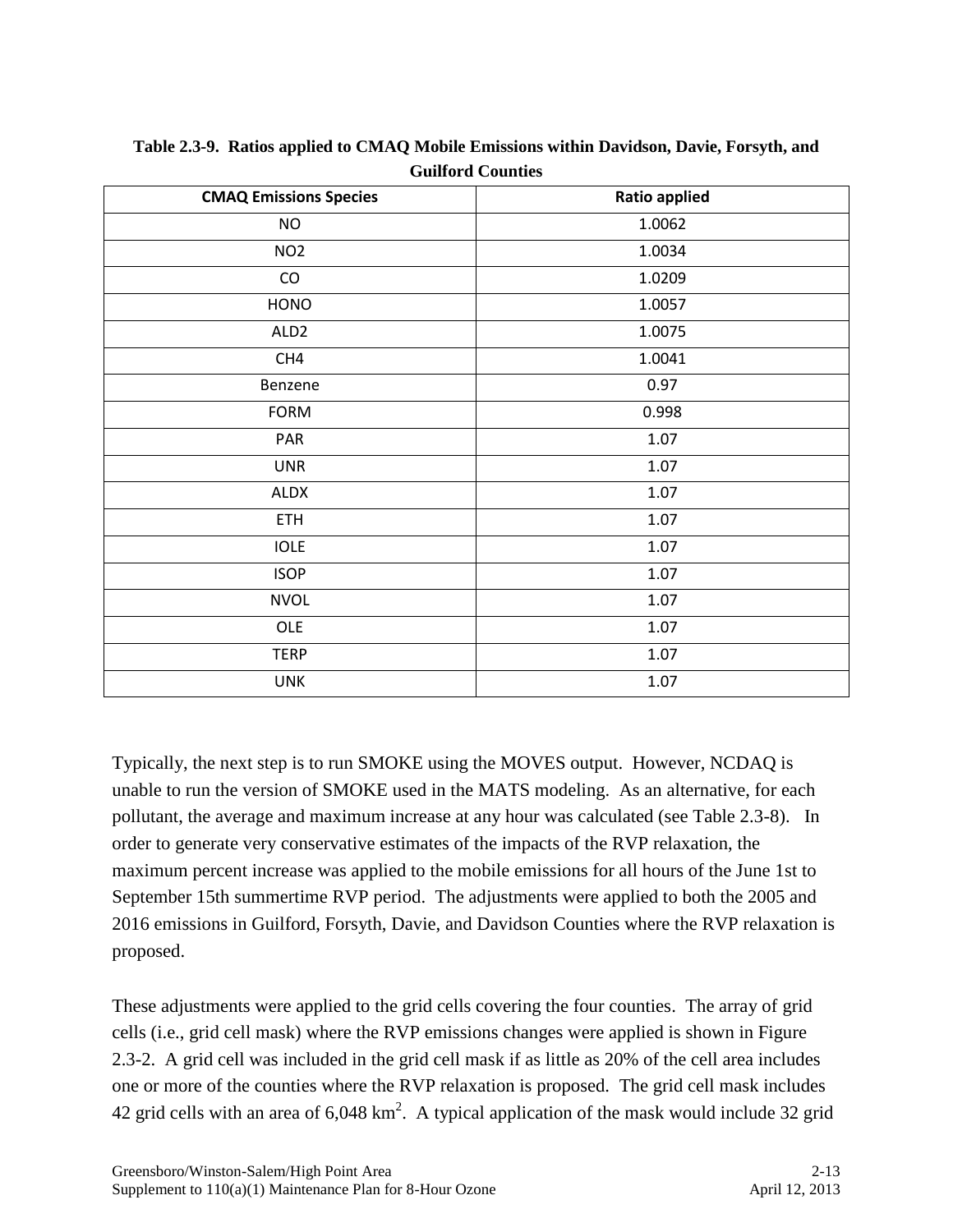cells with an area of 4,608 km<sup>2</sup>. By comparison, the total area of the four counties is 4,935 km<sup>2</sup>. The 20% threshold grid cell mask used in the modeling will adjust the mobile emissions in a larger area than the actual area of the four counties and will lead to conservative modeling results.



**Figure 2.3-2 Area Mask for Emissions Adjustments Due to Changes in Gasoline RVP**

In summary, several layers of conservative estimates were used to determine the maximum impact of RVP relaxation. This includes: (1) selecting the most populous county to represent other counties, (2) applying the maximum emissions increase for a given hour to the entire summertime period, (3) using the highest emissions increase for a given pollutant to represent VOC emissions, and (4) the liberal application of the grid masking.

The NCDAQ used the Community Multiscale Air Quality Modeling System (CMAQ, v.4.71) to perform the air quality runs. A total of six runs were made from March 20 to September 30, 2005. The September  $30<sup>th</sup>$  model completion date is 2 weeks beyond the RVP period and is well beyond the time when the changes in the gasoline RVP would potentially impact model predictions. In addition, the month of October contained no days that would impact the ozone relative response factors. A total of three runs were made using the 2005 emissions. The first run used the default 2005 MATS emissions (BASE05). The second run adjusted the mobile emissions due to the change in RVP from 7.8 psi to 9.0 psi during the June 1st to September 15th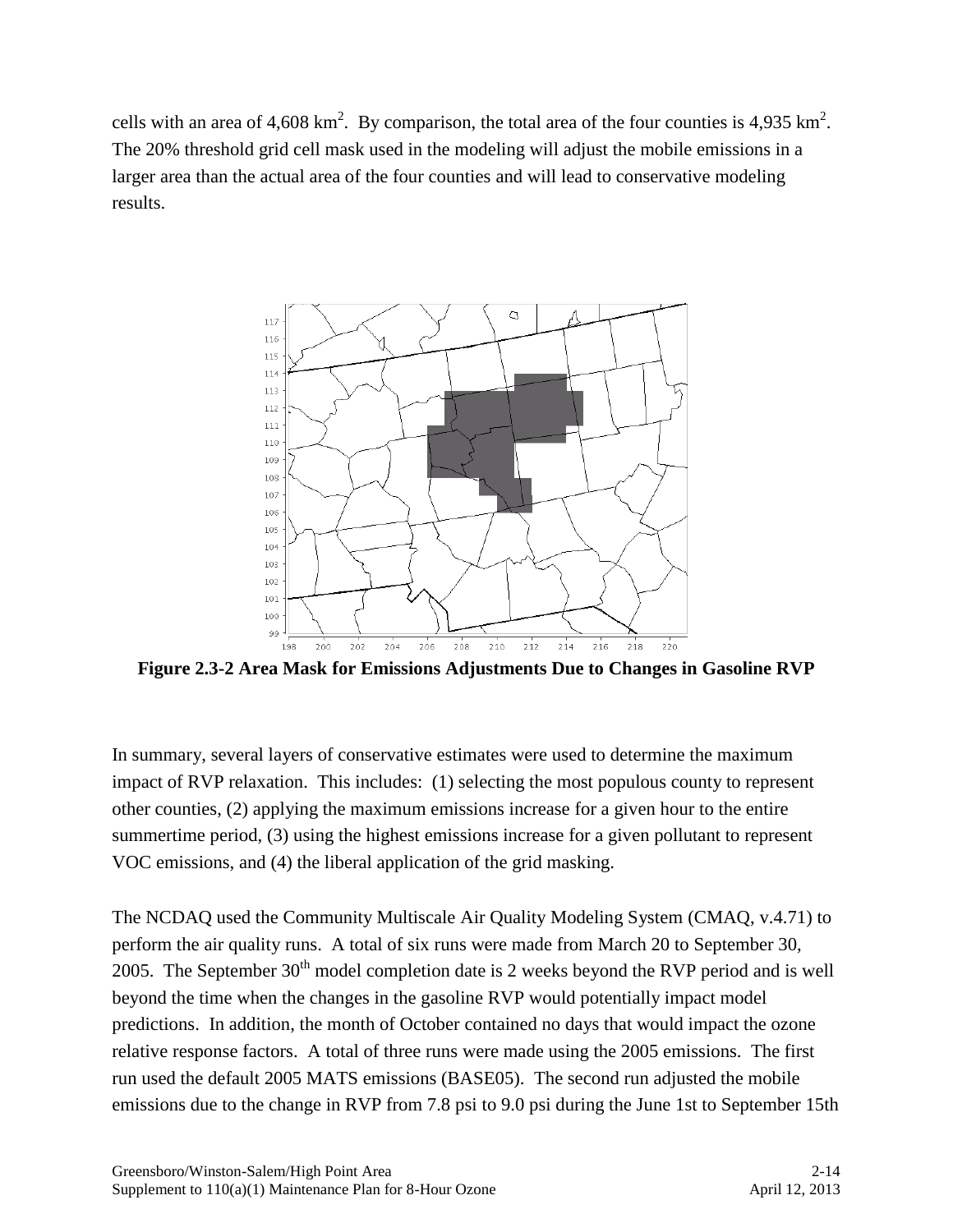RVP period (RVP05). The final run simulated the gasoline RVP change along with the switch of coal-fired EGUs to combustion turbines at Buck, Dan River, and Riverbend (RVPPT05). Actual and projected annual emissions for the three plants are shown in Table 2.3-10 for NOx and Table 2.3-11 for SO<sub>2</sub>. Conservatively, emissions at these coal-fired plants were reduced by 85% for NOx and 100% for  $SO_2$  to simulate the switch to natural gas turbines. Actual NOx reductions are closer to 95% at Buck and Dan River, and 100% at Riverbend. (Note that since the completion of the modeling, Riverbend is now slated to be shut down completely instead of converted to natural gas.)

|       | <b>Buck</b> | <b>Dan River</b> | <b>Riverbend</b> |
|-------|-------------|------------------|------------------|
| 2005  | 2195        | 1542             | 2542             |
| 2006  | 2146        | 2276             | 2270             |
| 2007  | 1660        | 1535             | 2243             |
| 2014* | 111         | 111              |                  |
| 2015* | 101         | 107              |                  |
| 2016* | 89          | 83               |                  |

**Table 2.3-10. Actual and Projected NOx Emissions for Buck, Dan River, and Riverbend (tons/yr)**

\* Projected emissions

| (tons/yr) |             |                  |           |  |  |  |  |
|-----------|-------------|------------------|-----------|--|--|--|--|
|           | <b>Buck</b> | <b>Dan River</b> | Riverbend |  |  |  |  |
| 2005      | 9603        | 4272             | 13990     |  |  |  |  |
| 2006      | 9584        | 7086             | 15181     |  |  |  |  |
| 2007      | 10285       | 7693             | 15940     |  |  |  |  |
| 2014*     | 9           | 9                | O         |  |  |  |  |
| 2015*     | 8           | 9                | U         |  |  |  |  |
| 2016*     |             |                  |           |  |  |  |  |

| Table 2.3-11. Actual and Projected SO2 Emissions for Buck, Dan River, and Riverbend |  |                         |  |  |  |  |
|-------------------------------------------------------------------------------------|--|-------------------------|--|--|--|--|
|                                                                                     |  | $(4 \times 1 \times 1)$ |  |  |  |  |

\* Projected emissions

The 2016 model runs were run in a similar fashion as the 2005 runs. The first run used the default 2016 MATS emissions (BASE16). The second run adjusted the mobile emissions due to the change in RVP from 7.8 to 9.0 psi during the June  $1<sup>st</sup>$  to September  $15<sup>th</sup>$  RVP period (RVP16). The final run simulated the gasoline RVP change along with the removal of controlled coal fired EGUs at Buck, Dan River, and Riverbend (RVPPT16). The MATS 2016 emissions incorrectly contain controlled coal-fired EGUs at these plants. The coal fired EGUs at Dan River were retired in 2012, and the units at Buck and Riverbend are scheduled to be retired in April 2013. For a full list of the runs see Table 2.3-12.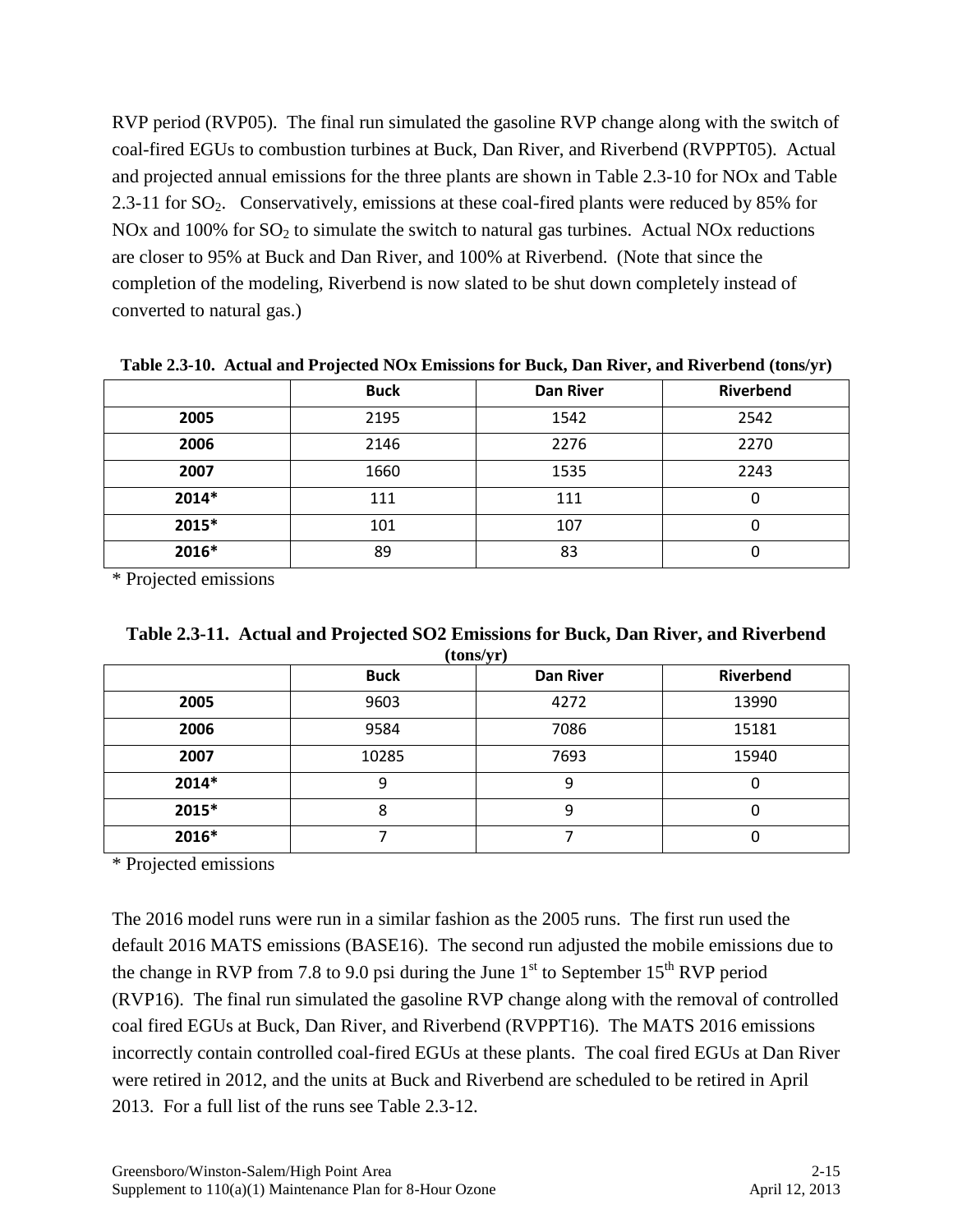| <b>Model Run</b>    | <b>Emissions</b> | <b>Summary</b>                                                                                                            |
|---------------------|------------------|---------------------------------------------------------------------------------------------------------------------------|
|                     | Year             |                                                                                                                           |
| Base <sub>05</sub>  | 2005             | Default 2005 MATS emissions                                                                                               |
| RVP <sub>05</sub>   | 2005             | 2005 Emissions adjusted in the RVP counties during June $1st$ and Sep<br>$15^{\text{th}}$                                 |
| RVPPT05             | 2005             | 2005 RVP adjustments with Buck, Dan River, Riverbend -85% NO <sub>x</sub> , -<br>$100\%$ SO <sub>2</sub>                  |
| Base16              | 2016             | Default 2016 MATS emissions                                                                                               |
| RVP <sub>16</sub>   | 2016             | 2016 Emissions adjusted in the RVP counties June $1st$ and Sep $15th$                                                     |
| RVPPT <sub>16</sub> | 2016             | 2016 RVP adjustments with coal-fired EGUs at Buck, Dan River,<br>Riverbend removed $-100\%$ NOx, $-100\%$ SO <sub>2</sub> |

### **Table 2.3-12. NCDAQ Model Runs**

For the 2005 and 2016 model runs, the 2005 monitored design values are set as the 'base' ozone value. The Model Attainment Test Software is used to compute relative reduction factors (RRFs) for each of the sensitivity runs at the area monitors. The 2005 sensitivity runs are compared to the Base05 run, and the 2016 sensitivity runs are compared to the Base16 run. RRF values of 1.0005 or less would indicate less than a 0.05 ppb rise within the base year or future year modeling.

The modeling shows insignificant changes in ozone levels for both 2005 and 2016 due to relaxation of the RVP standard. The change in ozone for monitors in and near the Triad area generated by the change in RVP in the 2005 base year is shown in Table 2.3-13. There is no appreciable change in ozone concentrations due to the increase in gasoline RVP. When the conversion of the coal-fired EGUs to natural gas is factored in at the three power plants (RVPPT05 run, Table 2.3-14), the ozone levels decrease between 0.1 and 0.6 ppb. This indicates that the conversion of Buck, Dan River, and Riverbend to natural gas will easily offset any slight increase in NOx due to the relaxation of gasoline RVP.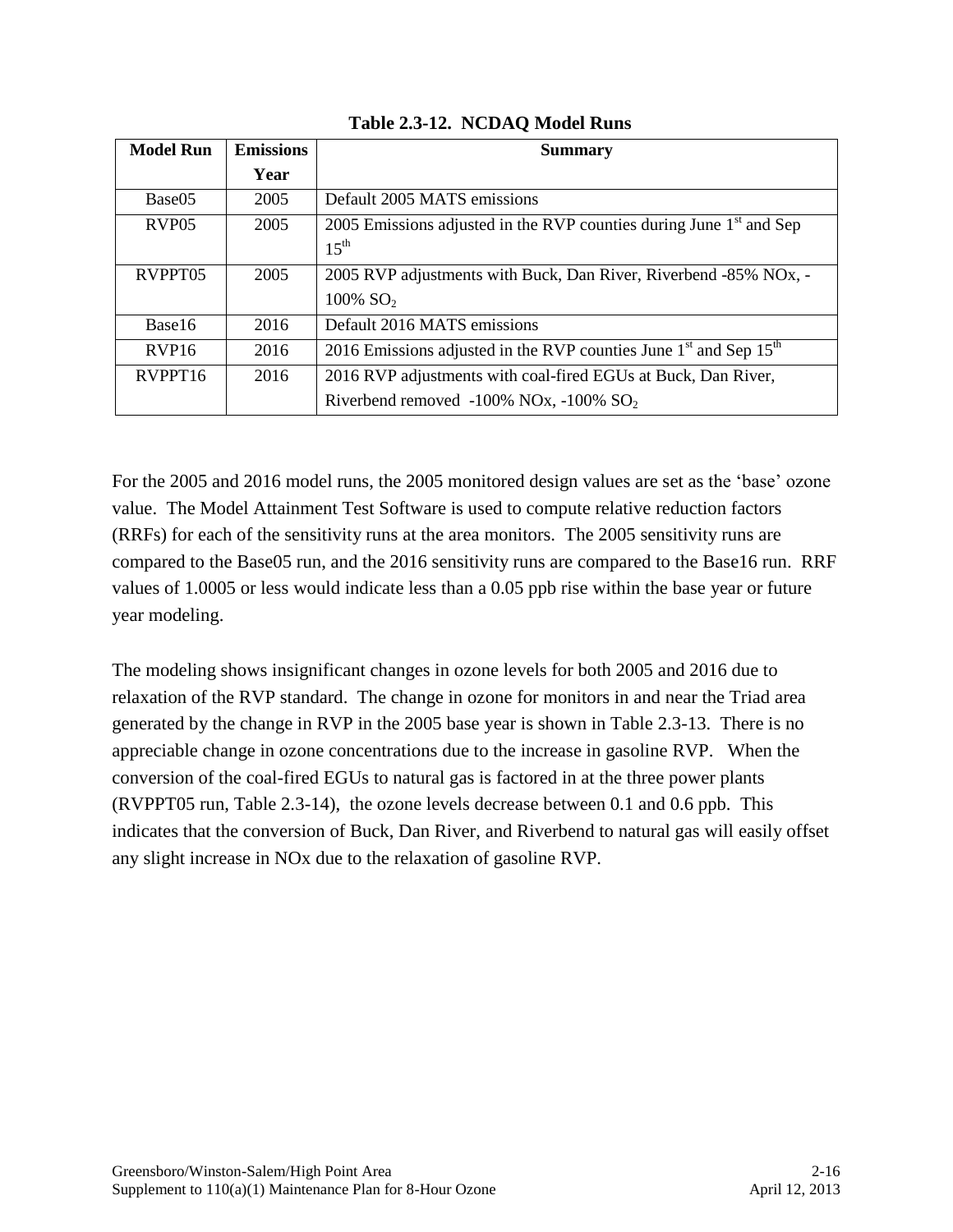|                   |            | Base05             | RVP <sub>05</sub>  |            |                    |
|-------------------|------------|--------------------|--------------------|------------|--------------------|
|                   |            | Ozone              | Ozone              |            |                    |
|                   |            | <b>Design</b>      | <b>Design</b>      |            | <b>Change from</b> |
|                   |            | Value <sup>1</sup> | Value <sup>2</sup> |            | <b>Base05 to</b>   |
| <b>Monitor ID</b> | County     | (ppb)              | (ppb)              | <b>RRF</b> | RVP05 (ppb)        |
| 37-033-0001       | Caswell    | 76.3               | 76.3               | 1.0002     | 0.0                |
| 37-059-0002       | Davie      | 81.3               | 81.3               | 1.0002     | 0.0                |
| 37-067-0028       | Forsyth    | 78.0               | 78.0               | 1.0004     | 0.0                |
| 37-067-0030       | Forsyth    | 73.0               | 73.0               | 1.0003     | 0.0                |
| 37-067-1008       | Forsyth    | 76.0               | 76.0               | 1.0004     | 0.0                |
| 37-067-0027       | Forsyth    | 80.0               | 80.0               | 1.0004     | 0.0                |
| 37-081-0011       | Guilford   | 77.0               | 77.0               | 1.0005     | 0.0                |
| 37-081-0013       | Guilford   | 82.0               | 82.0               | 1.0005     | 0.0                |
| 37-157-0099       | Rockingham | 77.0               | 77.0               | 1.0003     | 0.0                |
| 37-159-0022       | Rowan      | 86.7               | 86.7               | 1.0002     | 0.0                |
| 37-159-0021       | Rowan      | 86.7               | 86.7               | 1.0001     | 0.0                |

**Table 2.3-13. Change in Ozone Concentrations and RRFs in the 2005 Base Year Modeling with Summertime RVP change to 9.0 psi**

<sup>1</sup> Default 2005 MATS concentrations

2 2005 concentrations with summertime RVP changed to 9.0 psi

|  |  | Table 2.3-14 Change in Ozone in the 2005 Base Year Modeling with Summertime RVP |  |  |
|--|--|---------------------------------------------------------------------------------|--|--|
|  |  | changed to 9.0 psi and Coal-Fired EGU Emissions Reduced by 85%                  |  |  |

| 0                 |            | Base05<br>Ozone<br><b>Design</b><br>Value <sup>1</sup> | RVPPT05<br>Ozone<br><b>Design</b><br>Value <sup>2</sup> |            | <b>Change from</b><br>Base05 to<br>RVPPT05 |
|-------------------|------------|--------------------------------------------------------|---------------------------------------------------------|------------|--------------------------------------------|
| <b>Monitor ID</b> | County     | (ppb)                                                  | (ppb)                                                   | <b>RRF</b> | (ppb)                                      |
| 37-033-0001       | Caswell    | 76.3                                                   | 76.2                                                    | 0.9987     | $-0.1$                                     |
| 37-059-0002       | Davie      | 81.3                                                   | 80.9                                                    | 0.9953     | $-0.4$                                     |
| 37-067-0028       | Forsyth    | 78.0                                                   | 77.9                                                    | 0.9995     | $-0.1$                                     |
| 37-067-0030       | Forsyth    | 73.0                                                   | 72.9                                                    | 0.9997     | $-0.1$                                     |
| 37-067-1008       | Forsyth    | 76.0                                                   | 75.9                                                    | 0.9996     | $-0.1$                                     |
| 37-067-0027       | Forsyth    | 80.0                                                   | 79.8                                                    | 0.9987     | $-0.2$                                     |
| 37-081-0011       | Guilford   | 77.0                                                   | 76.9                                                    | 0.9993     | $-0.1$                                     |
| 37-081-0013       | Guilford   | 82.0                                                   | 81.9                                                    | 0.9993     | $-0.1$                                     |
| 37-157-0099       | Rockingham | 77.0                                                   | 76.9                                                    | 0.9995     | $-0.1$                                     |
| 37-159-0022       | Rowan      | 86.7                                                   | 86.1                                                    | 0.9939     | $-0.6$                                     |
| 37-159-0021       | Rowan      | 86.7                                                   | 86.2                                                    | 0.9952     | $-0.5$                                     |

<sup>1</sup> Default 2005 MATS concentrations

2 2005 concentrations with summertime RVP changed to 9.0 psi and coal-fired EGU emissions reduced by 85%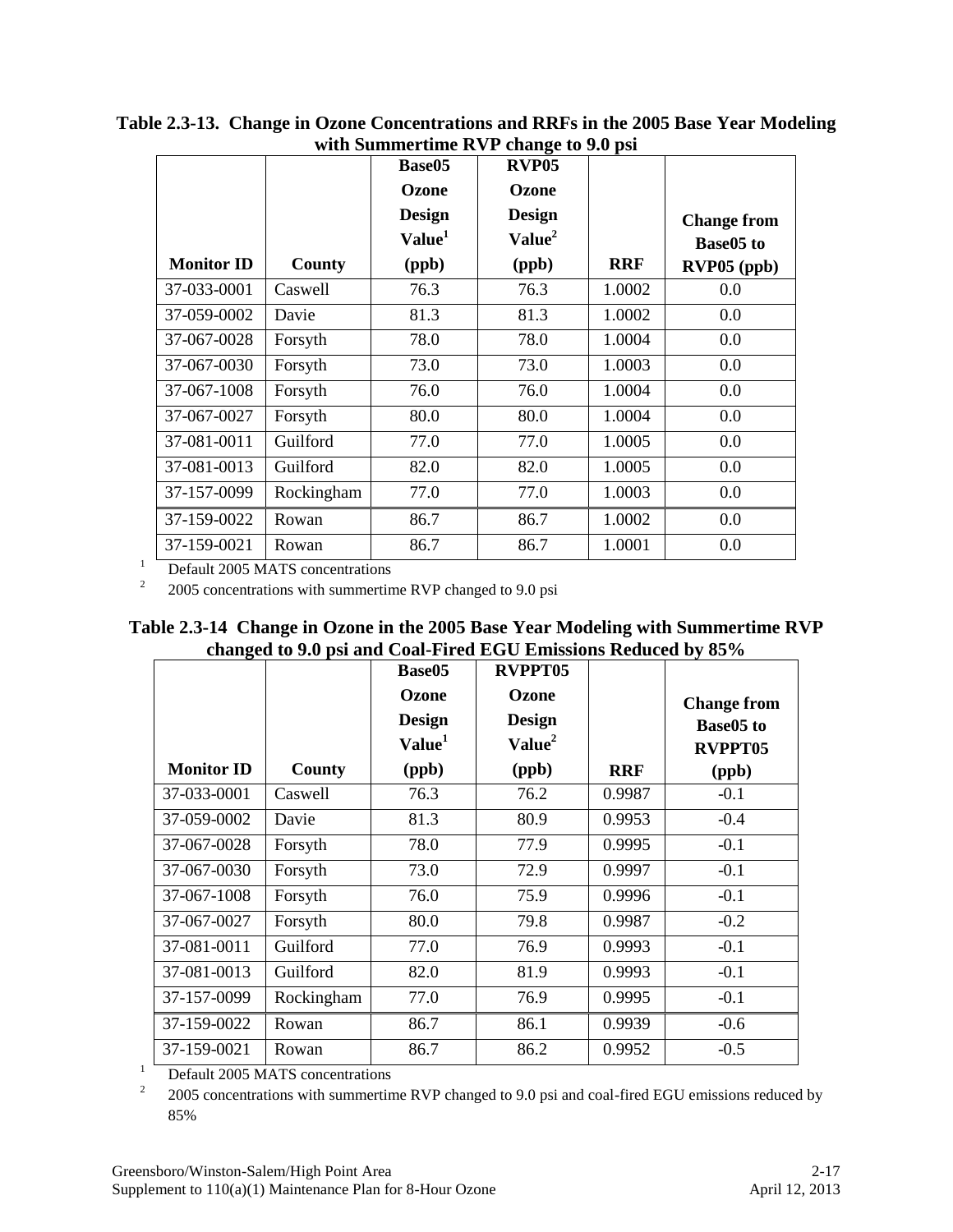The change in ozone concentration at monitors in and near the Triad area caused by the relaxation in gasoline RVP in the 2016 future year is shown in Table 2.3-15 (RVP16 run). Again, there is no appreciable change in ozone concentrations at any of the area monitors. The RVPPT16 run removes controlled coal-fired EGUs at Buck, Dan River, and Riverbend. The maximum change in ozone in the RVPPT16 run is a decrease of 0.1 ppb (see Table 2.3-16). The shutdown and conversion of the coal fired EGUs to natural gas at Buck, Dan River, and Riverbend to natural gas will easily offset any slight increase in NOx due to the relaxation in gasoline RVP.

|                   |            | <b>Base16 Ozone</b><br>Design Value <sup>1</sup> | <b>RVP16 Ozone</b><br>Design Value <sup>2</sup> |            | <b>Change from</b><br><b>Base16 to</b> |
|-------------------|------------|--------------------------------------------------|-------------------------------------------------|------------|----------------------------------------|
| <b>Monitor ID</b> | County     | (ppb)                                            | (ppb)                                           | <b>RRF</b> | RVP16 (ppb)                            |
| 37-033-0001       | Caswell    | 76.3                                             | 76.3                                            | 0.9997     | 0.0                                    |
| 37-059-0002       | Davie      | 81.3                                             | 81.3                                            | 0.9988     | 0.0                                    |
| 37-067-0022       | Forsyth    | 78.0                                             | 78.0                                            | 1.0001     | 0.0                                    |
| 37-067-0028       | Forsyth    | 73.0                                             | 73.0                                            | 1.0002     | 0.0                                    |
| 37-067-0030       | Forsyth    | 76.0                                             | 76.0                                            | 1.0001     | 0.0                                    |
| 37-067-1008       | Forsyth    | 80.0                                             | 80.0                                            | 1.0001     | 0.0                                    |
| 37-081-0011       | Guilford   | 77.0                                             | 77.0                                            | 1.0001     | 0.0                                    |
| 37-081-0013       | Guilford   | 82.0                                             | 82.0                                            | 1.0001     | 0.0                                    |
| 37-157-0099       | Rockingham | 77.0                                             | 77.0                                            | 1.0000     | 0.0                                    |
| 37-159-0021       | Rowan      | 86.7                                             | 86.7                                            | 0.9988     | 0.0                                    |
| 37-159-0022       | Rowan      | 86.7                                             | 86.7                                            | 0.9989     | 0.0                                    |

**Table 2.3-15 Change in Ozone Concentrations and RRFs in the 2016 Future Year Modeling with Summertime RVP changed to 9.0 psi**

<sup>1</sup> Default 2016 MATS concentrations

2 2016 concentrations with summertime RVP changed to 9.0 psi, coal-fired EGU emissions shutdown, and natural gas fired combustion turbines operating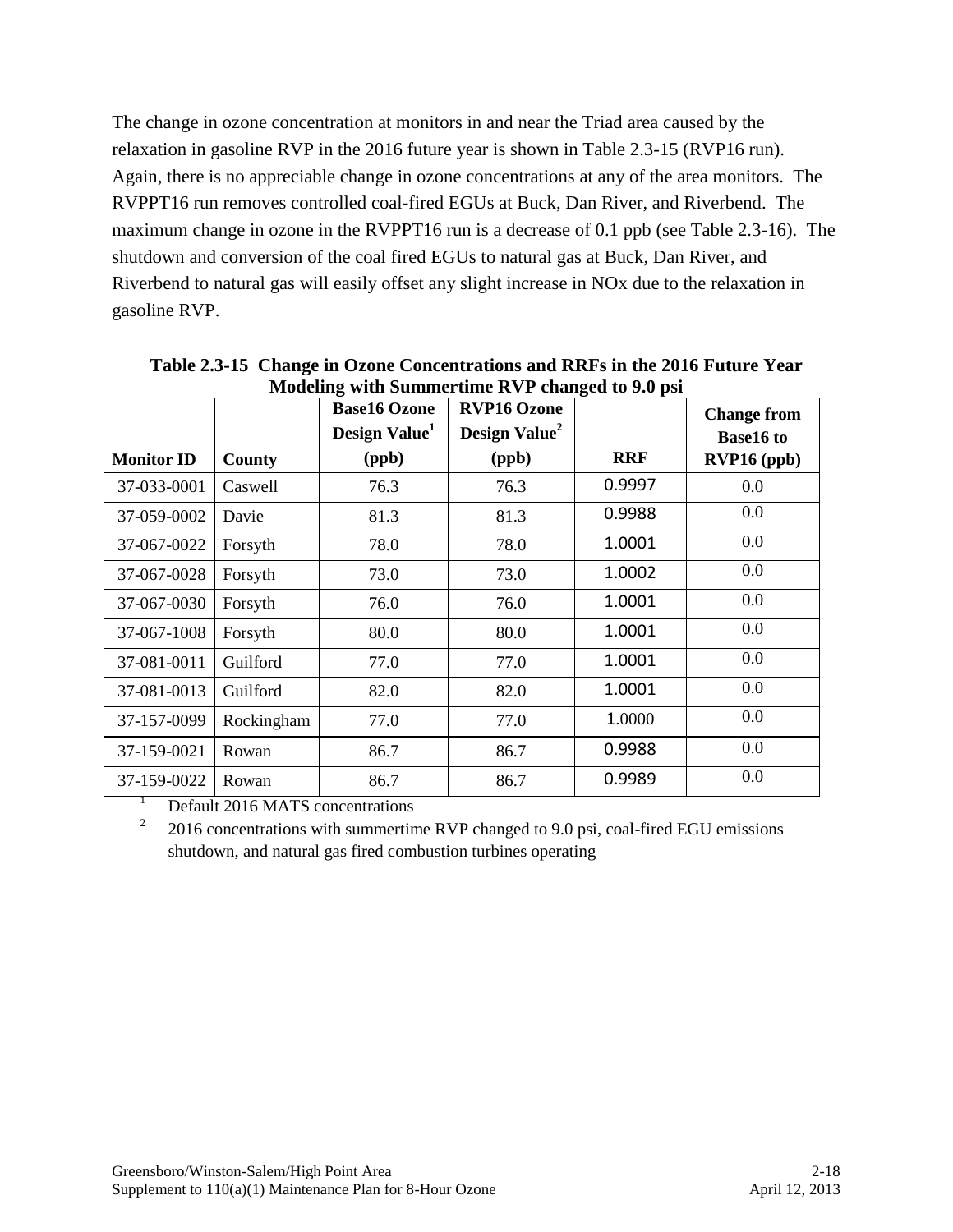**Table 2.3-16 Change in Ozone Concentrations and RRFs in 2016 Future Year Modeling with Summertime RVP changed to 9.0 psi, Coal-fired EGU emissions shutdown, and Natural Gas Fired Combustion Turbines Operating**

|                   |            | <b>Base16 Ozone</b><br>Design Value <sup>1</sup> | RVPPT16<br><b>Ozone Design</b> | ъ          | <b>Change from</b><br><b>Base16 to</b> |
|-------------------|------------|--------------------------------------------------|--------------------------------|------------|----------------------------------------|
| <b>Monitor ID</b> | County     | (ppb)                                            | Value <sup>2</sup> (ppb)       | <b>RRF</b> | RVP16 (ppb)                            |
| 37-033-0001       | Caswell    | 76.3                                             | 76.2                           | 0.9997     | $-0.1$                                 |
| 37-059-0002       | Davie      | 81.3                                             | 81.2                           | 0.9988     | $-0.1$                                 |
| 37-067-0022       | Forsyth    | 78                                               | 78                             | 1.0001     | 0.0                                    |
| 37-067-0028       | Forsyth    | 73                                               | 73                             | 1.0002     | 0.0                                    |
| 37-067-0030       | Forsyth    | 76                                               | 76                             | 1.0001     | 0.0                                    |
| 37-067-1008       | Forsyth    | 80                                               | 80                             | 1.0001     | 0.0                                    |
| 37-081-0011       | Guilford   | 77                                               | 77                             | 1.0001     | 0.0                                    |
| 37-081-0013       | Guilford   | 82                                               | 82                             | 1.0001     | 0.0                                    |
| 37-157-0099       | Rockingham | 77                                               | 77                             | 1.0000     | 0.0                                    |
| 37-159-0021       | Rowan      | 86.7                                             | 86.5                           | 0.9988     | $-0.2$                                 |
| 37-159-0022       | Rowan      | 86.7                                             | 86.6                           | 0.9989     | $-0.1$                                 |

Default 2016 MATS concentrations

2 2016 concentrations with summertime RVP changed to 9.0 psi, coal-fired EGU emissions shutdown, and natural gas fired combustion turbines operating

In summation, the NCDAQ applied a very conservative modeling approach to estimate the increase in emissions due to the relaxation of current gasoline standard of 7.8 psi to proposed 9.0 psi. Modeling results for 2005 and 2016 show no changes in ozone concentrations at monitors. Additionally, the planned shutdown of coal-fired EGUs near the Triad maintenance area will reduce ozone levels. The NCDAQ concludes that relaxation of the Federal standard does not interfere with the attainment and maintenance of the ozone NAAQS.

### **Voluntary Efforts to Reduce Air Pollution**

The NCDAQ has identified several voluntary programs undertaken by local municipalities, local air awareness programs, and other organizations, which target emissions sources that will help the Triad area meet the 2008 8-hour ozone standard. A few examples include an annual commuter challenge which reduces commuter vehicle miles travelled, a transition to electrified/hybrid buses by a municipality, and idle reduction policies, technologies, and programs in several Triad counties. Additionally, the NCDAQ has been working with North Carolina industries on a voluntary basis to increase energy efficiency at manufacturing facilities. Under this partnership, several companies in the Triad area have completed on-site energy assessments that have identified cost effective energy efficiency measures with the potential to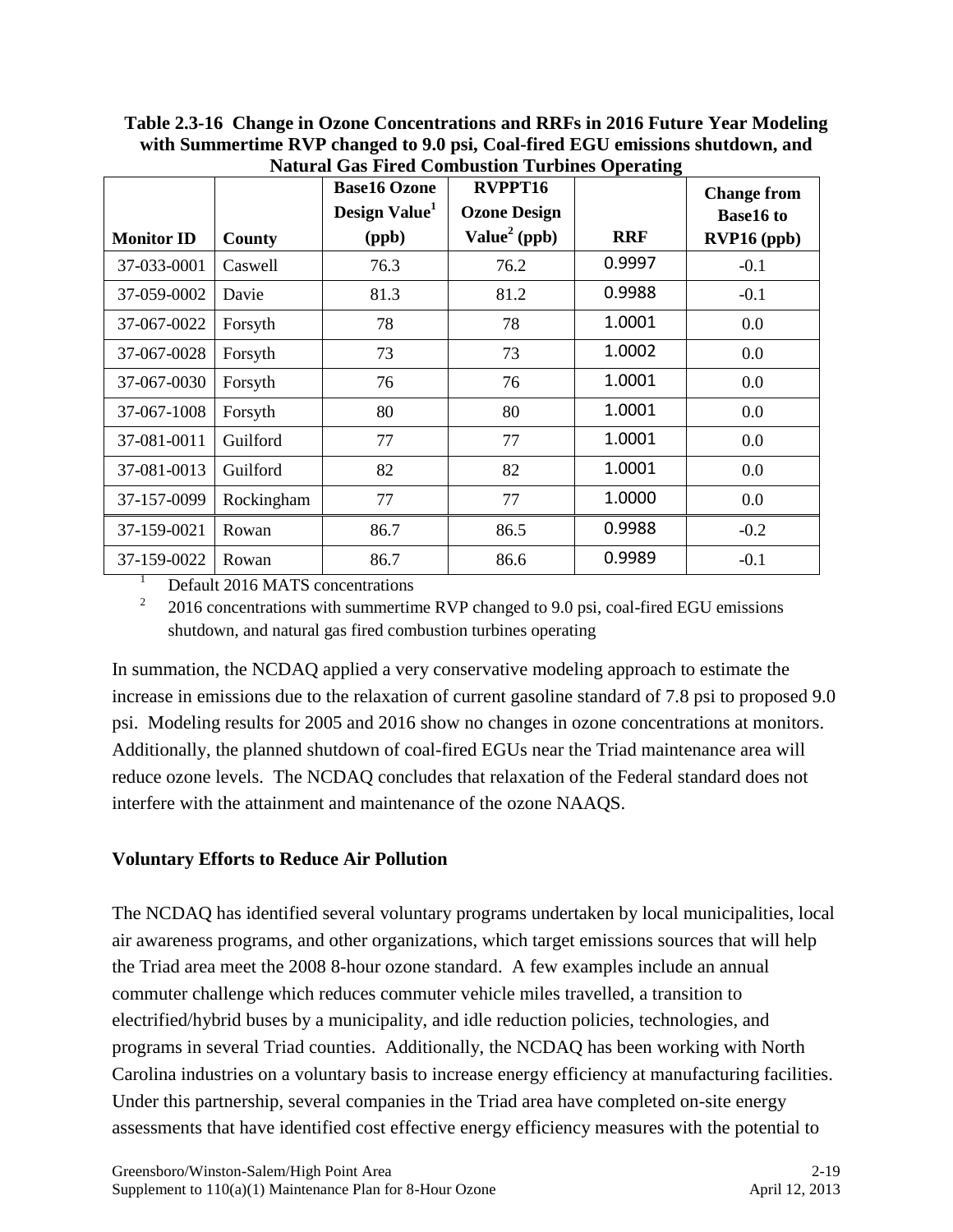reduce air emissions. Table 2.3-17 summarizes the results to date. Actual emission reductions would be realized once the companies make decisions on which efficiency measures to implement. The NCDAQ and its partners plan to track actual reductions achieved through this voluntary program in the coming years. Additional energy assessments are also planned.

|               |                          | <b>Year Energy</b> |                  | <b>NOx</b>                               | $-$ - $     -$<br><b>VOC</b> |                    |  |
|---------------|--------------------------|--------------------|------------------|------------------------------------------|------------------------------|--------------------|--|
|               |                          | <b>Assessments</b> |                  |                                          |                              |                    |  |
|               |                          | <b>Conducted</b>   |                  |                                          |                              |                    |  |
|               |                          | $\sqrt{Year}$      | <b>Emission</b>  | <b>Reductions</b>                        | <b>Emission</b>              |                    |  |
|               |                          | <b>Efficiency</b>  |                  | <b>Reductions Achieved to Reductions</b> |                              | <b>Reductions</b>  |  |
|               |                          | <b>Measures</b>    | <b>Potential</b> | <b>Date</b>                              | <b>Potential</b>             | <b>Achieved</b> to |  |
| <b>County</b> | <b>Facility</b>          | <b>Implemented</b> | (tons/yr)        | (tons/yr)                                | (tons/yr)                    | Date (tons/yr)     |  |
| Davidson      | Furniture Plant 1        | 2012/              | 0.93             |                                          | 0.03                         |                    |  |
| Davidson      | Furniture Plant 2        | 2012/              | 1.41             |                                          | 0.020                        |                    |  |
| Davidson      | Furniture Plant 3        | 2011/2011          | 0.03             | 0.01                                     | 0.001                        | 0.000              |  |
| Guilford      | Manufacturing<br>Plant 1 | 2012/              | 1.06             |                                          | 0.060                        |                    |  |
| Guilford      | Manufacturing<br>Plant 2 | 2012/              | 1.69             |                                          | 0.090                        |                    |  |
| <b>Total</b>  |                          |                    | 5.12             | 0.01                                     | 0.200                        | 0.000              |  |

**Table 2.3-17 Emissions Reductions from Select Voluntary Projects**

# <span id="page-33-0"></span>**2.3.2 INTERFERENCE WITH CO, PM, SO2, and NO<sup>2</sup> NAAQS**

The current ambient air quality levels for CO is about 25% of the CO standard. Although onroad mobile sources are a large contributor to CO ambient air concentrations, CO emissions increase of about 5 tons/day from relaxation of the RVP standard is not expected to affect the attainment status of the area. Nonroad and area sources are not large contributors to CO emissions.

The revised nitrogen dioxide  $(NO<sub>2</sub>)$  standard was published in the Federal Register on February 9, 2010. The monitoring requirements are focused on near-road monitoring; therefore, one focus of this standard is on-road mobile sources. To date, none of the near-road  $NO<sub>2</sub>$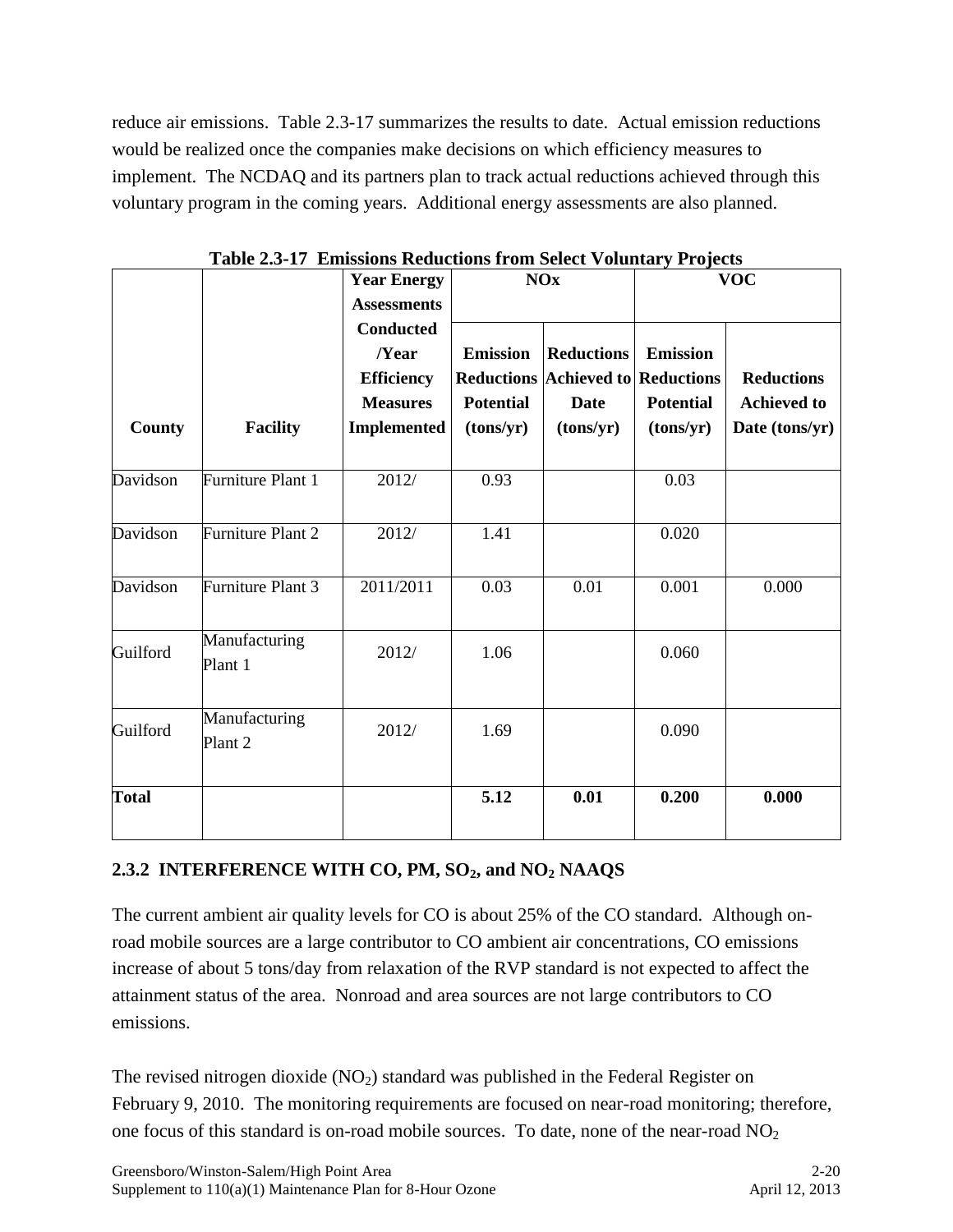monitors have been established in North Carolina. Since there is no data to determine if North Carolina is violating or close to exceeding this standard, it is difficult to assess whether increasing the RVP will result in a violation of the  $NO<sub>2</sub>$  standard. However, on-road mobile sources are a large contributor of NOx emissions and  $NO<sub>2</sub>$  is a component of NOx. Based upon the MOVES mobile model emission estimations, the RVP relaxation would not increase  $NO<sub>2</sub>$ concentrations.

On-road mobile, nonroad mobile, and area sources are not believed to be large contributors to directly emitted fine particulate matter less than  $2.5$  micrometers ( $PM<sub>2.5</sub>$ ) or indirectly formed PM<sub>2.5</sub> concentrations. The photochemical modeling analysis discussed earlier for ozone was also used to calculate the changes in  $PM_{2.5}$ . The analysis showed no change in particle pollution due to changes in RVP in 2005 and 2016 at any of the monitors.

In North Carolina, directly emitted  $PM_{2.5}$  is a very small component of the overall  $PM_{2.5}$  ambient concentrations. The primary species impacting  $PM<sub>2.5</sub>$  concentrations are the secondarily formed sulfates and organic carbons. Sulfates are formed through the chemical reaction of sulfur dioxide  $(SO<sub>2</sub>)$  and ammonia and the majority of the organic carbons come from natural sources like trees. A 2009 analysis of  $SO_2$  emissions, which is a primary contributor to the formation of  $PM_{2.5}$  within North Carolina, found about 3.3% of total  $SO_2$  emissions came from on-road, nonroad and area sources combined, while the remaining 96.7% came from point sources (see "Redesignation Demonstration and Maintenance Plan for the Hickory (Catawba County) and Greensboro/Winston-Salem/High Point (Davidson and Guilford Counties) Fine Particulate Matter Nonattainment Areas", submitted to the USEPA on December 18, 2009, Figure 4-2, p. 4-4). Based on this, it is concluded that the relatively small RVP related emissions change in particulate matter will not affect PM<sub>2.5</sub> NAAQS.

For the reasons outlined above, it is not likely that increasing the RVP will result in a violation of the CO,  $SO_2$ ,  $PM_{2.5}$ , and  $PM_{10}$  NAAQS.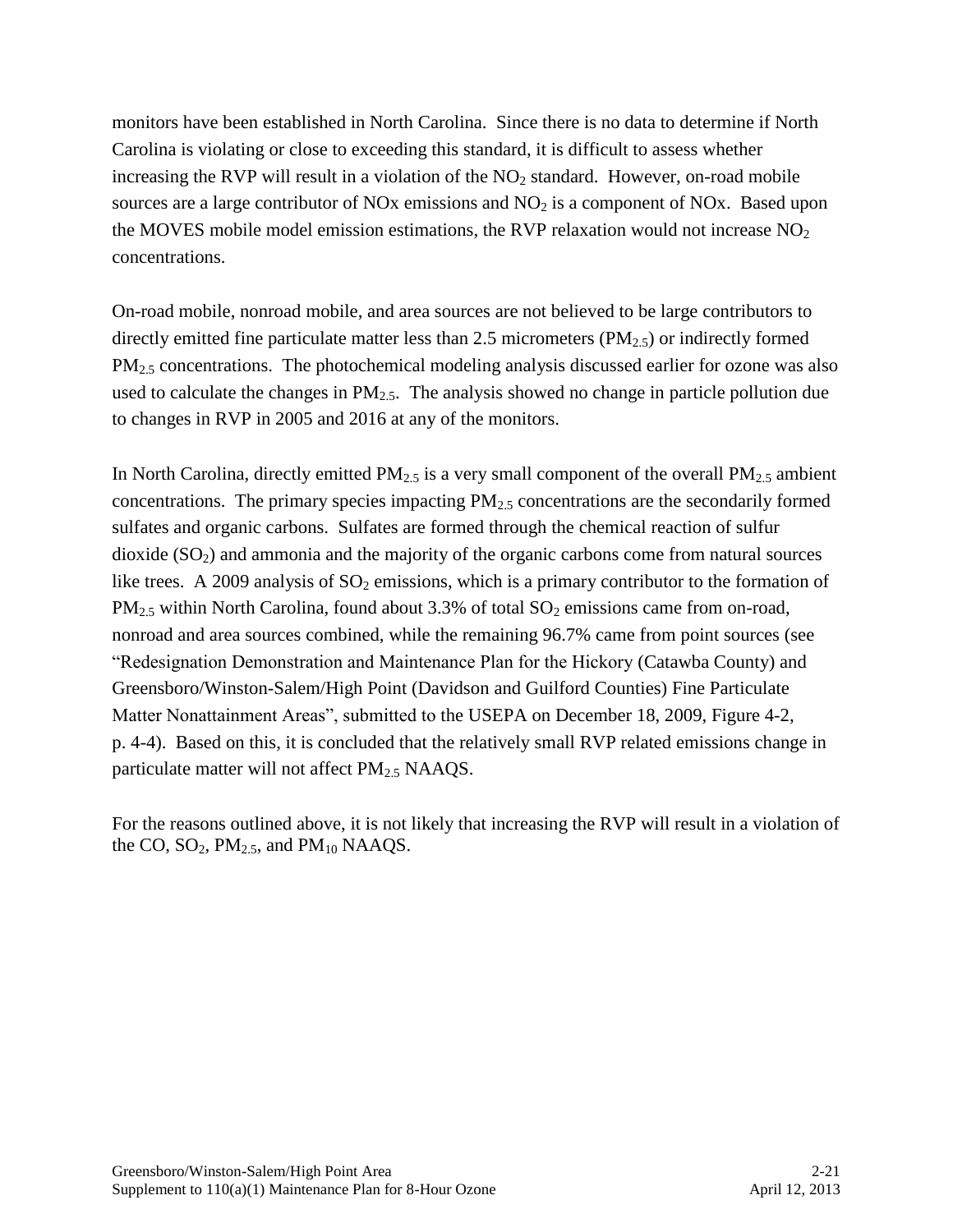## <span id="page-35-0"></span>**2.4 AMBIENT AIR QUALITY MONITORING**

The NCDAQ has collected ambient monitoring data for the Triad area since the late seventies. At the time of the April 2004 8-hour ozone designations, there were nine ozone monitors throughout the Triad area, with only six monitors in the Triad 1-hour maintenance counties (Figure 2.4-1). These monitors were installed in accordance with 40 CFR 58.



**Figure 2.4-1 Historic Triad Ozone Monitoring Network**

Since the 2004 designations, three of the Triad ozone monitors have moved and one monitor has shut down. In 2005, the Mendenhall monitor in Guilford County replaced the McLeansville monitor and the Forsyth County monitor at Pollirosa moved to Clemmons. Also in 2005, the Sophia monitor in Randolph County shutdown. In 2010, the Cooleemee monitor in Davie County moved to Mocksville. All of these changes to the monitoring network were done in consultation with the USEPA and in accordance with 40 CFR 58. The current monitoring locations are presented in Figure 2.4-2.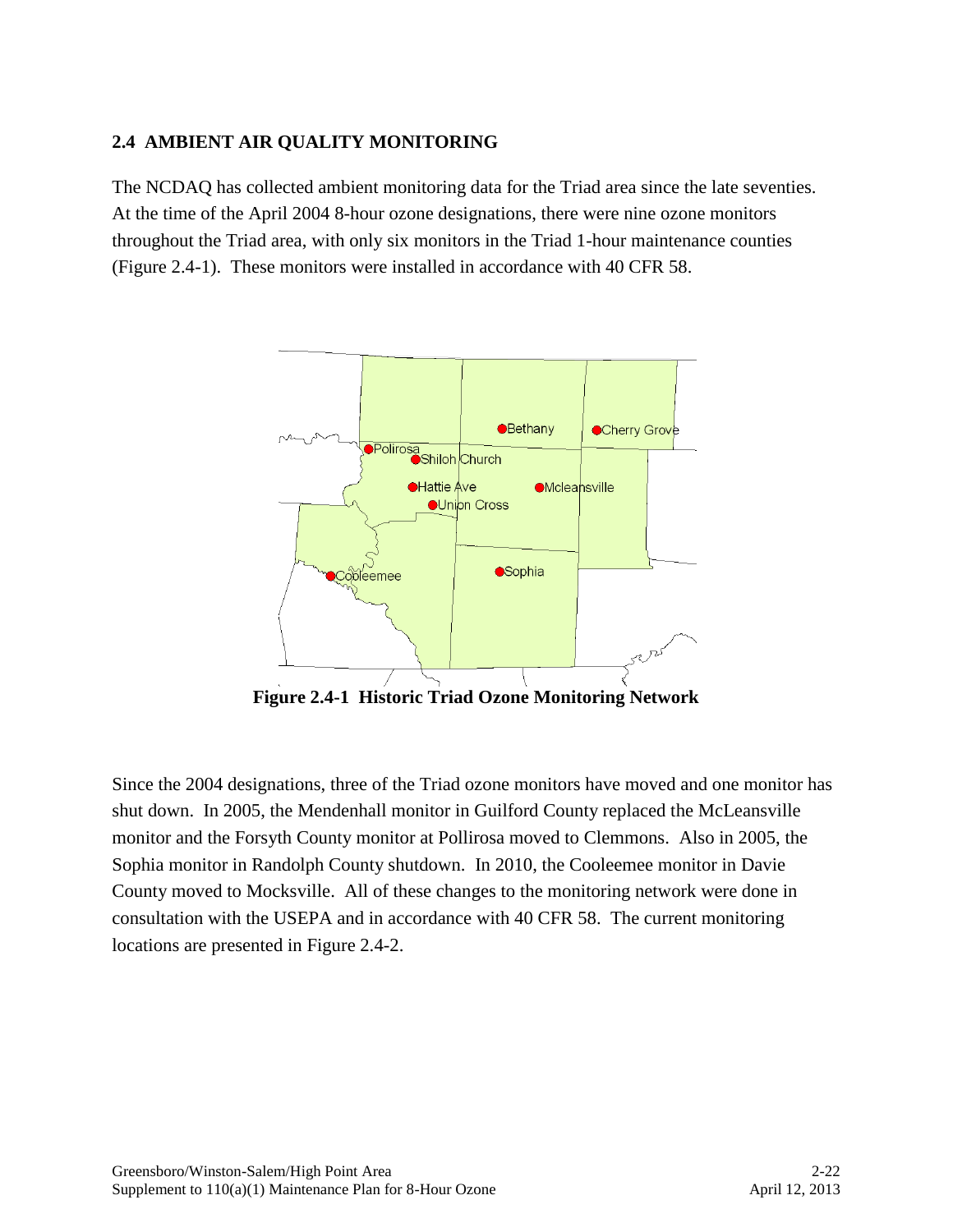

**Figure 2.4-2 Current Triad Ozone Monitoring Network**

Tables 2.4-1 and 2.4-2, respectively, show the 8-hour ozone air quality data and corresponding design values for the monitors in the Triad area from 2001 through 2010. All of the monitors in the Triad area have continued to maintain the 1997 8-hour ozone standard since being designated attainment in 2008 (see Table 2.4-2). Since the attainment designation given to the Triad area for the more stringent 2008 8-hour ozone standard, three monitors have measured exceedances of the standard due to the extreme heat event that affected most of the country during a two week period in the summer of 2012.

| Monitor                  | Highest 8-hour Ozone Values (ppm) |       |       |       |       |       |       |       |       |       |
|--------------------------|-----------------------------------|-------|-------|-------|-------|-------|-------|-------|-------|-------|
|                          | 2003                              | 2004  | 2005  | 2006  | 2007  | 2008  | 2009  | 2010  | 2011  | 2012* |
| Cooleemee                | 0.089                             | 0.073 | 0.084 | 0.080 | 0.085 | 0.081 | 0.068 |       |       |       |
| Davie County             |                                   |       |       |       |       |       |       |       |       |       |
| Mocksville               |                                   |       |       |       |       |       |       | 0.072 | 0.072 | 0.076 |
| Davie County             |                                   |       |       |       |       |       |       |       |       |       |
| Hattie Ave.              | 0.087                             | 0.075 | 0.074 | 0.082 | 0.082 | 0.081 | 0.068 | 0.081 | 0.076 | 0.079 |
| <b>Forsyth County</b>    |                                   |       |       |       |       |       |       |       |       |       |
| <b>Union Cross</b>       | 0.081                             | 0.078 | 0.080 | 0.082 | 0.083 | 0.078 | 0.068 | 0.078 | 0.074 | 0.074 |
| <b>Forsyth County</b>    |                                   |       |       |       |       |       |       |       |       |       |
| <b>Shiloh Church</b>     | 0.074                             | 0.071 | 0.078 | 0.067 | 0.076 | 0.077 | 0.066 | 0.076 |       | 0.074 |
| <b>Forsyth County</b>    |                                   |       |       |       |       |       |       |       |       |       |
| <b>Cherry Grove</b>      | 0.083                             | 0.074 | 0.076 | 0.075 | 0.082 | 0.080 | 0.067 | 0.073 | 0.070 | 0.077 |
| <b>Caswell County</b>    |                                   |       |       |       |       |       |       |       |       |       |
| McLeansville             | 0.079                             | 0.071 | 0.081 |       |       |       |       |       |       |       |
| <b>Guilford County</b>   |                                   |       |       |       |       |       |       |       |       |       |
| Mendenhall               |                                   |       |       | 0.080 |       | 0.081 | 0.072 | 0.076 |       | 0.078 |
| <b>Guilford County</b>   |                                   |       | 0.082 |       | 0.086 |       |       |       | 0.076 |       |
| Bethany                  | 0.083                             | 0.074 | 0.078 | 0.075 | 0.082 | 0.084 | 0.068 | 0.074 | 0.071 | 0.076 |
| <b>Rockingham County</b> |                                   |       |       |       |       |       |       |       |       |       |

**Table 2.4-1 Triad Area's 4th Highest 8-hour Ozone Values(2001-2010)**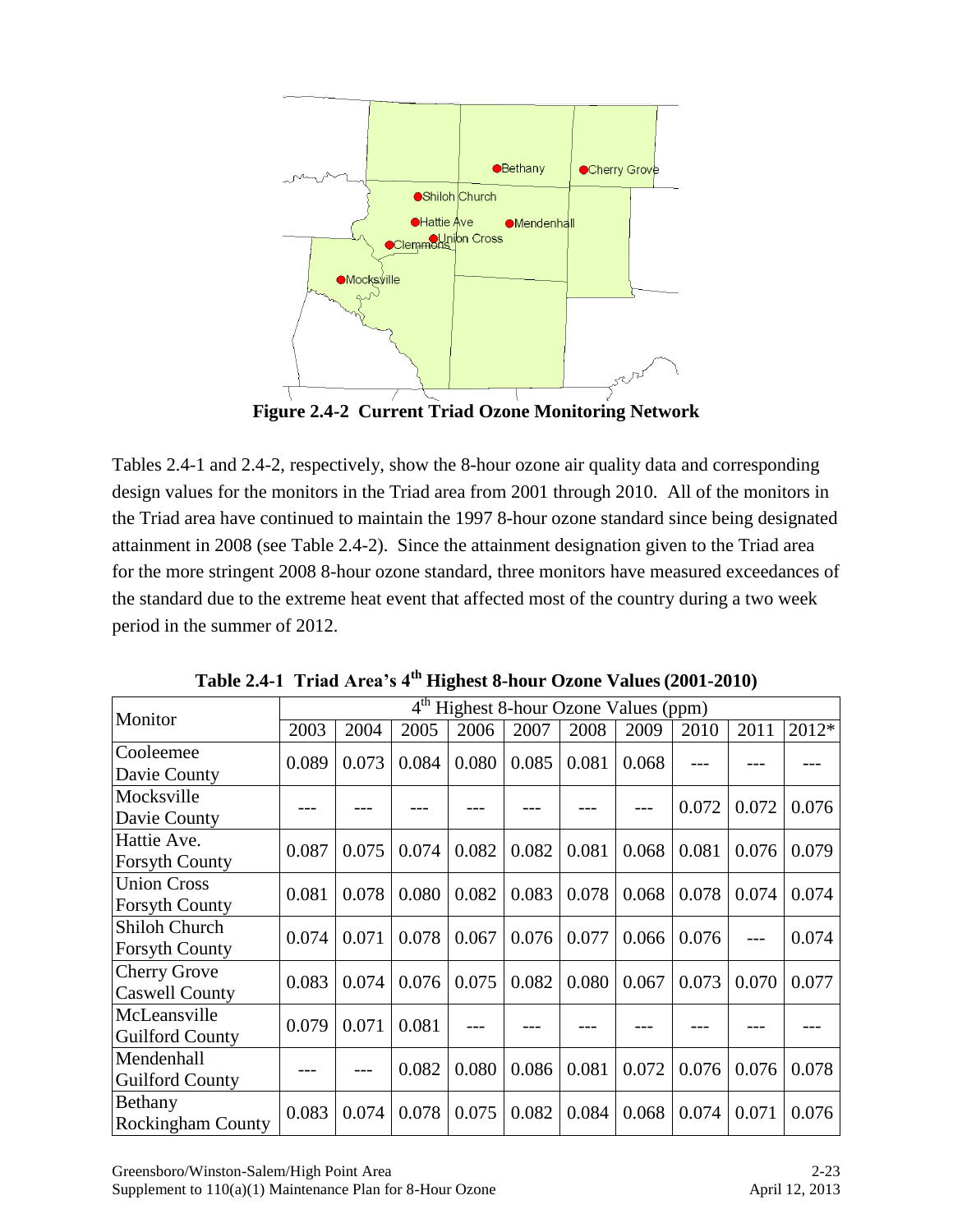| Monitor                                  | Highest 8-hour Ozone Values (ppm) |       |       |       |      |                                 |      |      |       |       |
|------------------------------------------|-----------------------------------|-------|-------|-------|------|---------------------------------|------|------|-------|-------|
|                                          | 2003                              | 2004  | 2005  | 2006  | 2007 | 2008                            | 2009 | 2010 | 2011  | 2012* |
| Sophia                                   | 0.078                             | 0.076 |       |       |      |                                 |      |      |       |       |
| <b>Randolph County</b>                   |                                   |       |       |       |      |                                 |      |      |       |       |
| Pollirosa                                | 0.078                             | 0.072 |       |       |      |                                 |      |      |       |       |
| <b>Forsyth County</b>                    |                                   |       |       |       |      |                                 |      |      |       |       |
| <b>Clemmons</b><br><b>Forsyth County</b> |                                   |       | 0.075 | 0.077 |      | $0.078$   0.078   0.062   0.081 |      |      | 0.074 | 0.076 |

**Table 2.4-1 Continued: Triad Area's 4th Highest 8-hour Ozone Values (2001-2010)**

\* indicates values calculated with preliminary ozone data for the year 2012

|                                              | Design Value (ppm) |       |         |       |       |           |         |          |  |  |
|----------------------------------------------|--------------------|-------|---------|-------|-------|-----------|---------|----------|--|--|
| Monitor                                      | $03-05$            | 04-06 | $05-07$ | 06-08 | 07-09 | $08 - 10$ | $09-11$ | $10-12*$ |  |  |
| Cooleemee<br>Davie County                    | 0.082              | 0.079 | 0.083   | 0.082 | 0.078 |           |         |          |  |  |
| Mocksville<br>Davie County                   |                    |       |         |       |       |           | 0.070   | 0.073    |  |  |
| Hattie Ave.<br><b>Forsyth County</b>         | 0.078              | 0.077 | 0.079   | 0.081 | 0.077 | 0.076     | 0.075   | 0.078    |  |  |
| <b>Union Cross</b><br><b>Forsyth County</b>  | 0.079              | 0.080 | 0.081   | 0.081 | 0.076 | 0.074     | 0.072   | 0.075    |  |  |
| Shiloh Church<br><b>Forsyth County</b>       | 0.074              | 0.072 | 0.073   | 0.073 | 0.073 | 0.073     | 0.071   | 0.075    |  |  |
| <b>Cherry Grove</b><br><b>Caswell County</b> | 0.077              | 0.075 | 0.077   | 0.079 | 0.076 | 0.073     | 0.070   | 0.073    |  |  |
| McLeansville<br><b>Guilford County</b>       | 0.077              | 0.076 |         |       |       |           |         |          |  |  |
| Mendenhall<br><b>Guilford County</b>         |                    | 0.081 | 0.082   | 0.082 | 0.079 | 0.076     | 0.074   | 0.076    |  |  |
| Bethany<br>Rockingham<br>County              | 0.078              | 0.075 | 0.078   | 0.080 | 0.078 | 0.075     | 0.071   | 0.073    |  |  |
| Sophia<br>Randolph County                    |                    |       |         |       |       |           |         |          |  |  |
| Pollirosa<br><b>Forsyth County</b>           | ---                |       | ---     |       |       |           |         |          |  |  |
| <b>Clemmons</b><br><b>Forsyth County</b>     |                    | 0.076 | 0.076   | 0.077 | 0.072 | 0.073     | 0.072   | 0.077    |  |  |

**Table 2.4-2 Triad Area's Design Values (2001-2010)**

Bold values indicates violations of the 1997 8-hour ozone standard

\* indicates values calculated with preliminary ozone data for the year 2012

---- indicates no data to calculate design value

Underlined data indicates fewer than three years or previous site data in design value calculation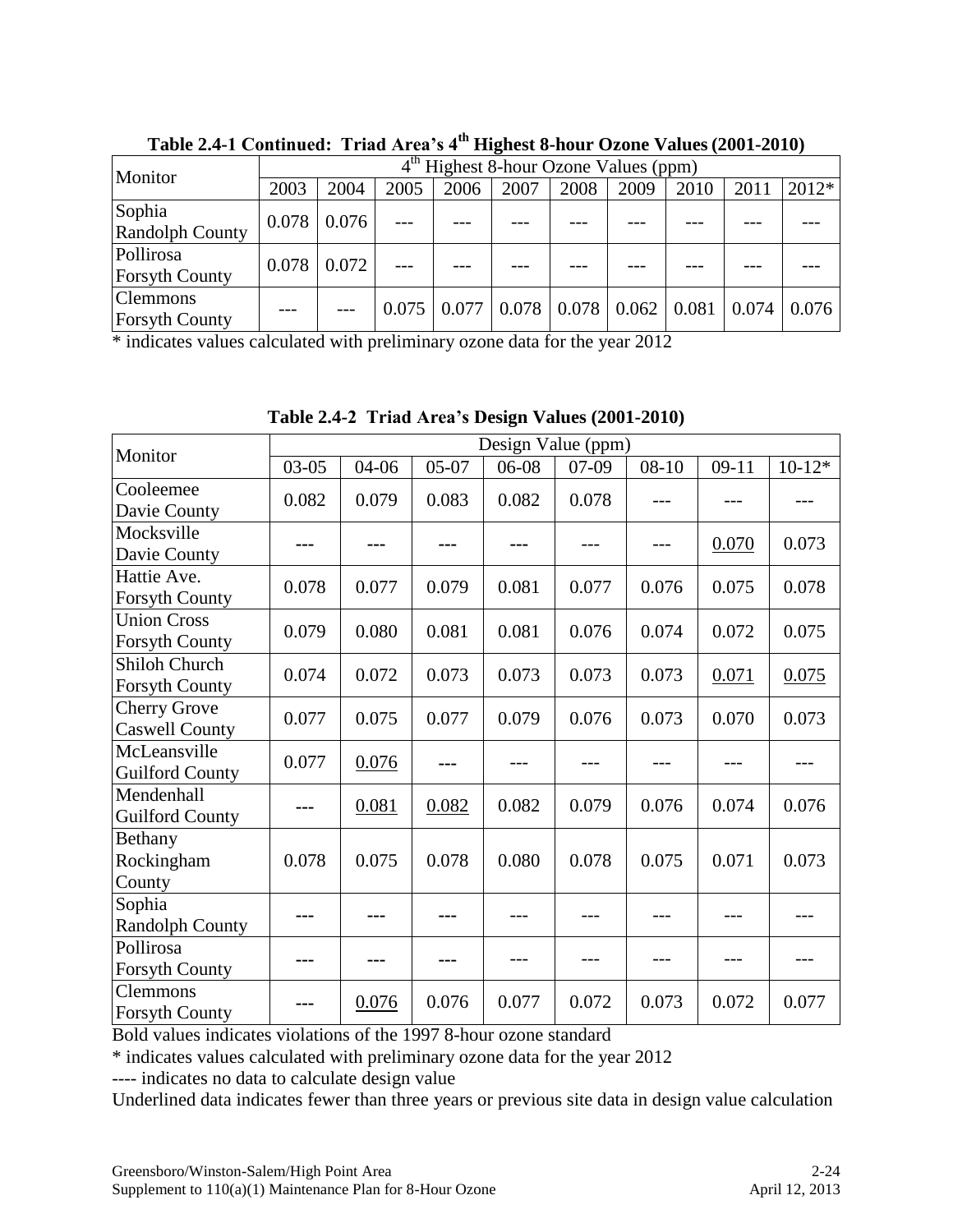Ambient air quality monitoring is one of the requirements of Section 110 of the Clean Air Act. The NCDAQ commits to continue operating the current ozone monitors in the Triad 8-hour ozone attainment area, provided sufficient funding is available for continued operation. Any monitor shutdowns or relocations will only be made with the approval of the USEPA. No plans are underway to discontinue operation, relocate or otherwise affect the integrity of the ambient monitoring network in place. The current monitors are operated consistent with 40 CFR 58 and any changes will only be made if they are consistent with 40 CFR 58.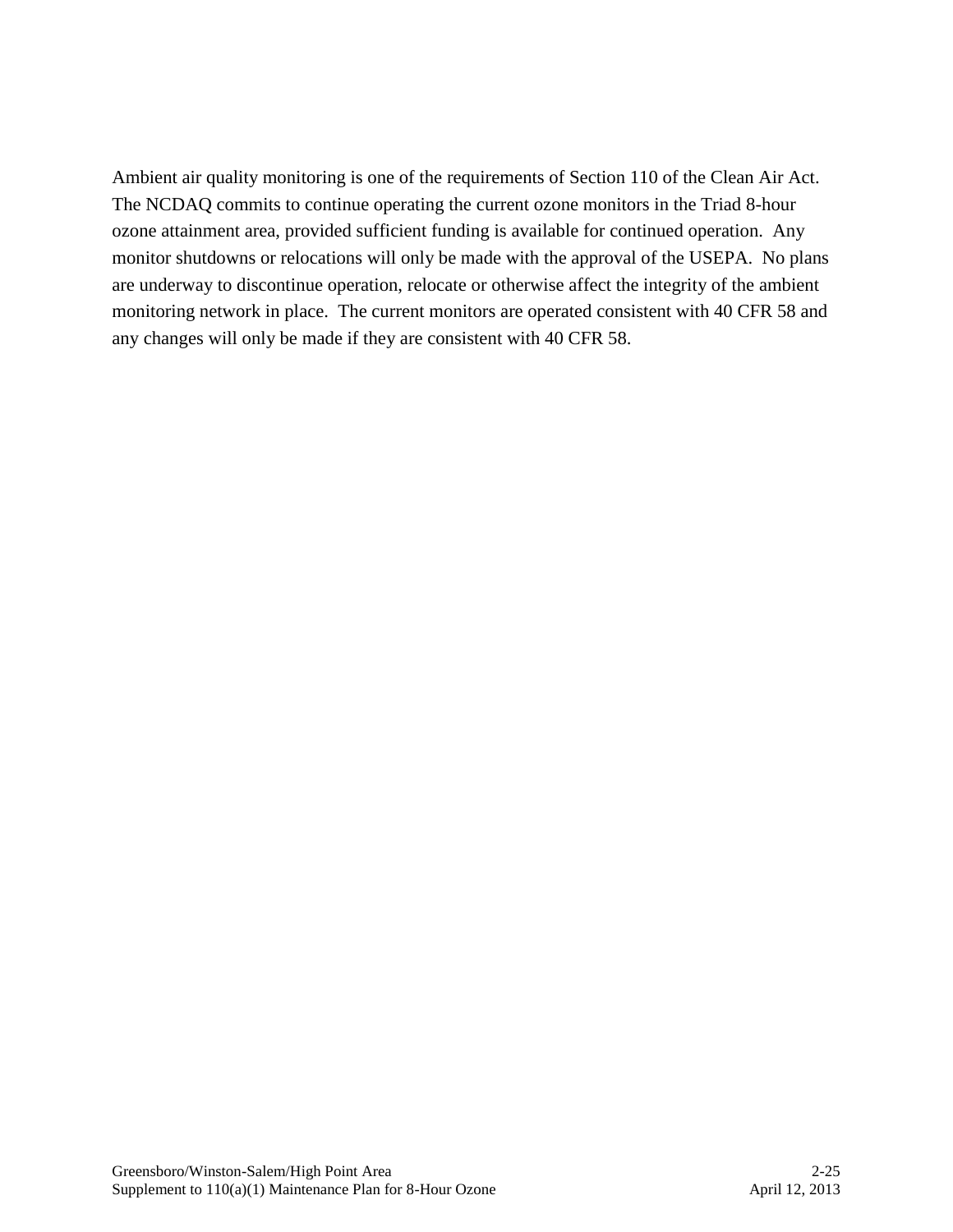## <span id="page-39-0"></span>**2.5 CONTINGENCY PLAN**

## <span id="page-39-1"></span>**2.5.1 Overview**

The two main elements of the North Carolina contingency plan are tracking and triggering mechanisms to determine when contingency measures are needed and a process of developing and adopting appropriate control measures. There will be three triggers for the contingency plan. The primary trigger of the contingency plan will be a violation of the 1997 8-hour ozone NAAQS at any of the Triad area monitors. The secondary trigger will be a monitored air quality pattern that suggests an actual 1997 8-hour ozone NAAQS violation may be imminent. The tertiary trigger will be a monitored fourth high exceedance of the NAAQS. Upon either the primary or secondary triggers being activated, the NCDAQ will commence analyses to determine what additional measures, if any, will be necessary to attain or maintain the 1997 8-hour ozone standard. If activation of either the primary or secondary triggers occurs, this plan provides a regulatory adoption process for revising emission control strategies. Activation of the tertiary trigger will result in an analysis to understand the cause of the exceedance and to identify voluntary measures if needed.

In addition, there will be a tracking mechanism that requires a comparison of the actual emissions inventory submitted under the AERR to the projected inventories, and to the attainment year inventory contained in this maintenance plan. The AERR reporting years coincides with the interim year and is within one year of the final year of the emission inventories in this maintenance demonstration.

### <span id="page-39-2"></span>**2.5.2 Primary and Secondary Triggers**

The primary trigger of the contingency plan will be a violation of the 1997 8-hour ozone standard, or when the three-year average of the  $4<sup>th</sup>$  highest values is equal to or greater than 0.085 ppm at a monitor in the Triad maintenance area. The trigger date will be 60 days from the date that the State observes a  $4<sup>th</sup>$  highest value that, when averaged with the two previous ozone seasons' fourth highest values, would result in a three-year average equal to or greater than 0.085 ppm.

The secondary trigger will apply where no actual violation of the 1997 8-hour ozone standard has occurred, but where the State finds monitored ozone levels indicating that an actual ozone NAAQS violation may be imminent. A pattern will be deemed to exist when there are two consecutive ozone seasons in which the  $4<sup>th</sup>$  highest values are 0.085 ppm or greater at a single monitor within the Triad maintenance area. The trigger date will be 60 days from the date that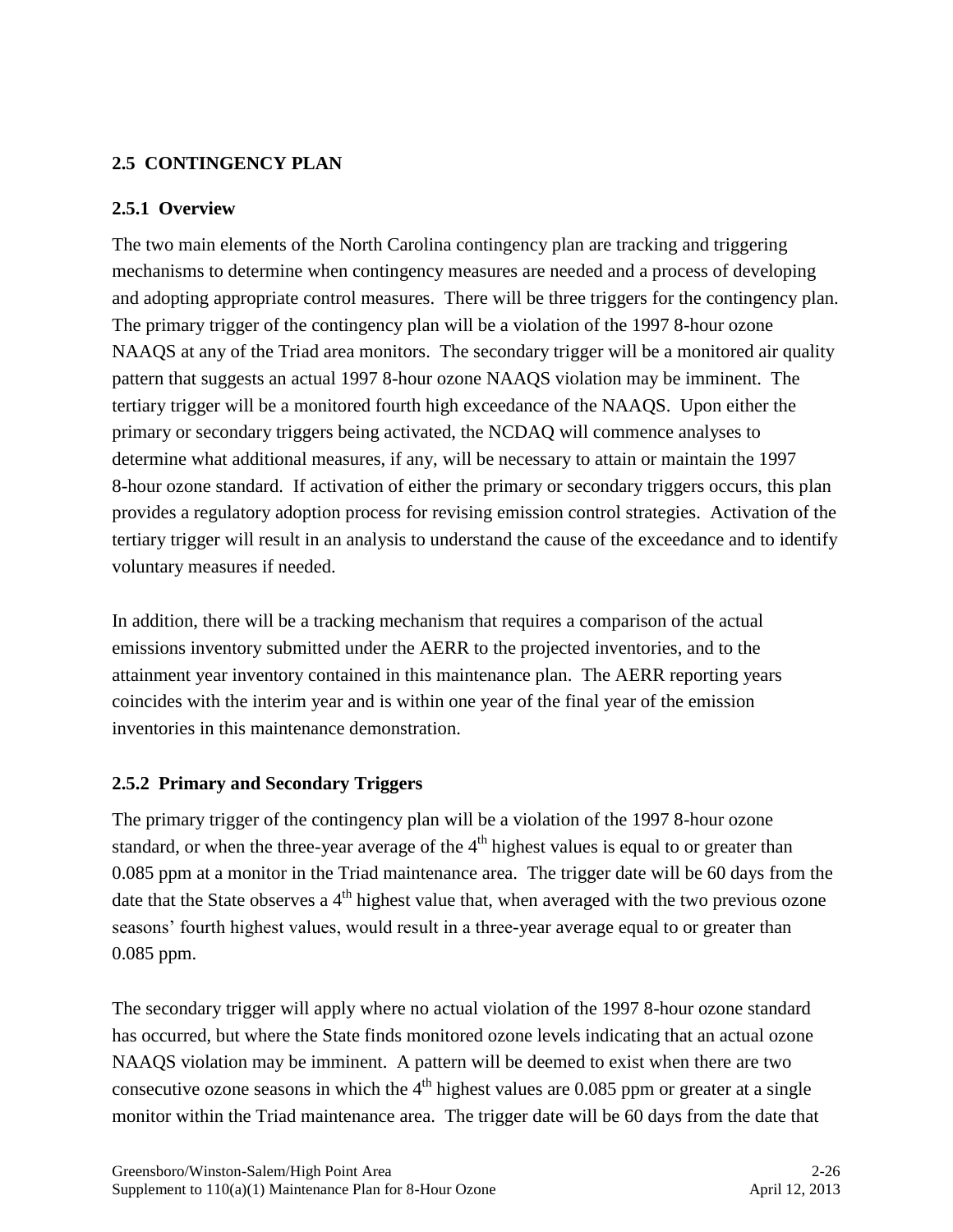the State observes a  $4<sup>th</sup>$  highest value of 0.085 ppm or greater at a monitor for which the previous season had a  $4<sup>th</sup>$  highest value of 0.085 ppm or greater.

Similarly, the tertiary trigger will not be an actual violation of the 1997 8-hour ozone standard. This trigger will be a first alert as to a potential air quality problem on the horizon. The trigger will be activated when a monitor in the Triad maintenance area has a  $4<sup>th</sup>$  highest value of 0.085 ppm or greater, starting the first year after the maintenance plan has been approved. The trigger date will be 60 days from the date that the State observes a  $4<sup>th</sup>$  highest value of 0.085 ppm or greater at any monitor.

# <span id="page-40-0"></span>**2.5.3 Action Resulting From Trigger Activation**

Once the primary or secondary trigger is activated, the Planning Section of the NCDAQ shall commence analyses including trajectory analyses of high ozone days, and emissions inventory assessment to determine those emission control measures that will be required for attaining or maintaining the 1997 8-hour ozone standard. By May  $1<sup>st</sup>$  of the year following the ozone season in which the primary or secondary trigger has been activated, North Carolina will complete sufficient analyses to begin adoption of necessary rules for ensuring attainment and maintenance of the 1997 8-hour ozone NAAQS. The rules would become State effective by the following January  $1<sup>st</sup>$ , unless legislative review is required.

The measures that will be considered for adoption upon a trigger of the contingency plan include: NOx Reasonably Available Control Technology on stationary sources in the Triad maintenance area, diesel inspection and maintenance program, implementation of diesel retrofit programs, including incentives for performing retrofits, and additional controls in upwind areas.

The NCDAQ commits to implement within twenty-four months, or as expeditiously as practicable, at least one of the control measures listed above, or other contingency measures that may be determined to be more appropriate based on the analysis performed,.

Once the tertiary trigger is activated, the Planning Section of the NCDAQ shall commence analyses including meteorological evaluation, trajectory analyses of high ozone days and emissions inventory assessment to understand why a  $4<sup>th</sup>$  highest exceedance of the standard has occurred. Once the analyses are completed, the NCDAQ will work with the local air awareness program and develop an outreach plan to identify any additional voluntary measures that can be implemented. If the  $4<sup>th</sup>$  highest exceedance occurs early in the season, the NCDAO will work with entities identified in the outreach plan to determine if the measures can be implemented during the current season, otherwise, NCDAQ will work with the local air awareness coordinator to implement the plan for the following ozone season.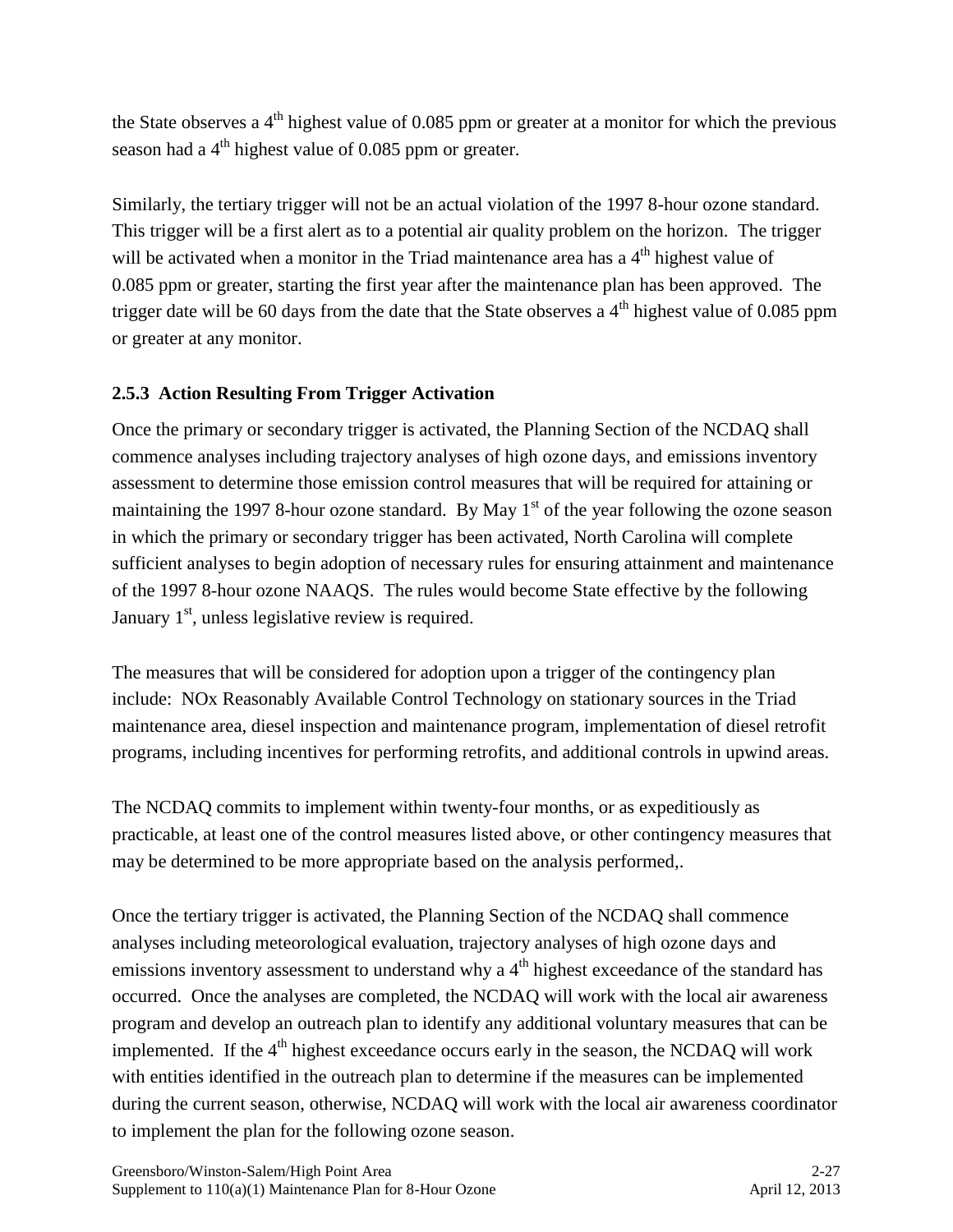## <span id="page-41-0"></span>**2.6 VERIFICATION OF CONTINUED ATTAINMENT**

In addition to the contingency measures listed above, the  $110(a)(1)$  maintenance plan should indicate how the state will track the progress of the maintenance plan. For the verification of continued attainment, the NCDAQ will carry out emission inventory comparisons. The large stationary sources are required to submit an emission inventory annually to the NCDAQ. The NCDAQ will commit to review these emissions inventories to determine if an unexpected growth in NOx emissions in the Triad area may endanger the maintenance of the 1997 8-hour ozone standard. Additionally, as new VMT data is provided by the North Carolina Department of Transportation, the NCDAQ commits to review this data and determine if any unexpected growth in VMT may endanger the maintenance of the 1997 8-hour ozone standard.

Additionally, under the AERR the NCDAQ is required to develop a comprehensive, annual, statewide emissions inventory every three years and is due twelve to eighteen months after the completion of the inventory year. The AERR inventory years coincides with the interim year and is within a year of the final year of the maintenance plan. Therefore, the NCDAQ commits to compare the AERR inventories, as they are developed, with the maintenance plan to determine if additional steps are necessary for continued maintenance of the 1997 8-hour ozone standard in this area.